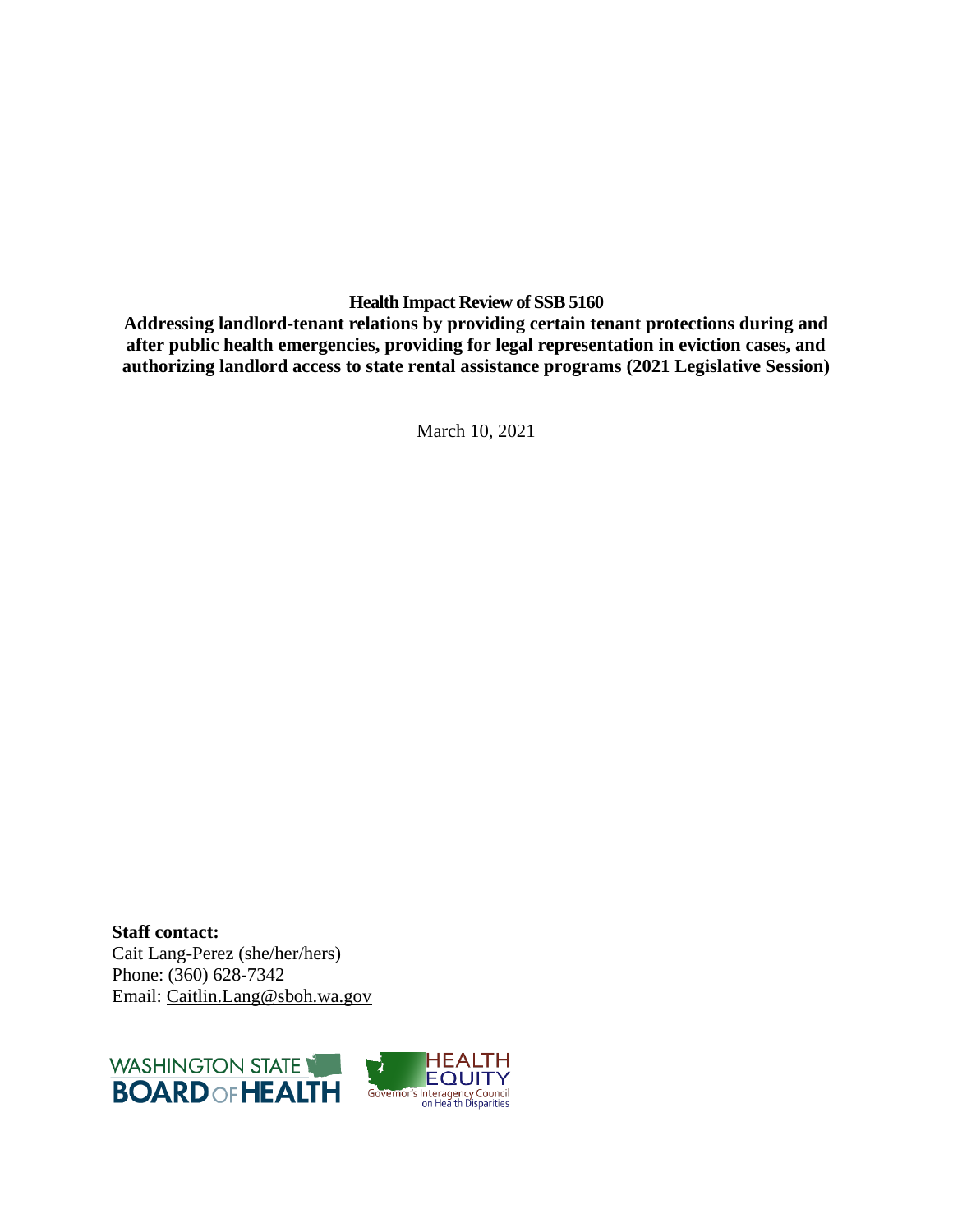# **Full review**

The full Health Impact Review report is available at: <https://sboh.wa.gov/Portals/7/Doc/HealthImpactReviews/HIR-2021-10-SSB5160.pdf>

#### **Acknowledgements**

We would like to thank the key informants who provided consultation and technical support during this Health Impact Review.

# **Contents**

<span id="page-1-0"></span>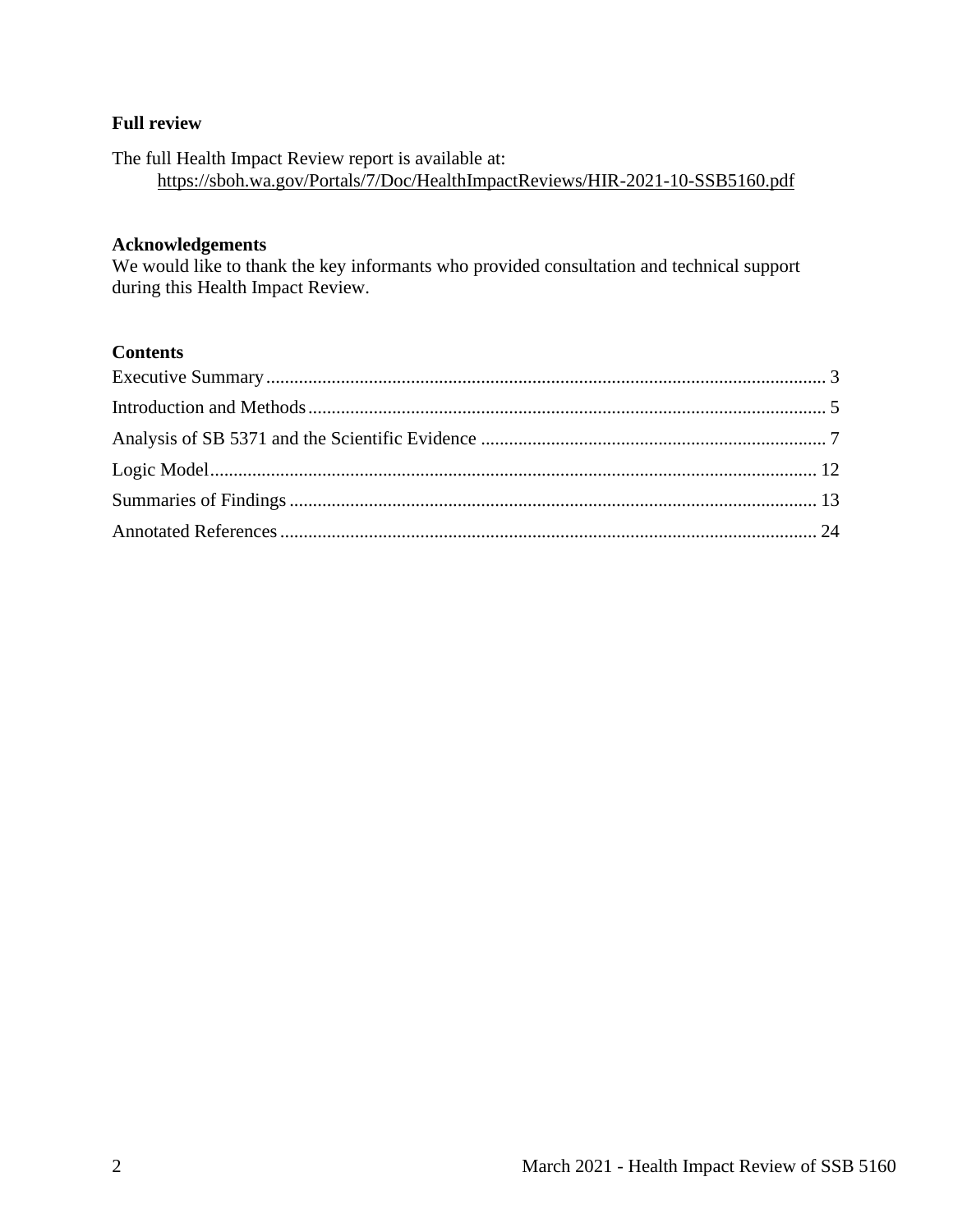### **Executive Summary**

# **SSB 5160, Addressing landlord-tenant relations by providing certain tenant protections during and after public health emergencies, providing for legal representation in eviction cases, and authorizing landlord access to state rental assistance programs (2021 Legislative Session)**

# **Evidence indicates that specified provisions in [SSB 5160](http://lawfilesext.leg.wa.gov/biennium/2021-22/Pdf/Bills/Senate%20Bills/5160-S.pdf?q=20210301070841) have the potential to decrease evictions, which would improve health and decrease health inequities for multiple groups of tenants.**

### **BILL INFORMATION**

**Sponsors:** Kuderer, Liias, Conway, Das, Lovelett, Saldaña, Wilson, C.

### **Summary of Bill:**

Full details about the provisions of this bill can be found in the bill text linked above. Given the length of the bill and the large number of provisions, the summary highlights sections most relevant to this review.

- Prohibits landlords from terminating or refusing to renew a rental lease that expires at the end of the lease term or is subject to a 20-day termination notice until two years after expiration of any public health emergency, with exceptions.
- Requires landlords, before any collection action is initiated for unpaid rent accrued during the Governor's eviction moratorium or public health emergency and if the rent debt is no more than six months, to first offer tenants a repayment plan schedule equal to or greater than payment of the rent debt in monthly payments of at least one-sixth of the rent debt owed.
- Removes the prohibition on judicial discretion eligibility for a current pay or vacate notice in cases where a tenant has received three or more pay or vacate notices for failure to pay rent within the previous 12 months.

# **HEALTH IMPACT REVIEW**

### **Summary of Findings:**

This Health Impact Review found the following evidence for relevant provisions in SSB 5160:

### *Pathway 1: Prohibiting "no cause" terminations*

**Informed assumption** that prohibiting landlords from terminating or refusing to renew a rental lease that expires at the end of the lease term or is subject to a 20-day termination notice ("no cause" terminations), with limited exceptions, during and for two years after the expiration of a public health emergency would decrease evictions during the specified period. This informed assumption is based on provisions in the bill, current statute, use of just cause eviction ordinances, information from key informants, and the current eviction moratorium.

### *Pathway 2: Offering repayment plans*

**Informed assumption** that requiring landlords to offer a repayment plan (in instances where less than six-months of rent is owed) before taking collective action during and for two years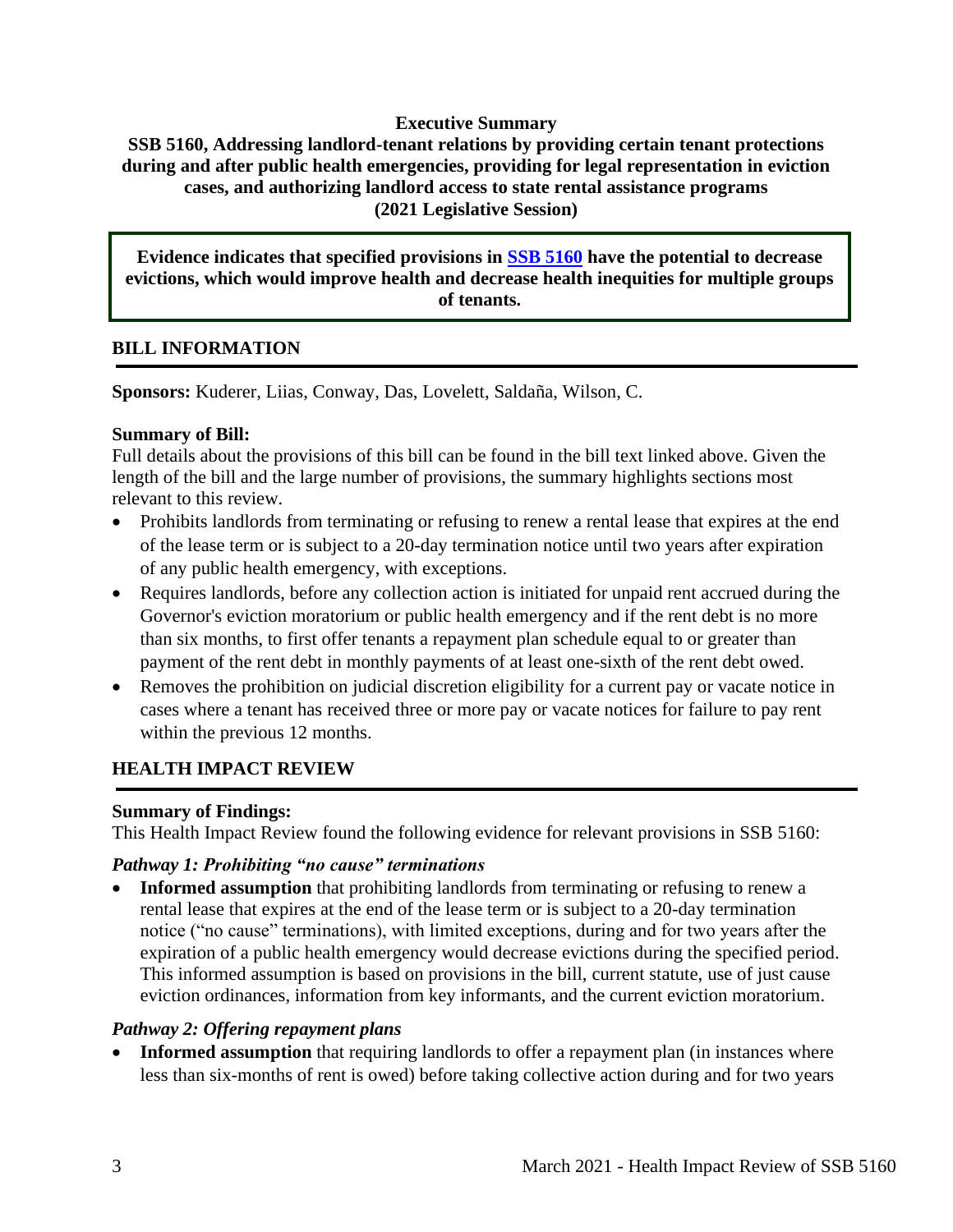after a public health emergency will result in some number of tenants using a repayment plan to pay back-rent. This informed assumption is based on provisions of the bill.

• **Informed assumption** that tenants using a repayment plan to pay back-rent during and for two years following a public health emergency will decrease evictions, specifically for those who successfully repay the rent owed. This informed assumption is based on provisions in the bill, information shared by key informants, and U.S. Census Bureau Household Pulse Survey data.

# *Pathway 3: Allowing judicial discretion*

- **Informed assumption** that allowing judicial discretion in cases in which a tenant has received three or more pay or vacate notices within a 12-month period would likely result in some number of tenants not being evicted. This informed assumption is based on differences between current statute (status quo) and provisions in the bill.
- **Strong** evidence that decreasing evictions will improve health outcomes.
- **Strong** evidence that improving health outcomes will decrease health inequities.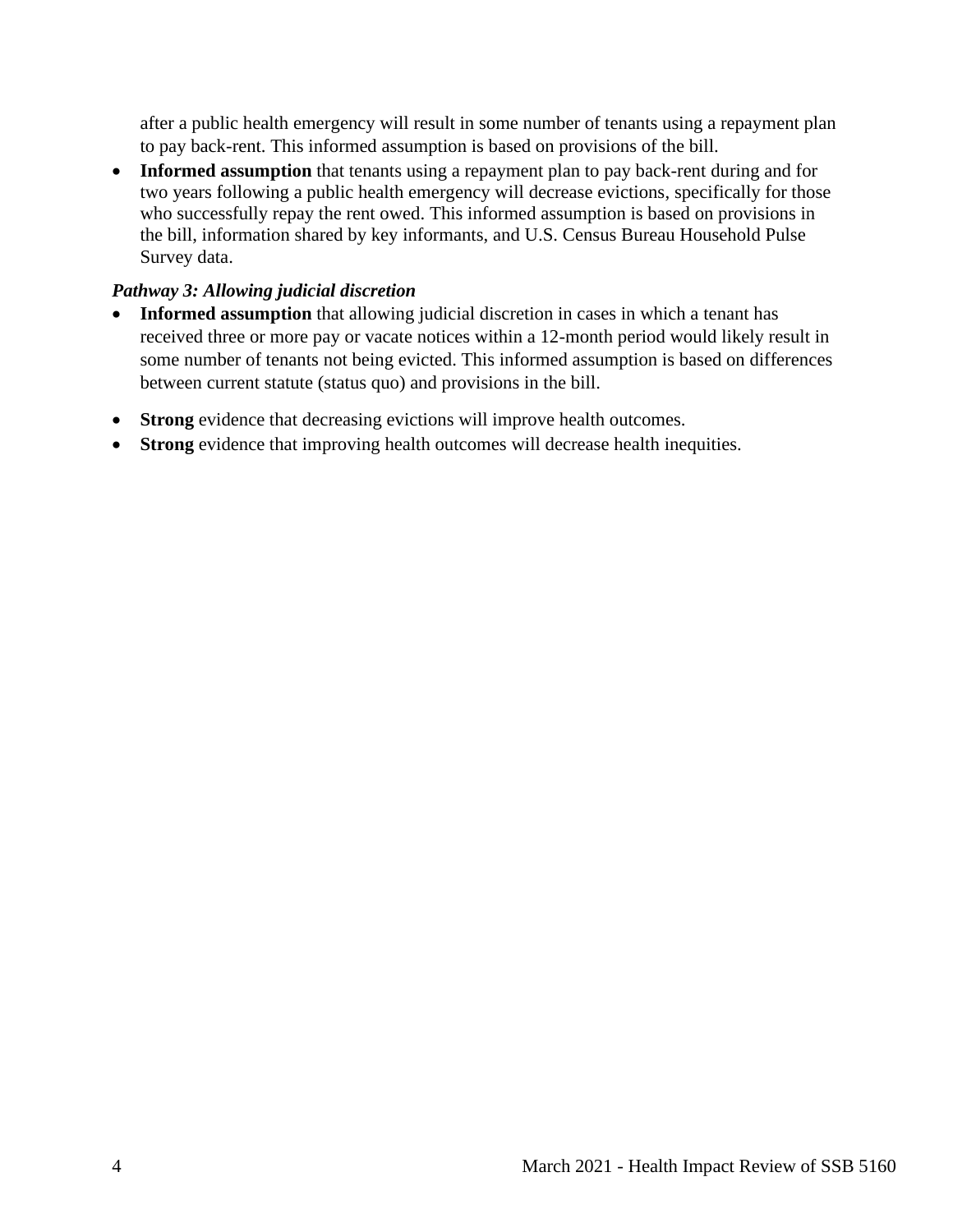### **Introduction and Methods**

<span id="page-4-0"></span>A Health Impact Review is an analysis of how a proposed legislative or budgetary change will likely impact health and health disparities in Washington State [\(RCW 43.20.285\)](http://apps.leg.wa.gov/rcw/default.aspx?cite=43.20.285). For the purpose of this review 'health disparities' have been defined as differences in disease, death, and other adverse health conditions that exist between populations [\(RCW 43.20.270\)](http://apps.leg.wa.gov/rcw/default.aspx?cite=43.20.270). Differences in health conditions are not intrinsic to a population; rather, inequities are related to social determinants (e.g., access to healthcare, economic stability, racism). This document provides summaries of the evidence analyzed by State Board of Health staff during the Health Impact Review of Substitute Senate Bill 5160 [\(SSB 5160\)](https://app.leg.wa.gov/billsummary?BillNumber=5160&Year=2021&Initiative=false).

Staff analyzed the content of SB 5160 and created a logic model depicting possible pathways leading from the provisions of the bill to health outcomes. We consulted with experts and contacted key informants about the provisions and potential impacts of the bill. We conducted an objective review of published literature for each pathway using databases including PubMed, Google Scholar, and University of Washington Libraries. More information about key informants and detailed methods are available upon request.

The following pages provide a detailed analysis of the bill, including the logic model, summaries of evidence, and annotated references. The logic model is presented both in text and through a flowchart (Figure 1). The logic model includes information on the strength-of-evidence for each pathway. The strength-of-evidence has been defined using the following criteria:

- **Very strong evidence:** There is a very large body of robust, published evidence and some qualitative primary research with all or almost all evidence supporting the association. There is consensus between all data sources and types, indicating that the premise is well accepted by the scientific community.
- **Strong evidence:** There is a large body of published evidence and some qualitative primary research with the majority of evidence supporting the association, though some sources may have less robust study design or execution. There is consensus between data sources and types.
- A fair amount of evidence: There is some published evidence and some qualitative primary research with the majority of evidence supporting the association. The body of evidence may include sources with less robust design and execution and there may be some level of disagreement between data sources and types.
- **Expert opinion:** There is limited or no published evidence; however, rigorous qualitative primary research is available supporting the association, with an attempt to include viewpoints from multiple types of informants. There is consensus among the majority of informants.
- **Informed assumption:** There is limited or no published evidence; however, some qualitative primary research is available. Rigorous qualitative primary research was not possible due to time or other constraints. There is consensus among the majority of informants.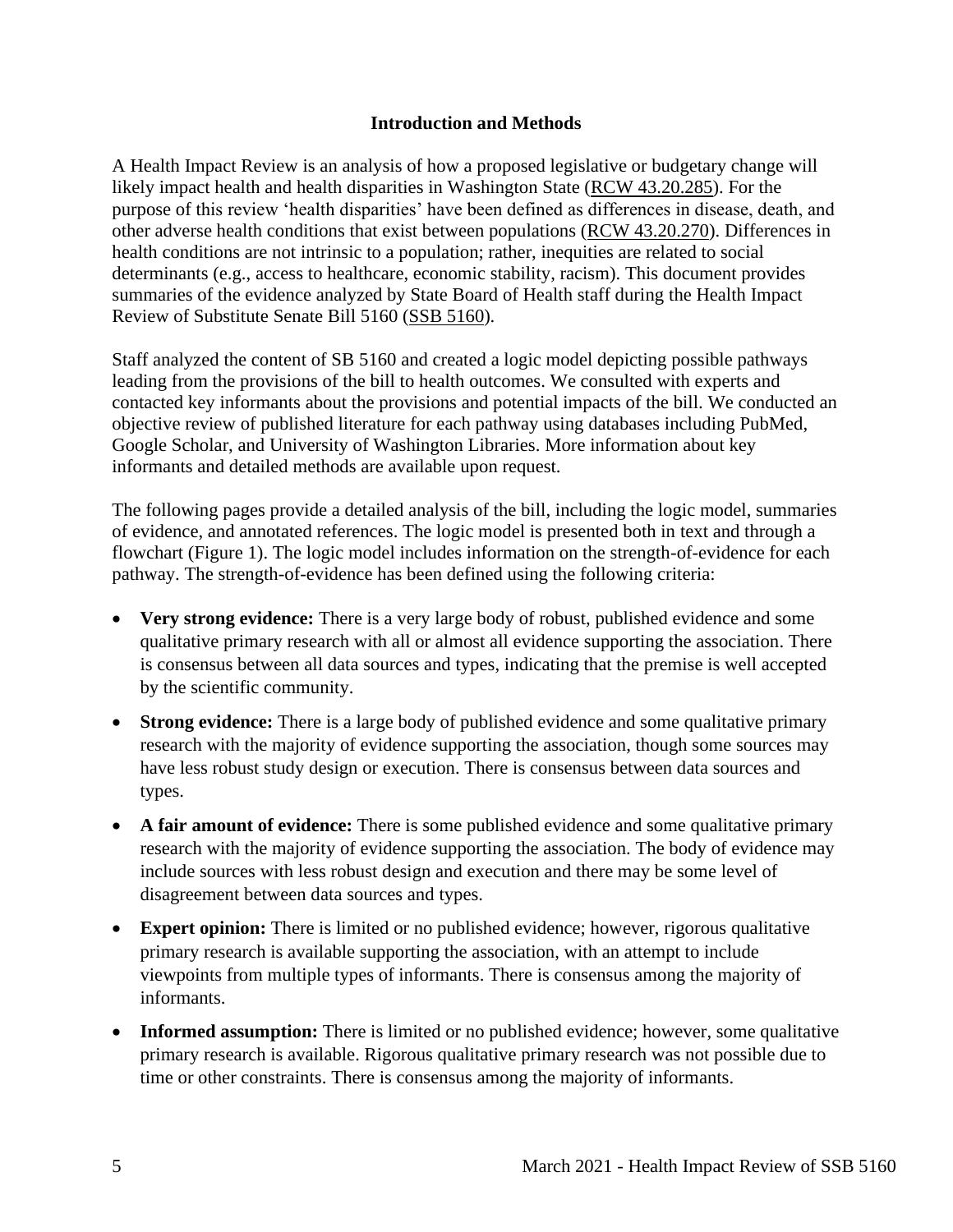- **No association:** There is some published evidence and some qualitative primary research with the majority of evidence supporting no association or no relationship. The body of evidence may include sources with less robust design and execution and there may be some level of disagreement between data sources and types.
- **Not well researched:** There is limited or no published evidence and limited or no qualitative primary research and the body of evidence has inconsistent or mixed findings, with some supporting the association, some disagreeing, and some finding no connection. There is a lack of consensus between data sources and types.
- **Unclear:** There is a lack of consensus between data sources and types, and the directionality of the association is ambiguous due to potential unintended consequences or other variables.

This review was subject to time constraints, which influenced the scope of work for this review. The annotated references are only a representation of the evidence and provide examples of current research. In some cases, only a few review articles or meta-analyses are referenced. One article may cite or provide analysis of dozens of other articles. Therefore, the number of references included in the bibliography does not necessarily reflect the strength-of-evidence. In addition, some articles provide evidence for more than one research question, so are referenced multiple times.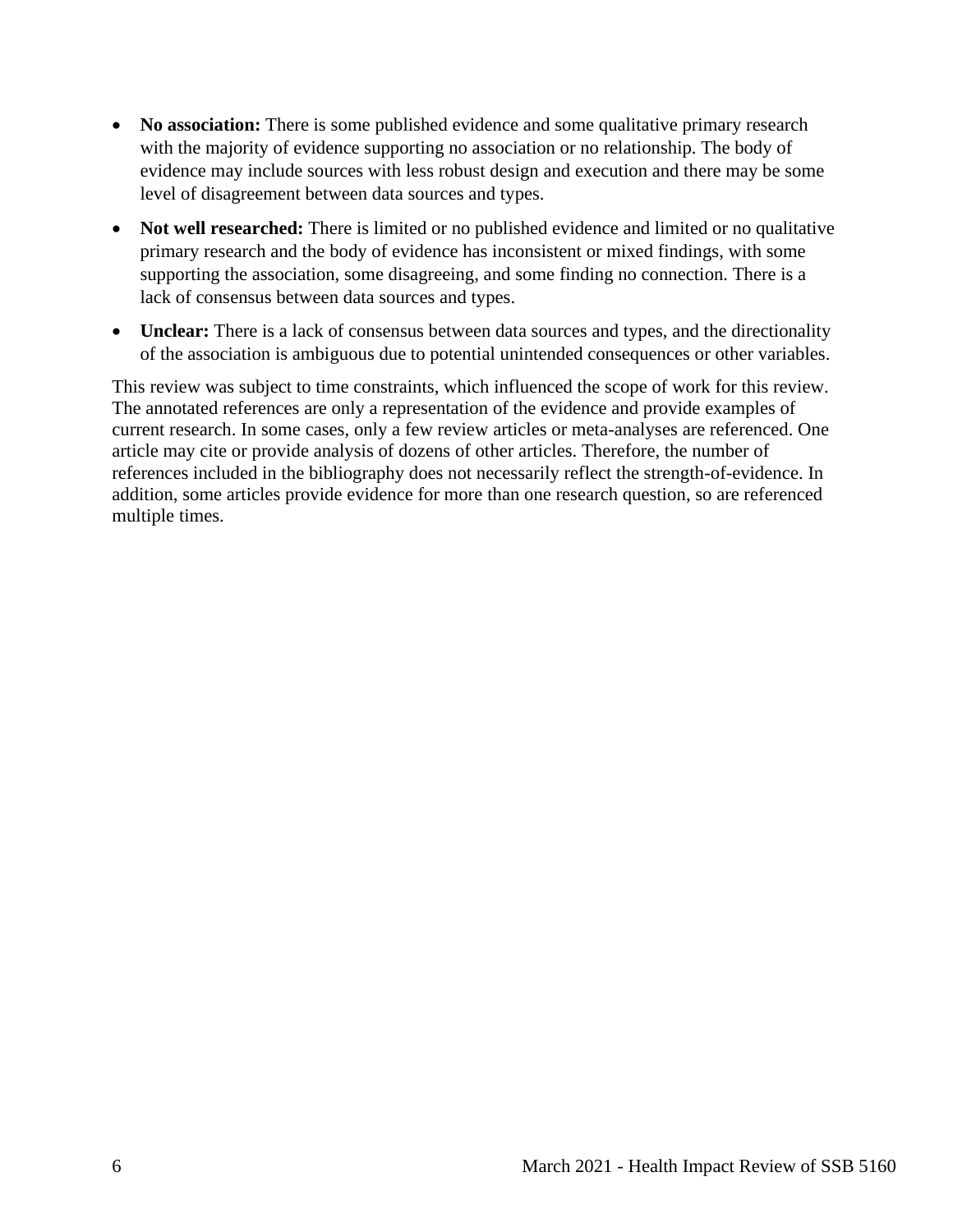# **Analysis of SSB 5160 and the Scientific Evidence**

### <span id="page-6-0"></span>**Summary of relevant background information**

- Between 2000 and 2016, an estimated 61 million eviction cases were filed in the U.S., an average of 3.6 million evictions annually.<sup>1</sup> These data only account for formal evictions processed through the courts and do not include informal evictions (a landlord tells a tenant they need to move out and the tenant complies, illegal lockout, etc.).<sup>2</sup>
- Nonpayment of rent is the leading reported reason (80% to 90%) for eviction in Washington State.<sup>3,4</sup> This trend holds true nationally (personal communications, March 2021).
- In 2017, 86.5% of eviction filings in Seattle, Washington, were for nonpayment of rent and of these  $52.3\%$  were for one month or less of rent.<sup>3</sup> Among all cases, 10.2% of cases were commenced for less than \$500 in back-rent and 1.7% were commenced for less than \$100 in back-rent<sup>3</sup> with most evictions occurring in diverse, gentrifying, and the lowest rent neighborhoods.<sup>4</sup> Reported reasons for falling behind on rent included: lost employment or income (51.4%), medical emergency (8.6%), and a death in the family  $(2.9\%)$ .<sup>3</sup> At the time of the interview, 74.3% of respondents indicated they could pay all or some portion of the rent owed. $3$
- Washington State landlord-tenant law:
	- o In 2019, the Washington State Legislature enacted Engrossed Substitute Senate Bill 5600 (Chapter 356, Laws of 2019) which, among other provisions, extended the pay or vacate period from 3 days to 14 days.<sup>5</sup>
	- o Current state law allows landlords to terminate or refuse to renew a rental lease that expires at the end of the lease term or provide tenants a 20-day termination notice without providing a reason why the tenant is required to move out. Collectively, these types of terminations are commonly referred to as "no cause" evictions.
		- Four cities in Washington (Auburn,  $6$  Burien,  $7$  Federal Way,  $8$  and Seattle<sup>9</sup>) have just cause ordinances, also known as "good" cause ordinances, which require landlords have a "good" reason the tenant must move.
	- o There is no state or federal guaranteed right to counsel for indigent tenants in unlawful detainer eviction cases.<sup>10</sup>
- On March 18, 2020, Governor Inslee issued Proclamation 20.19 to temporarily prohibit activities related to evictions by all residential landlords operating residential rental property in Washington.<sup>10</sup> Since then, the Governor has issued multiple extensions of the eviction moratorium with the current variation, Proclamation 20-19.5, set to expire March  $31, 2021$ <sup>10</sup> Among other provisions, the eviction moratorium prohibits residential landlords, manufactured housing community landlords, property managers, and property owners (henceforth referred to as landlords) from:
	- o Serving or enforcing, or threatening to serve or enforce, any notice requiring a resident to vacate any dwelling or parcel of land occupied as a dwelling, as applied to tenancies or other housing arrangements (e.g., hotel/motel or camping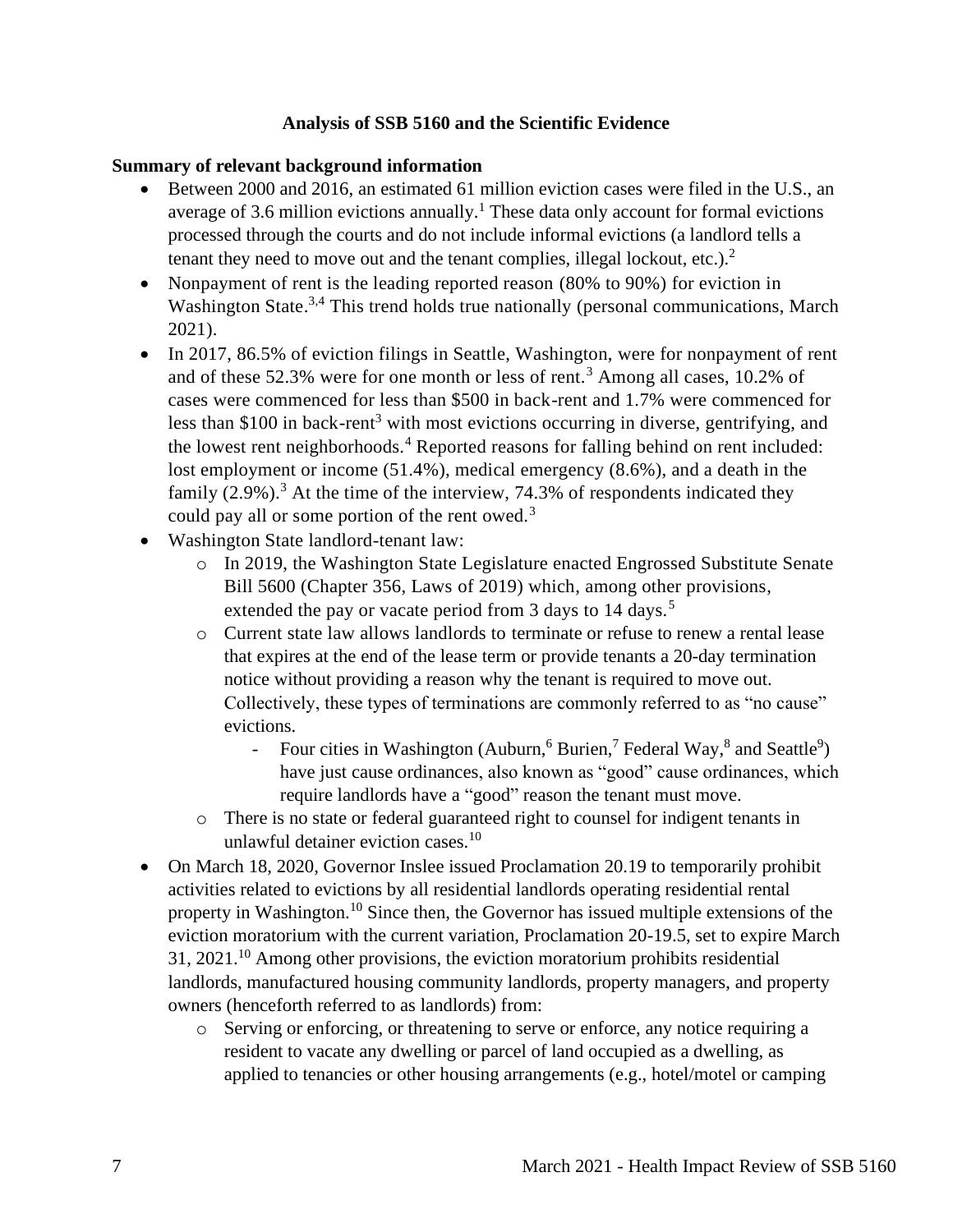area stays of more than 14 days) that have expired or that will expire during the moratorium's effective period; $^{10}$  and

- o "Seeking or enforcing, or threatening to seek or enforce, judicial eviction orders, unless, as applied to both circumstances: (1) An affidavit to the eviction or termination of tenancy notice attests that the action is necessary to respond to a significant and immediate risk to the health, safety, or property of others created by the resident; or (2) at least 60 days' written notice of the property owner's intent to personally occupy the premises as a primary residence or sell the property is provided to the tenant by affidavit signed under penalty of perjury."<sup>10</sup>
- Federal law and government guidance:
	- o Section 4024 of the Coronavirus Aid, Relief, and Economic Security (CARES) Act (Public Law 116-136) "provided a 120-day moratorium on eviction filings as well as other protections for tenants in certain rental properties with Federal assistance or federally related financing."<sup>11</sup> The CARES Act eviction moratorium expired July 24, 2020. The protections in the CARES Act "supplemented temporary eviction moratoria and rent freezes implemented by governors and local officials using emergency powers."<sup>11</sup>
	- o On September 4, 2020, the Centers for Disease Control and Prevention (CDC) Director issued an Order temporarily halting residential evictions in the U.S. for nonpayment of rent until December 31, 2020 (*Temporary Halt in Residential Evictions to Prevent the Further Spread of COVID-19*).<sup>12</sup> Section 502 of Title V, Division N of the Consolidated Appropriations Act, 2021 extended the Order until January 31, 2021.<sup>13</sup> Under the new administration, the CDC issued an Order further extending and modifying the prior Orders until March 31, 2021.<sup>11</sup>
		- The CDC issued Orders because "evictions threaten to increase the spread of COVID-19 […] A temporary halt of evictions can help people who get sick or who are at risk of severe illness from COVID-19 protect themselves and others by staying in one place to quarantine."<sup>13</sup>
		- Collectively, the Orders and legislation temporarily halt residential evictions of covered persons for nonpayment of rent effective September 4, 2020 through March 31, 2021. 11-13
		- The Orders do not apply in any state, local, territorial, or tribal area with a moratorium on residential evictions that provides the same or greater level of public health protection than that listed in the Order. $11,13$
		- The Orders do not prevent evictions based on other factors (engaging in criminal activity while on the premises; threatening the health and safety of others; damaging or posing an immediate and significant risk of damage to the property; etc.). $^{11,13}$
		- Individuals or organizations violating the Order are subject to a maximum fine of \$100,000 or \$200,000 per event (respectively) if the violation does not result in a death or a maximum fine of \$250,000 or \$500,000 per event if the violation results in a death, or as otherwise provided by  $law$ .<sup>11</sup>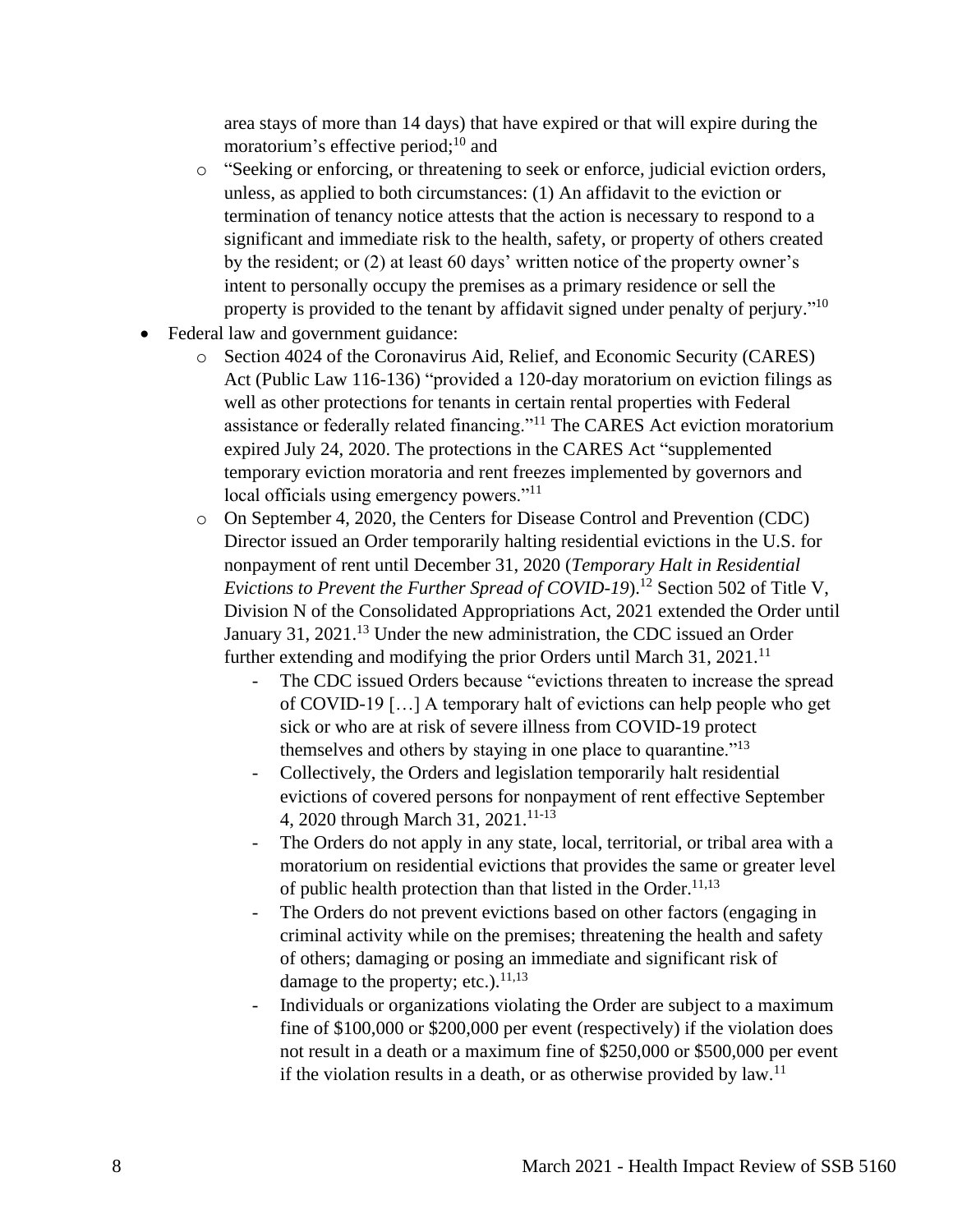- o In 2020, the U.S. Department of Housing and Urban Development (HUD) "allocated and made available \$4 billion in Emergency Solutions Grants and \$5 billion in Community Development Block Grants, including \$2 billion in grants focusing on areas with increased eviction risk."<sup>13</sup> State and local authorities can use funds for rental assistance. $^{13}$
- The economic downturn due to COVID-19 has increased the number of individuals who are unable to pay rent, placing them at risk for eviction.<sup>14</sup>

# **Summary of SSB 5160**

Full details about the provisions of this bill can be found in the bill text linked above. Given the length of the bill and the large number of provisions, this summary highlights sections most relevant to this review.

- Prohibits landlords from terminating or refusing to renew a rental lease that expires at the end of the lease term or is subject to a 20-day termination notice until two years after expiration of any public health emergency, with exceptions.
	- o Defines "public health emergency" as the Governor's Proclamation 20-05 and any extensions or amendments as well as "any emergency need for health care services to respond to a catastrophic disaster, a significant outbreak of an infectious disease, a bioterrorist attack or other catastrophic event and the governor of the state of Washington has restricted the free and uninhibited movement of persons in the state, including any mandatory reduction in business service capacity or hours of operation resulting in a loss of employment or significantly reduced work hours for employees."<sup>15</sup>
- Requires landlords, before any collection action is taken for unpaid rent accrued during the Governor's eviction moratorium or public health emergency and if the rent debt is no more than six months, to first offer tenants a repayment plan schedule equal to or greater than payment of the rent debt in monthly payments of at least one-sixth of the rent debt owed.
- Removes the prohibition on judicial discretion eligibility for a current pay or vacate notice in cases where a tenant has received three or more pay or vacate notices for failure to pay rent within the previous 12 months.

# **Health impact of SSB 5160**

Evidence indicates that specified provisions in SSB 5160 have the potential to decrease evictions, which would improve health and decrease health inequities for multiple groups of tenants.

# **Pathway to health impacts**

The potential pathways leading from relevant provisions of SSB 5160 to health inequities are depicted in Figure 1. For Pathway 1, this review makes the informed assumption that prohibiting landlords from terminating or refusing to renew a rental lease that expires at the end of the lease term or is subject to a 20-day termination notice ("no cause" terminations), with limited exceptions, during and for two years after the expiration of a public health emergency would decrease evictions during the specified period. This informed assumption is based on provisions in the bill, current statute, use of just cause eviction ordinances, information from key informants, and the current eviction moratorium. For Pathway 2, this review makes the informed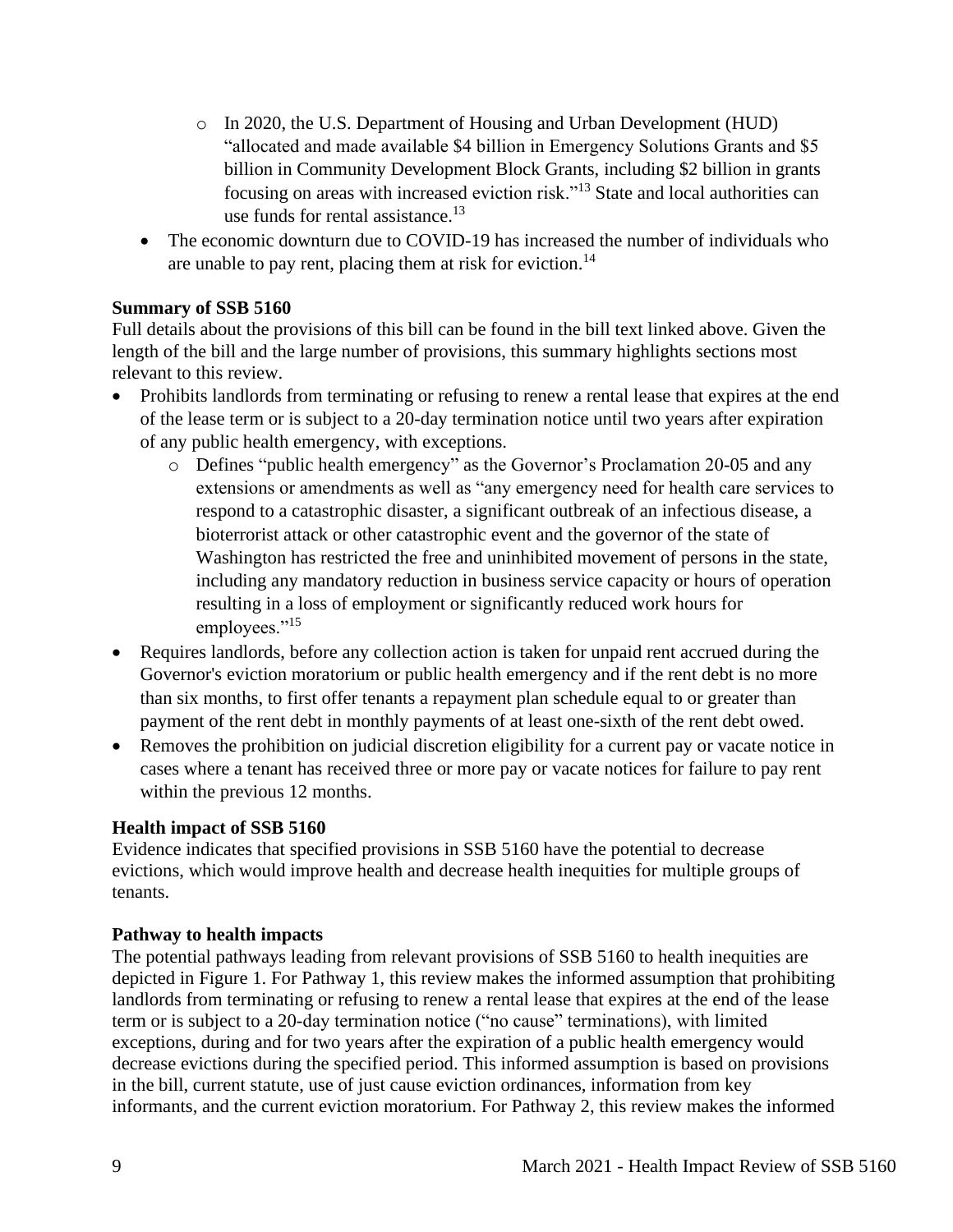assumption that requiring landlords to offer a repayment plan (in instances where less than sixmonths of rent is owed) before taking collective action during and for two years after a public health emergency will result in some number of tenants using a repayment plan to pay back-rent. This informed assumption is based on provisions of the bill. It also makes the informed assumption that tenants using a repayment plan to pay back-rent during and for two years following a public health emergency will decrease evictions, specifically for those who successfully repay the rent owed. This informed assumption is based on provisions in the bill, information shared by key informants, and U.S. Census Bureau Household Pulse Survey data. For Pathway 3, the review makes the informed assumption that allowing judicial discretion in cases in which a tenant has received three or more pay or vacate notices within a 12-month period would likely result in some number of tenants not being evicted. This informed assumption is based on differences between current statute (status quo) and provisions in the bill. Lastly, there is strong evidence that decreasing evictions will improve health outcomes,<sup>14,16-20</sup> and strong evidence that improving health outcomes will decrease health inequities for multiple groups of tenants. 4,16-23

#### **Scope**

Due to time limitations, we only researched the most direct connections between specified provisions of the bill and decreased health inequities and did not explore the evidence for all possible pathways. For example, we did not evaluate potential impacts related to:

- Authorizing landlords access to state rental assistance programs. Evidence indicates that the COVID-19 housing crisis has increased the risk of foreclosure and bankruptcy, particularly among small property owners.<sup>2</sup> One key informant expressed concern that the COVID-19 pandemic has the potential to mirror the market response following the Great Recession in 2008 (personal communication, March 2021). Larger rental companies halted development, bought out "mom and pop" landlords, and then increased prices significantly in 2013 as the economy improved (personal communication, March 2021). The key informant expressed that the loss of small landlord properties would be detrimental to the overall market (personal communication, March 2021). We did not assess how expanded access to state rental assistance programs would affect landlords.
- Spillover effects in neighborhoods and communities that experience evictions. In a systematic review, five studies evaluating whether living in areas with higher rates of evictions and foreclosures impacted health outcomes found, "significant associations with health outcomes such as high blood pressure, depressive symptoms, and higher frequencies of mentally unhealthy days. This is relevant because the threat of eviction is not only an individual-level risk factor, but also a contextual-level determinant of health" impacting "the wider community through various mechanisms, including declining local property values, degradation of the neighbourhood environment, changes in safety levels, changes in retail and built environments, and other factors yet to be explored (spillover effects)."<sup>16</sup>
- The effect of eviction on subsequent employment loss among low-wage workers, which can further affect access to stable housing and contribute to adverse health outcomes. Evidence indicates that "undergoing a forced move can consume renters' time and cause them to miss work; consume their thoughts and cause them to make mistakes on the job; overwhelm them with stress and cause them to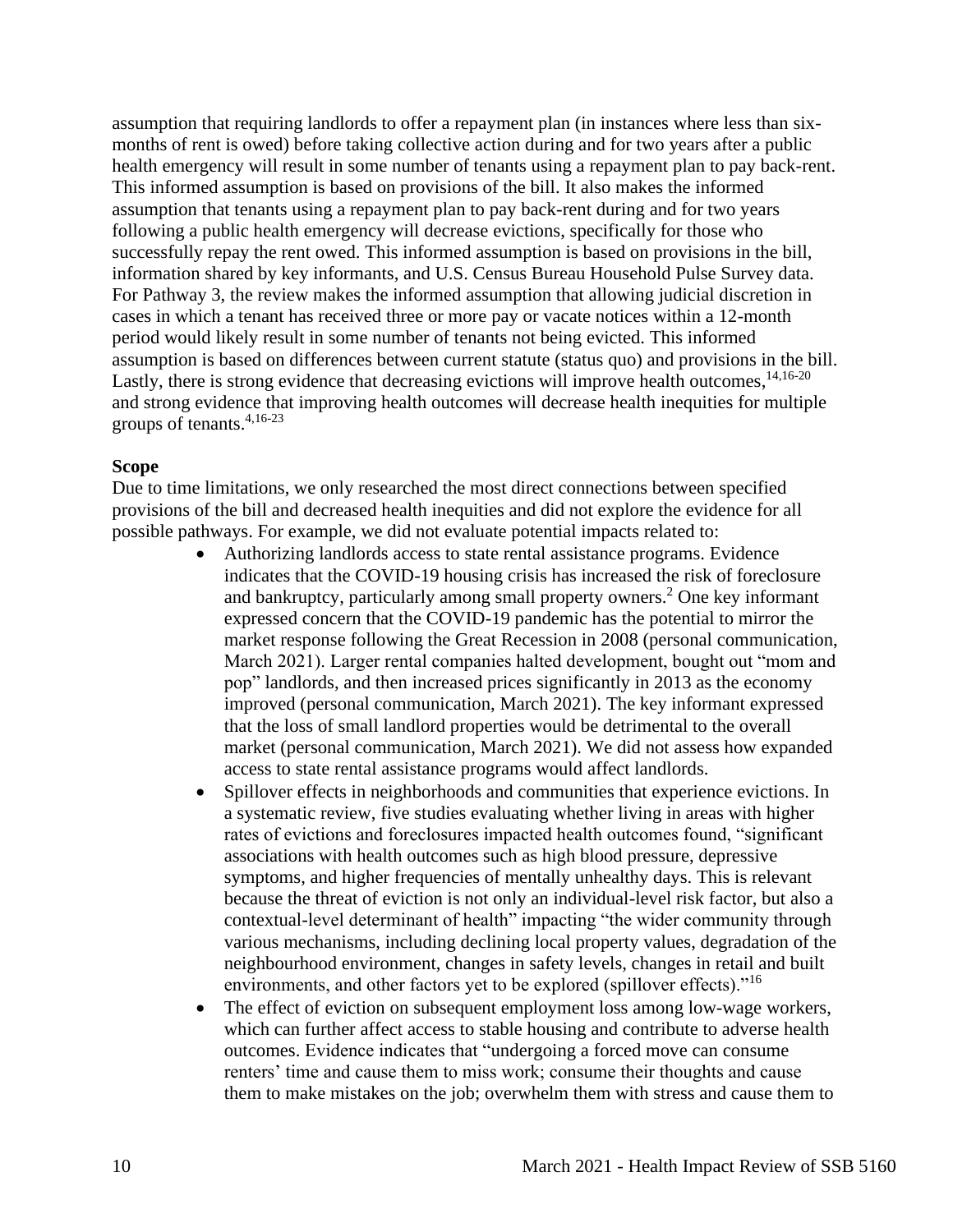act unprofessionally in the office; result in their relocating farther away from their worksite and increase their likelihood of tardiness and absenteeism; and lead to homelessness, relationship dissolution, and other severe consequences."<sup>24</sup> For example, a study of low-income renters surveyed in Milwaukee, WI, between 2009 and 2011 found the likelihood of being laid off was 11-22% higher "for workers who experienced a preceding forced move, compared to observationally identical workers who did not."<sup>24</sup>

#### **Magnitude of impact**

According to the 2017 American Housing Survey, 1.9% of all renter households were threatened with eviction within the previous three months.<sup>25</sup> "Among renters with incomes under \$30,000, that share climbs to 2.7%."<sup>25</sup> In Washington, an average of 18,376 evictions occurred each year between 2013 and 2017. <sup>4</sup> During that timeframe, 1 in 55 (1.8%) Washington adults faced an eviction.<sup>4</sup> In 2017, almost half (46%) of all renters in Washington state were rent burdened (contributing more than 30% of their income to rent).<sup>4</sup> Approximately 250,000 households were paying between 30% to 50% of their income and another 250,000 were paying over half of their income to rent.<sup>4</sup> Based on results of the most recently available U.S. Census Bureau Household Pulse Survey data (February 3 – February 15, 2021), an estimated 134,994 (10%) renteroccupied households in Washington are not currently caught up on rent,<sup>26</sup> suggesting they could be at risk of eviction.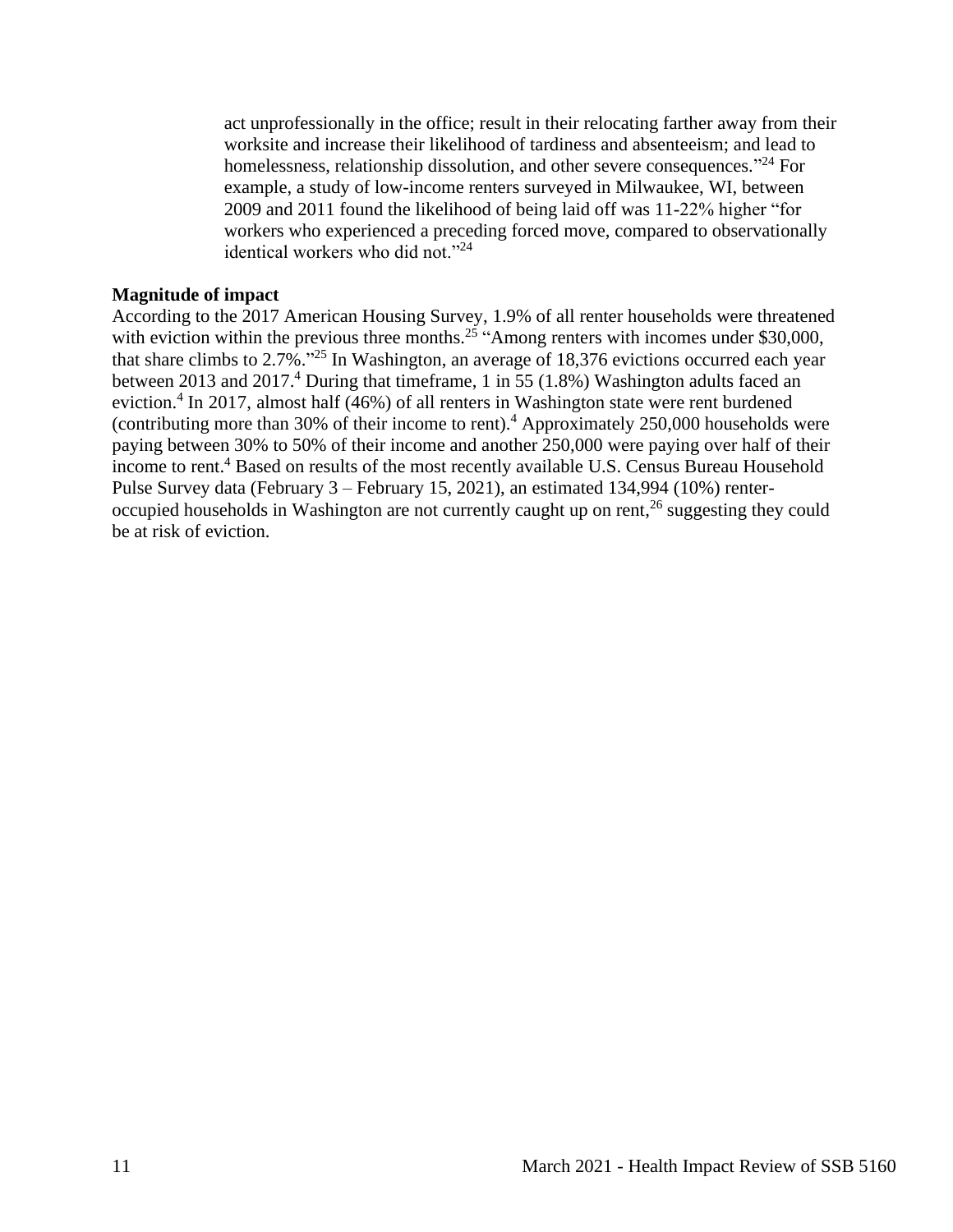<span id="page-11-0"></span>

12 March 2021 - Health Impact Review of SSB 5160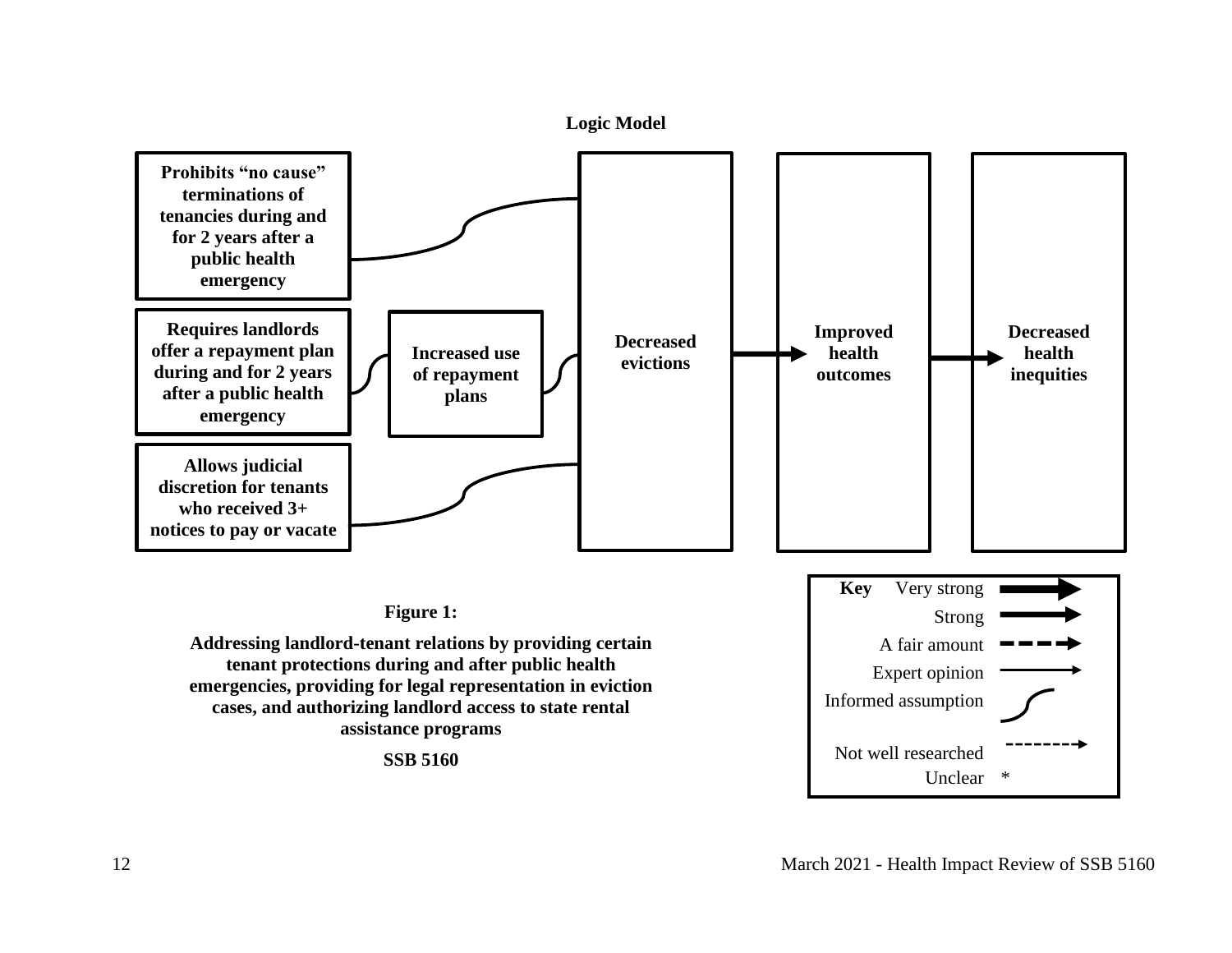### **Summaries of Findings**

# <span id="page-12-0"></span>**Pathway 1: Prohibiting "no cause" terminations**

## **Will prohibiting landlords from terminating or refusing to renew a rental lease that expires at the end of the lease term or is subject to a 20-day termination notice (i.e., "no cause" terminations of tenancies) during and for two years after the expiration of a public health emergency decrease evictions?**

This review makes the informed assumption that prohibiting landlords from terminating or refusing to renew a rental lease that expires at the end of the lease term or is subject to a 20-day termination notice ("no cause" terminations), with limited exceptions, during and for two years after the expiration of a public health emergency would decrease evictions during the specified period. This informed assumption is based on provisions in the bill, current statute, use of just cause eviction ordinances in Washington and California cities, information from key informants, and the current eviction moratorium.

SSB 5160 would prohibit landlords from using "no cause" termination notices during and for two years after the expiration of any public health emergency. Exceptions to the "no cause" terminations prohibition are limited to cases in which: 1) the landlord intends to sell the rental dwelling unit or property on which it sits; 2) the landlord intends to occupy the rental dwelling unit as their primary residence and at least 60 days' notice is provided to the tenant as an affidavit signed under penalty of perjury; or 3) the landlord and tenant reside in the same dwelling unit. While the bill does not allow a landlord to evict, or otherwise force a tenant to relocate, solely for nonpayment, the landlord may file an unlawful detainer action as otherwise authorized under current Washington State law (e.g., for failure to keep or perform any condition or covenant of the lease; permitting or maintaining any nuisance; or failure to pay rent subject to the requirements outlined in the bill). The proposal makes the rebuttable presumption that any "no cause" termination notice issued to a tenant who has unpaid rent between March 1, 2020, and the expiration date of the Governor's eviction moratorium is a reprisal or retaliatory action. A landlord in violation of the "no cause" termination prohibition is liable for up to 4.5 times the monthly rent of the real property at issue, as well as court costs and reasonable attorneys' fees. A court must impose the penalty in an amount necessary to deter future violations, payable to the tenant bringing the action.

Under current Washington State law, there are three statutes by which a landlord can terminate or refuse to renew a tenancy without specific cause. For example, a tenant that overstays their lease term (whether written or oral) [\(RCW 59.12.030\[](https://apps.leg.wa.gov/rcw/default.aspx?cite=59.12.030)1]) or who's landlord notifies them 20 days prior to the end of their lease that they need to move out and fails to do so (RCW 59.12.030[2]) is liable for an unlawful detainer. An unlawful detainer is a court ordered eviction process filed by a landlord to remove a tenant. In cases where a property is rented for an indefinite period (e.g., month-to-month), the tenancy shall be terminated by written notice of 20- days or more, preceding the end of any months or periods of tenancy [\(RCW 59.18.200\[](https://apps.leg.wa.gov/rcw/default.aspx?cite=59.18.200)1][a]). Notice can be given by either the tenant or landlord. Finally, in all cases where premises are rented for a specified time, by express or implied contract, the tenancy shall be deemed terminated at the end of the specified time [\(RCW 59.18.220\)](https://app.leg.wa.gov/rcw/default.aspx?cite=59.18.220). Collectively, these are referred to as "no cause" terminations/evictions as the landlord is not providing any reason for the eviction.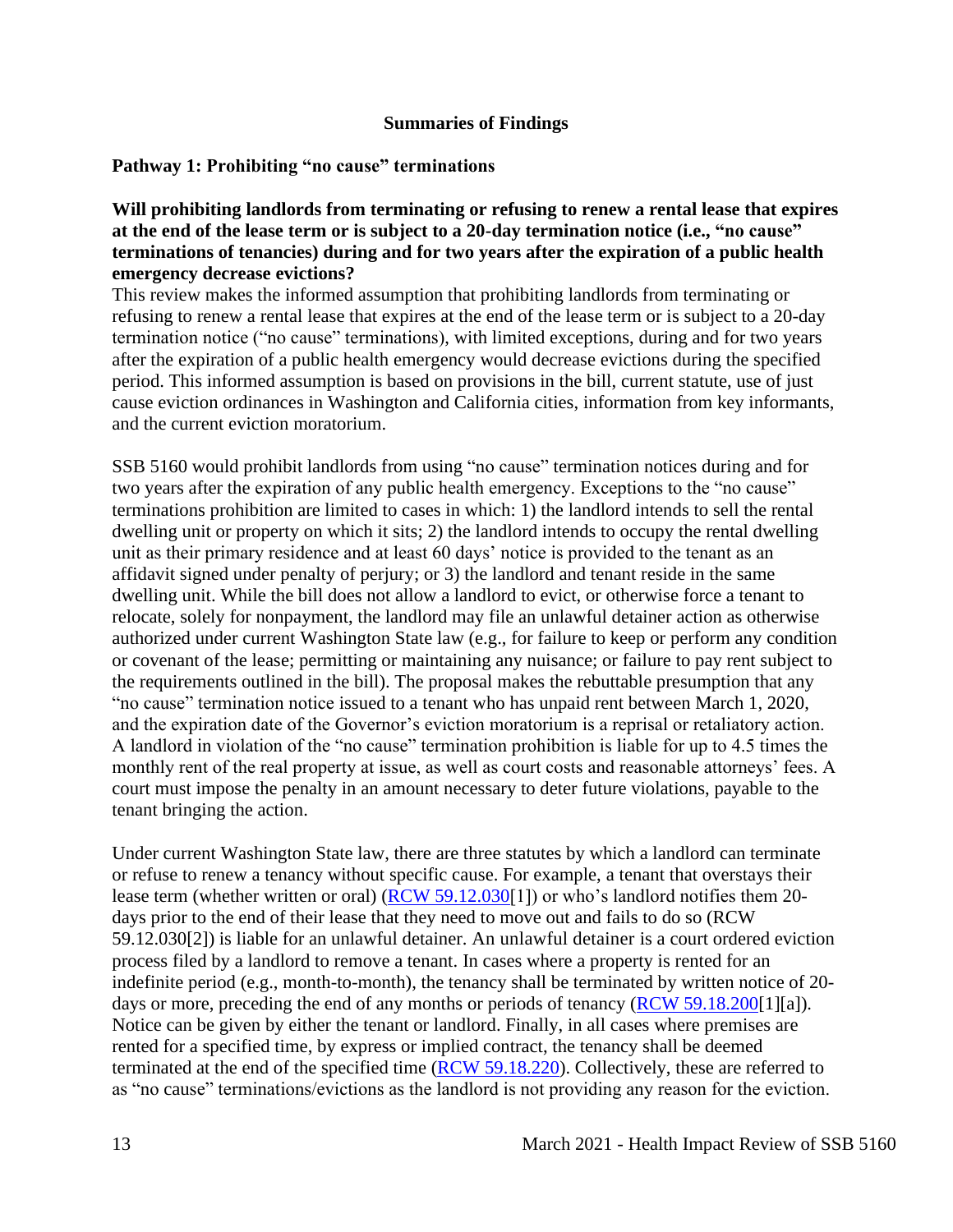Conversely, Just or Good Cause Eviction Ordinances require landlords have a just or "good" cause to terminate a tenancy. Examples of just causes include, nonpayment of rent (i.e., tenant receives a 14-day notice to pay or vacate and fails to comply); violation of the rental agreement (i.e., tenant receives a 10-day notice to comply with the rules of your rental agreement or vacate and fails to comply); and engaging in criminal activity on the property (requires the landlord to specify the crime and offer facts supporting the allegation).<sup>27</sup> A recent analysis of just cause eviction ordinances and eviction rates and eviction filing rates in four California cities found that eviction rates dropped by 0.808% and eviction filing rates dropped by 0.780% after passage of just cause eviction ordinances, compared to matched control cities.<sup>2</sup> The author noted that informal evictions that occur outside of the judicial system are not accounted for in the dataset used for the analysis.<sup>2</sup> According to the Eviction Lab at Princeton University, which recently compiled the first national database on evictions using court data, informal evictions are likely more common than court-ordered evictions.<sup>2</sup> For example, data from Milwaukee found that 13% of renters were involuntarily displaced from housing in the two years prior to being surveyed, and 45% of all recorded forced moves were informal evictions.<sup>18</sup> Just 24% of forced moves were formally processed through the court.<sup>18</sup>

Four cities in Washington (Auburn,<sup>6</sup> Burien,<sup>7</sup> Federal Way,<sup>8</sup> and Seattle<sup>9</sup>) have adopted a Just/Good Cause Eviction Ordinance. For example, Seattle's Ordinance passed in 1980 and applies to month-to-month renters and renters with verbal agreements.<sup>9,27</sup> It requires landlords have one of 16 "Just Cause reasons" if they want to end a tenant's month-to-month rental agreement.<sup>27</sup> While Seattle's Just Cause Eviction Ordinance has historically provided some of the strongest tenant protections in Washington, compared to other Just Cause statues across the country it has loopholes and other shortcomings.<sup>3</sup> For example, landlords "can require tenants to sign a short-term lease then refuse to renew the agreement when it expires" thereby circumventing the Ordinance's protections of month-to-month tenants.<sup>3</sup> A report by the Seattle Women's Commission and the Housing Justice Project of the King County Bar Association analyzed 1,218 residential unlawful detainer cases that occurred in 2017 in Seattle city limits, with a total of 1,473 individual tenants.<sup>3</sup> Despite the city's Just Cause Eviction Ordinance, the study identified 12 cases which commenced for no cause.<sup>3</sup> Most were due to a tenant remaining in the apartment after expiration of the lease agreement, in which case the tenant is not protected by Seattle's Ordinance.<sup>3</sup> Authors noted that this was likely an underestimate of "no cause" evictions as "it is difficult to know how many tenants' leases end without cause [and the tenant moved out] but did not have an eviction case filed."<sup>3</sup>

Key informants representing researchers and tenants' rights advocates noted that allowing "no cause" termination notice gives landlords the opportunity to avoid the formal eviction process and circumvent fair housing laws (personal communications, March 2021). Specifically, by terminating a tenancy without stating a specific cause a landlord can mask discriminatory motivations (personal communication, March 2021). Conversely, the formal eviction allows each party to present their case and provides an opportunity for the tenant and landlord to access mediation, court resolution, and/or rental assistance that could avoid a forced move (personal communications, March 2021). Qualitative data and anecdotal evidence indicate that "no cause" evictions also create opportunities for landlords to retaliate against tenants who have raised a complaint (e.g., mold, other unhealthy housing conditions, sexual harassment or assault) (personal communication, March 2021). Key informants also shared "no cause" evictions can be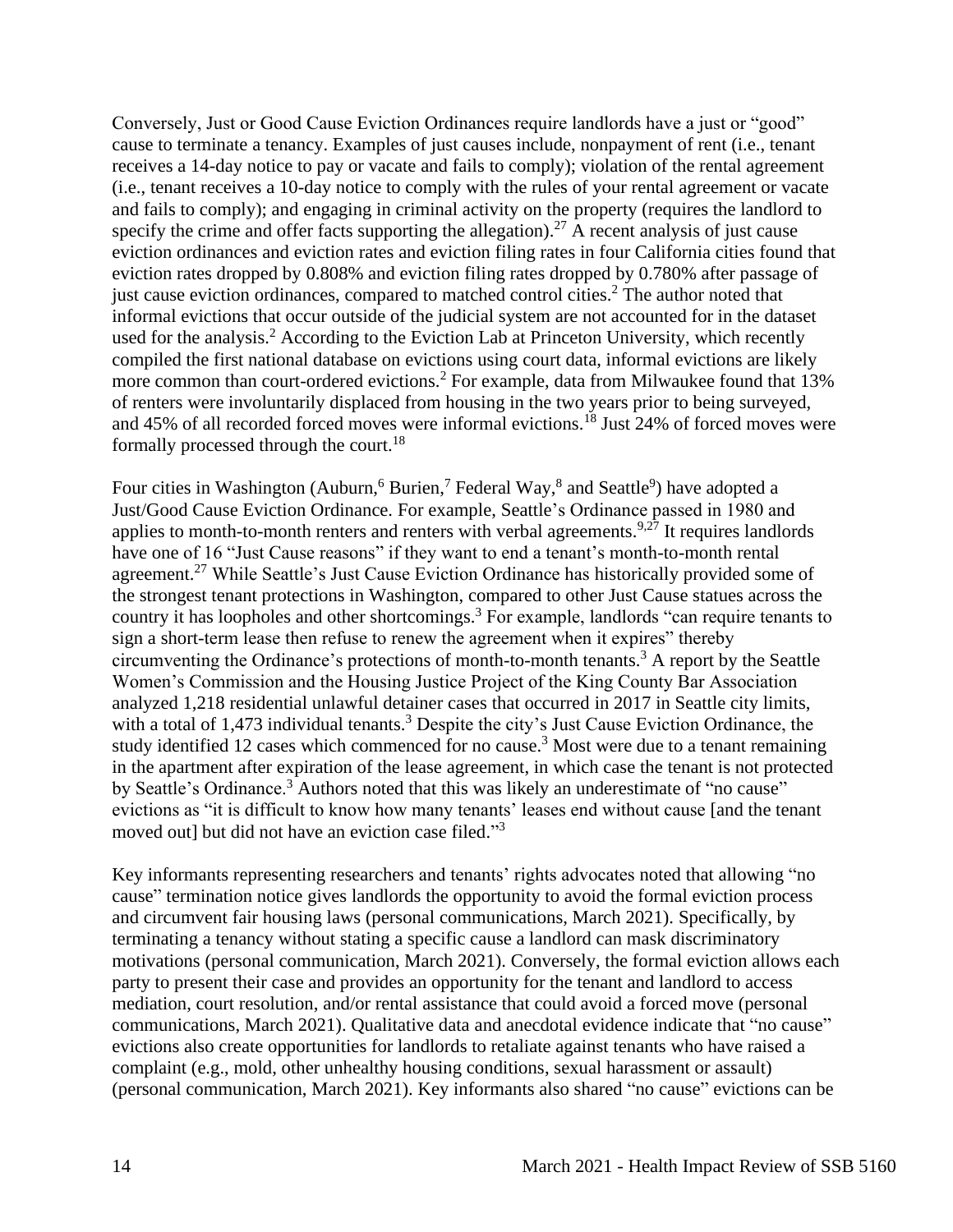used to evict tenants with low incomes as a means of renting to a 'more desirable' tenants (personal communication, March 2021). However, court records do not have a systemic way to track whether cases may be retaliatory or discriminatory.

Finally, in response to the COVID-19 pandemic, the Governor issued an eviction moratorium (Proclamation 20-19.5), which prohibits residential landlords from serving or enforcing, or threatening to serve or enforce, any notice (e.g., eviction notice, notice to pay or vacate, notice of unlawful detainer, notice of termination of rental, or notice to comply or vacate) requiring a resident to vacate any dwelling or parcel of land occupied as a dwelling, as applied to tenancies or other housing arrangements (e.g., hotel/motel or camping area stays of more than 14 days) that have expired or that will expire during the moratorium's effective period.<sup>10</sup> Additionally, landlords are prohibited from seeking or enforcing, or threatening to seek or enforce, judicial eviction orders, unless they provide the tenant an affidavit signed under penalty of perjury that: 1) the action is necessary to respond to a significant and immediate risk to the health, safety, or property of others created by the resident; or 2) they intend to personally occupy the premises as a primary residence or sell the property in 60-days (or more). As such, when Washington's eviction moratorium expires, there is a potential for a spike in the number of evictions, including "no cause" evictions. Nationally, there is concern that when federal and state moratoriums are lifted the number of evicted tenants has the potential to overwhelm homeless shelters and other housing assistance programs, which were already overburdened prior to the COVID-19 pandemic.

By prohibiting "no cause" evictions, SSB 5160 limits the circumstances under which a landlord can evict a tenant during and for two years following the expiration of a public health emergency. Overall, a key informant representing researchers anticipates some number of "no cause" evictions would still occur as landlords and property management companies identify loopholes in the law and adopt other mechanisms by which to evict tenants (personal communications, March 2021). Additionally, some tenants may move out or "self-evict" when directed to by their landlord because they may be unaware of their rights. However, key informants expect the prohibition and associated fines would reduce evictions that would otherwise occur during a public health emergency and during the first two years of recovery. Therefore, this review makes the informed assumption that the bill would decrease evictions during and for two years following the expiration of a public health emergency.

# **Pathway 2: Offering repayment plans**

### **Will requiring landlords to offer a repayment plan (in instances where less than six-months of rent is owed) before taking collection action during and for two years after a public health emergency result in tenants using repayment plans to pay back-rent?**

This review makes the informed assumption that requiring landlords to offer a repayment plan (in instances where less than six-months of rent is owed) before taking collection action during and for two years after a public health emergency will result in some number of tenants using a repayment plan to pay back-rent. This informed assumption is based on provisions of the bill.

Under SSB 5160, before taking any collection action for unpaid rent accrued between March 1, 2020, and the expiration date of the Governor's eviction moratorium, or during the public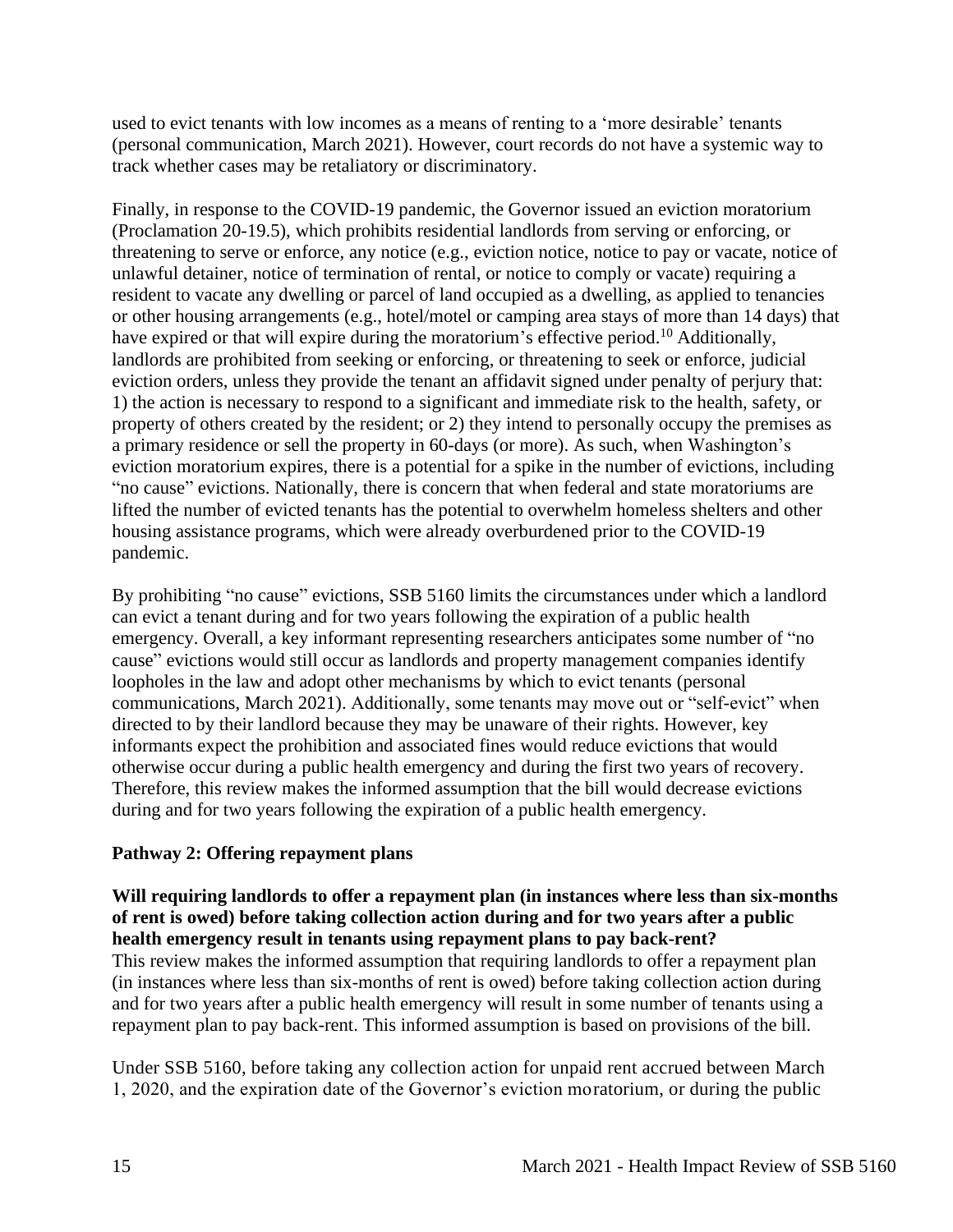health emergency, and if the amount of unpaid rent is equal to no more than six-months of rent due, a landlord would be required to first offer tenants a repayment plan of the outstanding debt. SSB 5160 defines a "collection action" as "any attempt or threat to collect through a collection agency, by filing an unlawful detainer or other judicial action, withholding any portion of a security deposit, billing or invoicing, reporting to credit bureaus, reporting to tenant screening companies, or by any other means."<sup>15</sup> Specifically, the repayment schedule should consist of monthly payments equal to at least one-sixth of the outstanding debt owed. Repayment plans must begin no sooner than 60 days after the plan is offered; cover only rent (not legal fees, late fees, or other charges); allow for payment from any source of income (e.g., benefits, like Social Security; assistance or subsidy programs, like Section 8 Vouchers; pledges by non-profits, religious institutions, churches, or governmental entities); and not include provisions or be conditional.

Provisions of the bill make it a defense to an eviction under RCW 59.12.030 if the landlord did not offer the tenant a repayment plan. However, if a tenant knowingly refuses the offer of a repayment plan, fails to respond to the offer, or defaults on the repayment plan, a landlord may pursue an unlawful detainer action for nonpayment of rent by issuing a 14-day pay or vacate notice. If a tenant denies receiving a repayment plan offer but the landlord can prove that tenant was offered and knowingly refused or failed to respond to or comply with the repayment plan, then the tenant can be evicted.

Because a landlord's failure to offer a repayment plan for eligible tenants is a defense to an eviction and a tenant's refusal of or failure to respond to an offer of a repayment plan would put the tenant at risk of eviction, this review makes the informed assumption that some number of eligible tenants will accept and use a repayment plan to repay rent owed during and for two years after a public health emergency.

### **Will tenants' use of repayment plans to pay back-rent decrease evictions during and for two years following a public health emergency?**

This review makes the informed assumption that tenants using a repayment plan to pay back-rent during and for two years following a public health emergency will decrease evictions, specifically for those who successfully repay the rent owed. This informed assumption is based on provisions in the bill, information shared by key informants, and U.S. Census Bureau Household Pulse Survey data.

According to the provisions of SSB 5160, once a tenant successfully repays the sum of owed rent using a repayment plan, a landlord would not be allowed to evict the tenant as the bill prohibits the use of "no cause" terminations of tenancy during and for two years following the expiration of a public health emergency. As previously discussed, a landlord in violation of the "no cause" termination prohibition is liable for up to 4.5 times the monthly rent of the real property at issue, as well as court costs and reasonable attorneys' fees. Additionally, Section 4 of the bill states that rent accrued during the Governor's eviction moratorium (March 1, 2020 through expiration) and a tenant's nonpayment of rent cannot be a factor in any housing decision affecting a tenant's right or ability to occupy a rental dwelling unit. This applies to tenants and prospective tenants. Therefore, we would expect that eligible tenants who opt to use a repayment plan and successfully repay the rent owed would not face eviction.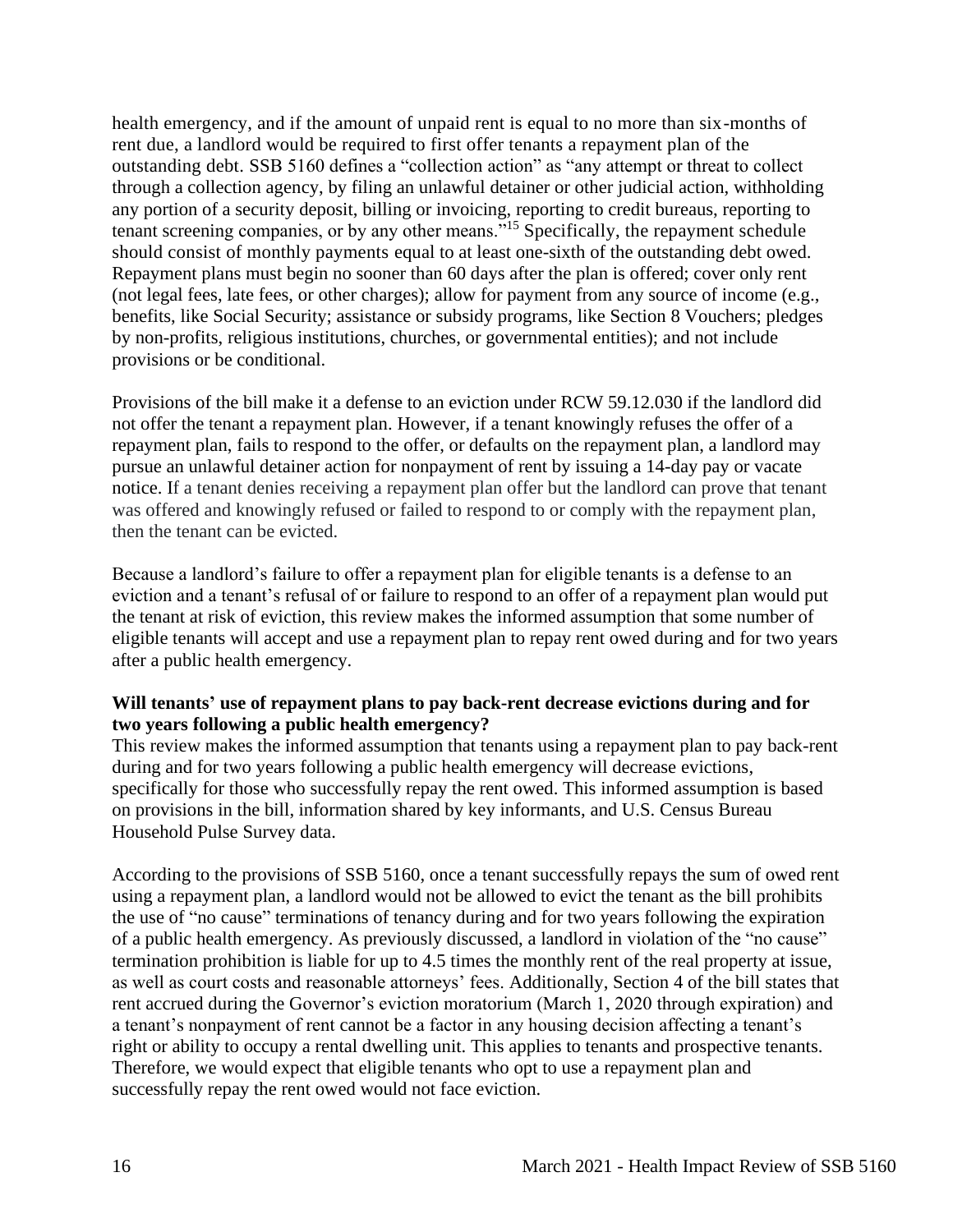However, if the tenant defaults on the payment plan, provisions of the bill allow the landlord to proceed with an unlawful detainer action (RCW 59.12.030[3]) subject to any requirements under the eviction resolution pilot program established under Section 8 of the bill. Therefore, we expect that some number of tenants who enter a repayment plan may still be evicted if they are unable to make required payments.

It is unknown what proportion of eligible tenants who enter a repayment plan may default on rent owed. Key informants shared that a tenant's ability to successfully make payments may be affected by the amount of back-rent owed; employment; availability of rental assistance or pledges by nonprofit organizations, religious institutions, or governmental entities; and availability of financial resources within the tenant's network (e.g., family, friends, community), among other factors (personal communications, March 2021).

Evidence from the COVID-19 pandemic indicates that nearly one year following the announcement of a public health emergency and the Governor's eviction moratorium, a significant proportion of Washington renters are not current on rent. In April 2020, the U.S. Census Bureau began conducting the Household Pulse Survey to measure social and economic impacts during the COVID-19 pandemic.<sup>26</sup> Among other items, the 20-minute survey asks questions about employment, food security, health, and housing have been affected by the ongoing crisis. Based on results of the most recently available Household Pulse Survey data (February 3 – February 15, 2021), an estimated 134,994 (10%) renter-occupied households in Washington are not currently caught up on rent.<sup>26</sup> Data are not available for the average amount of back-rent currently owed by these households. Therefore, it is unknown how many may be eligible under SSB 5160.

Overall, based on provisions in the bill, information shared by key informants, and Household Pulse Survey housing data, this review makes the informed assumption that tenants who successfully repay the sum of their owed debt using a repayment plan will not face eviction, which will result in fewer evictions during and in the two years following a public health emergency. However, it is unknown what proportion of tenants will successfully pay back-rent compared to those who default on payments and would be subject to unlawful detainer filings.

# **Pathway 3: Allowing judicial discretion**

# **Will allowing judicial discretion in cases in which a tenant has received three or more pay or vacate notices within a 12-month period decrease evictions?**

This review makes the informed assumption that allowing judicial discretion in cases in which a tenant has received three or more pay or vacate notices within a 12-month period would likely result in some number of tenants not being evicted. This informed assumption is based on differences between current statute (status quo) and provisions in the bill.

Under current law [\(RCW 59.18.410\[](https://app.leg.wa.gov/rcw/default.aspx?cite=59.18.410)3]), when an unlawful detainer case is decided in favor of the landlord and against the tenant for nonpayment of rent, the court may stay the writ of restitution (i.e., eviction) upon good cause and on terms that are fair and just for both parties. In making the decision the court shall consider: whether nonpayment of rent was willful or intentional; whether nonpayment was caused by demanding circumstances beyond the tenant's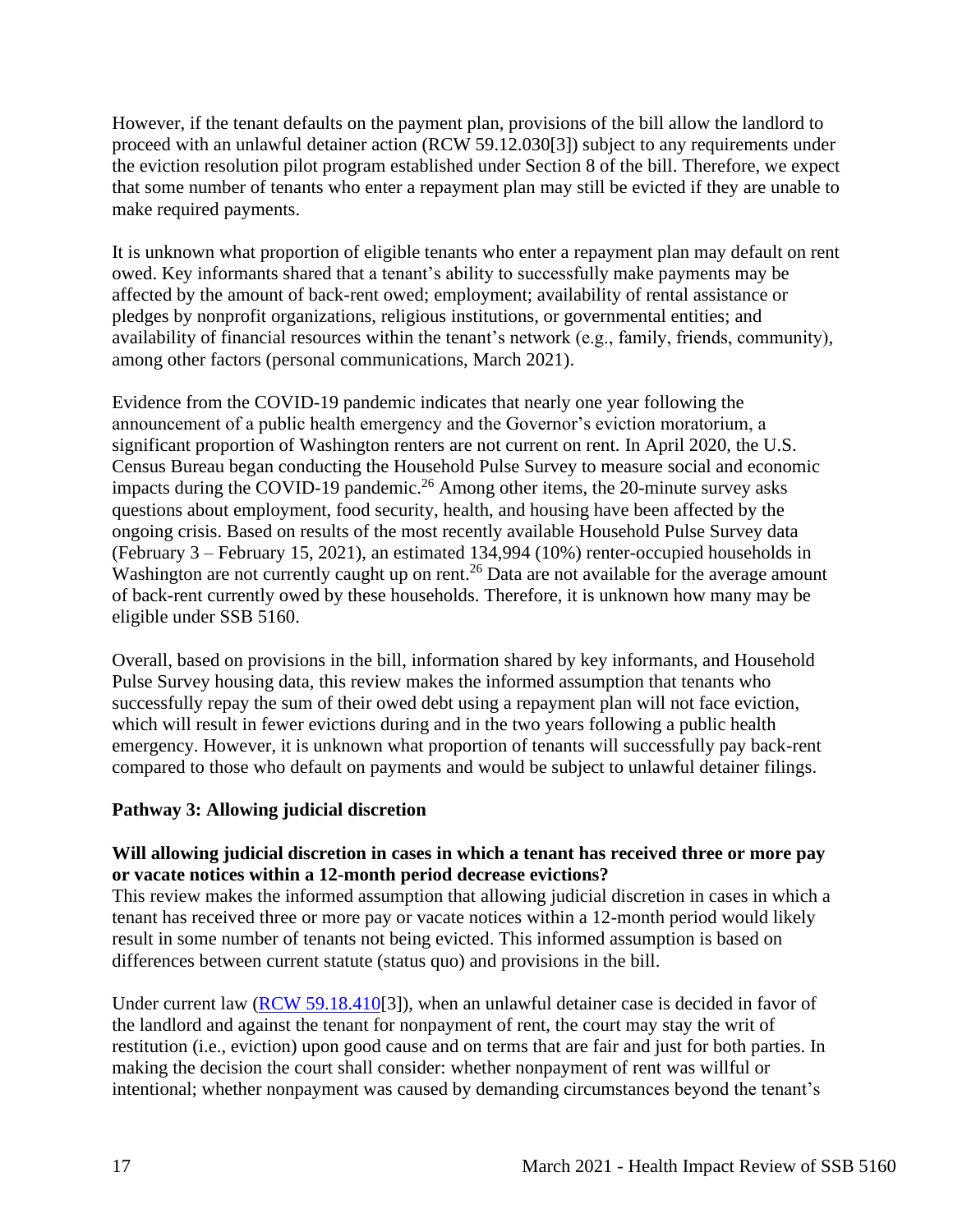control and that are not likely to recur; the tenant's ability to timely pay the judgment; payment history; compliance with other aspects of the rental agreement; hardship on the tenant if evicted; and conduct related to other notices served within the last six months. However, RCW 59.18.410(3)(d) prohibits judicial discretion in cases where a tenant has been served with three or more notices to pay or vacate for failure to pay rent within 12 months prior to the current notice. Therefore, tenants cannot seek relief from eviction.

Key informants who have reviewed Washington State unlawful detainer filings shared that the proportion of tenants who receive multiple pay or vacate notices within a 12-month period is fairly small (estimate less than 5-10% of those named in an unlawful detainer case) (personal communication, March 2021). Although rent is generally due on the first of the month, many renters are not paid prior to the first of the month which can put them at risk of late payments (personal communications, March 2021). For example, tenants who pay their bills using benefits (e.g., Social Security Disability Insurance [SSDI]) do not receive their benefits on the first of the month (personal communication, March 2021). Additionally, the growing share of the workforce in the 'sharing' or 'gig economy' face uncertainties of irregular income that is pieced together from multiple sources (e.g., technology, ridesharing, food delivery services)<sup>3</sup> and is dependent on consumer demand. Tenants who rely on benefits or multiple sources of income to afford rent may be able to pay rent but due to timing of payments could have late payments putting them at risk of eviction.

By eliminating the prohibition of judicial discretion in cases where a tenant has received three or more pay or vacate notices within a 12-month period, we expect that in some number of cases a judge will use this discretion to stay evictions. However, it is unknown what proportion of cases would result in the tenant being allowed to remain in their home or whether such discretion would be equitably applied.

# **Will decreasing evictions improve health outcomes?**

There is strong evidence that decreasing evictions will improve health outcomes. It is welldocumented that housing instability is associated with worse health outcomes.<sup>28</sup> Healthy People 2020 recognized housing instability as a key social determinant of health linked to cost of housing, substandard housing, and forced evictions, which "may negatively affect physical health and make it harder to access health care."<sup>19</sup> Housing instability has been linked to mental health outcomes (i.e., depression, anxiety, stress, psychological health, mental health strain, suicide ideation, and death by suicide); substance use (i.e., alcohol use, drug use, high-risk behaviors like syringe sharing); general and physical health outcomes (i.e., poor self-reported health, high blood pressure, weight gain, chronic health concerns [e.g., diabetes]); and death (i.e., cardiovascular disease-related mortality, all-cause mortality).<sup>17</sup> Housing instability has also been associated with negative health outcomes in children, including chronic health conditions, poor physical health, physical abuse, hospitalization, poor diet, and high cortisol levels.17,19 Children who experience housing instability are also more likely to lack access to health insurance.<sup>19</sup>

Researchers have noted that, "of all scenarios that can be described as housing insecurity, risk of losing one's dwelling or being evicted is one of the most important."<sup>16</sup> Additionally, while eviction is typically included as a measure of housing instability, evidence "generally support[s] the idea of forced housing loss as a unique stressor that affects physical and physiological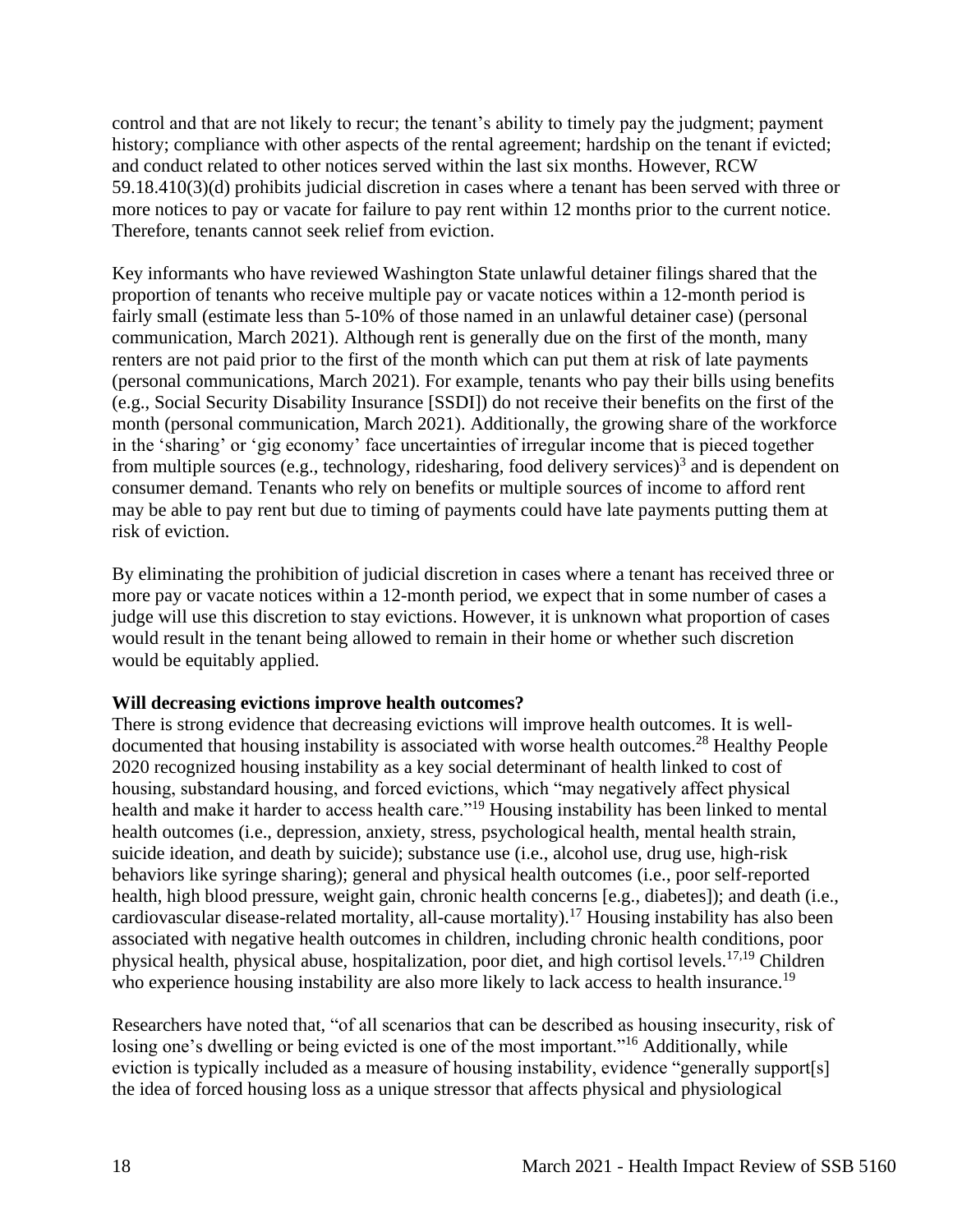functioning."<sup>17</sup> Researchers have noted three main pathways between eviction and health outcomes: 1) psychosocial stress; 2) environmental exposures related to substandard housing; and 3) exposure to disease.<sup>17</sup>

### *Psychosocial stress*

Eviction is linked to numerous health outcomes.<sup>16-18</sup> A systematic review of 47 articles published through March 2016 evaluating the impact of eviction on health found a "general consensus that individuals under threat of eviction present negative health outcomes, both mental (e.g., depression, anxiety, psychological distress, and suicides) and physical (poor self-reported health, high blood pressure, and child maltreatment)."<sup>16</sup> The review found that being evicted is related to higher risk of depression and anxiety, psychological distress, and death by suicide.<sup>16</sup> Individuals who experienced eviction were also at greater risk for substance use (e.g., alcohol, tobacco, other drugs) and food insecurity.<sup>16</sup> Additionally, "some qualitative studies reported that [threats of eviction] are experienced by individuals as a personal failure and as a concealable stigma, leading to feelings of insecurity, embarrassment, isolation, and having a lack of control of key aspects of daily living."<sup>16</sup> Authors noted that these feelings can further contribute to anxiety, depression, and suicide ideation.<sup>16</sup> Other research has found that threat or loss of housing due to eviction can "lead to increased rumination, hopelessness, anxiety, depression, and risk of suicide. This stress can be compounded by the experience of social stigma associated with eviction and housing loss."<sup>17</sup> Stigma can increase mental health impacts, as well as result in disrupted sleep quality, hormonal changes, and reduced immune function.<sup>17</sup>

A longitudinal study of tenants over 18 years of age who appeared in eviction court from March 2017 to October 2018 in New Haven, Connecticut and had been issued a "notice to quit" due to non-payment of rent or a lease violation, found that "one-third of participants screened positive for major depressive disorder and over one-third screened positive for [posttraumatic stress disorder] and/or generalized anxiety disorder at baseline; while these rates did decrease over time, many participants continued to report problems (15–19% screened positive for at least one of these disorders at 9 months)."<sup>20</sup> In addition, 17% of participants reported suicide ideation at baseline and "evictions have [been] found to be a precipitating factor for suicide."<sup>20</sup> Mental health symptoms were similar between individuals that had to move and individuals that did not have to move, suggesting "participants are already very distressed with high rates of mental health problems during presentation to eviction court.<sup>"20</sup> While the individuals with severe mental illness are often evicted for their disability status,<sup>20</sup> these findings could also suggest that individuals may experience mental health impacts by being involved at any step in the eviction process regardless of the outcome of court proceedings.

Additionally, a nationally-representative longitudinal study of young adults found a positive association between eviction history and depressive risk, such that young adults who experienced eviction had statistically significantly more depressive symptoms than young adults who were not evicted.<sup>17</sup> This relationship persisted over time and "the longitudinal associations between changes in eviction and changes in depressive risk persisted after adjusting for other markers of household and neighborhood socioeconomic conditions as well as measures of housing and financial insecurity, which would suggest that eviction serves as a particular salient health risk among young adults."<sup>17</sup> The authors also found a strong positive association between eviction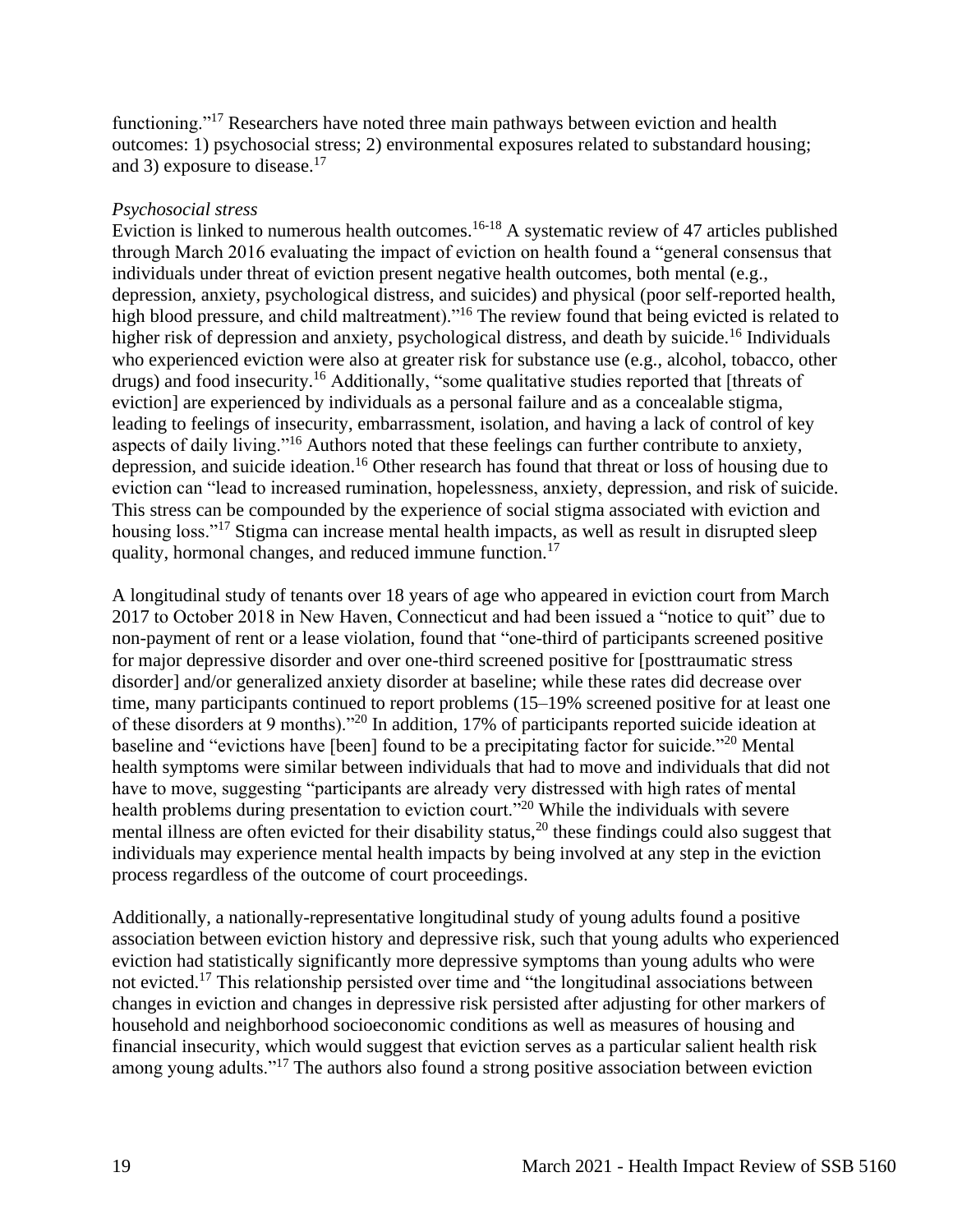history and self-reported health, and individuals experiencing eviction were more likely to report poor or fair health compared to those that did not experience eviction.<sup>17</sup>

### *Environmental exposures related to substandard housing*

Increased environmental exposures result from increased "likelihood of being exposed to substandard housing or becoming homeless" as a result of eviction.<sup>17</sup> Eviction increases the risk of experiencing homelessness,<sup>3</sup> particularly for families with children.<sup>18</sup> A study in Seattle found that most individuals who were evicted became homeless, with 37.5% of individuals completely unsheltered, 25% living in a shelter or transitional housing, and 25% staying with family or friends.<sup>3</sup> Only 12.5% of evicted respondents moved into another apartment or home.<sup>3</sup> Healthy People 2020 acknowledged that "homelessness is housing deprivation in its most severe form."<sup>19</sup> It is well-documented that individuals who experience homelessness have worse health outcomes than their housed peers, including higher rates of chronic disease, mental health concerns, and premature death.<sup>19</sup>

### *Exposure to disease*

Lastly, "eviction can directly increase one's exposure to infectious disease risks. Upon experiencing eviction, individuals and families may seek shelter in crowded, unsafe situations. This can include homeless shelters, doubling up (moving in with friends or family), or seeking alternative accommodations in one's vehicle or on the street. Any of these options can lead to increased exposure to those infectious diseases that continue to disproportionately affect homeless populations such as HIV, Hepatitis B, Hepatitis C, and tuberculosis<sup> $17$ </sup> as well as COVID- $19.14$ 

Recent evidence that has examined the impact of eviction and the spread of COVID-19 has found that COVID-19 infection and mortality rates are higher for individuals who have experienced eviction.<sup>14</sup> Researchers conducted a natural experiment by evaluating daily, statelevel counts of confirmed COVID-19 cases and deaths in states that lifted the eviction moratorium during Summer 2020 (27 states) compared to states that did not (16 states).<sup>14</sup> They found that the incidence of COVID-19 and mortality due to COVID-19 was statistically significantly higher in states that lifted the eviction moratorium compared to states that did not lift their moratorium.<sup>14</sup> After 16 weeks the incidence of COVID-19 was 2.1 times higher and mortality was 5.4 times higher than in states that did not lift their moratorium.<sup>14</sup> Overall, the authors estimated that lifting statewide eviction moratoriums over the course of the study period (March to September 2020) resulted in approximately 433,700 cases of COVID-19 and 10,700 excess deaths from COVID-19.<sup>14</sup>

Overall, there is strong evidence that decreasing evictions will improve a range of health outcomes across the lifespan.

### **Will improved health outcomes decrease health inequities?**

There is strong evidence that improving health outcomes as a result of reducing evictions will decrease health inequities. Evidence suggests inequities in eviction are experienced by age, disability status, education level, employment status, family and marital status, gender identity, geography, immigration status, incarceration, language spoken, race/ethnicity, sex, sexual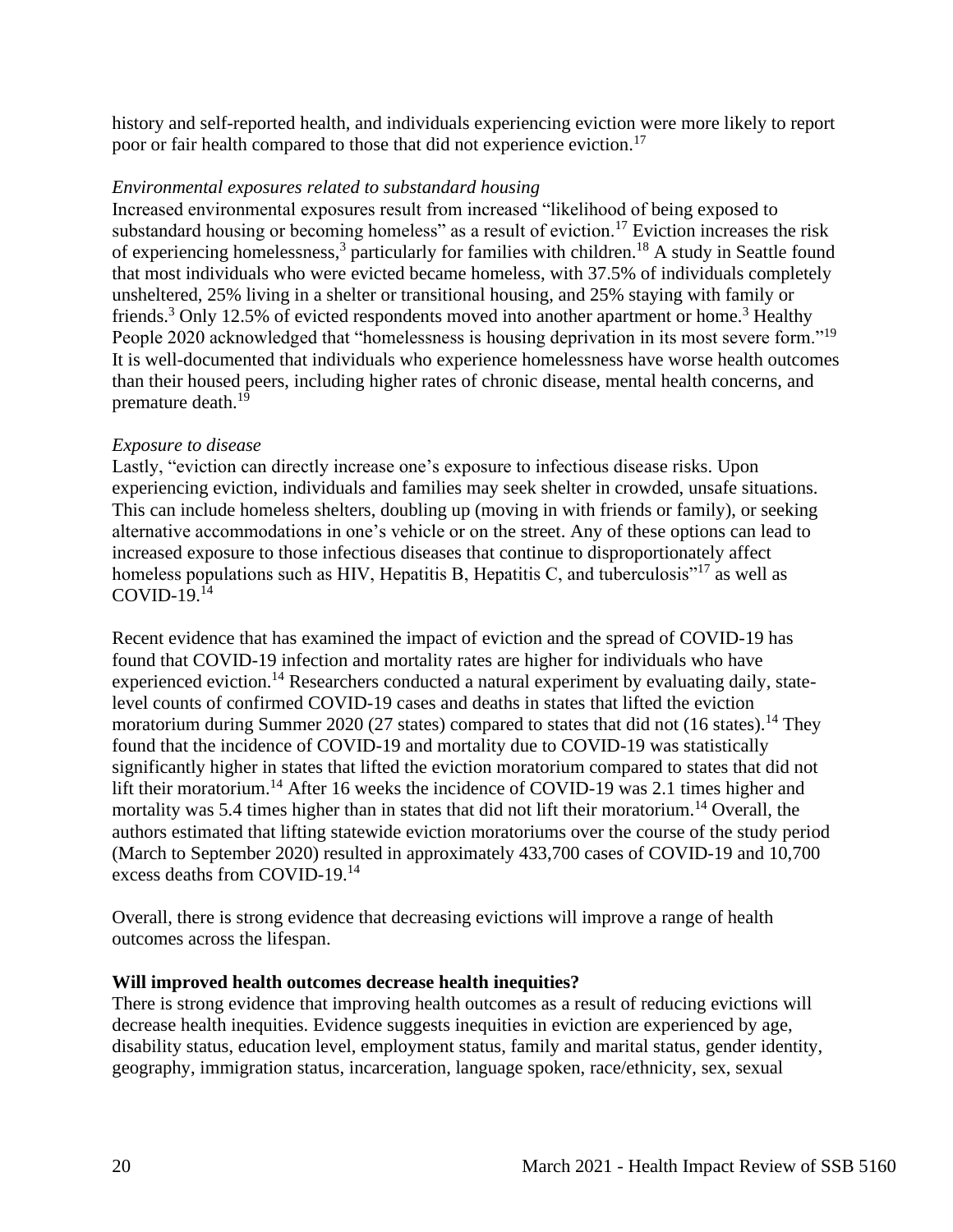orientation, socioeconomic status, and Veteran status (personal communications, March  $2021$ ).<sup>4,16-23</sup>

Inequities are not inherent to an individual's identity. Rather, inequities are influenced by social determinants that systematically marginalize groups due to their identity. For example, risk of eviction is not inherent to an individual's race/ethnicity. Rather, it is influenced by social determinants of health like racism, which contributes to inequities, like socioeconomic status, which are associated with adverse opportunities and outcomes.

Inequities can be exacerbated or alleviated by intersecting identities. For example, a longitudinal study of tenants over 18 years of age who appeared in eviction court from March 2017 to October 2018 in New Haven, Connecticut and had been issued a "notice to quit" due to nonpayment of rent or a lease violation, found that the majority of individuals appearing in eviction court were female (74%), Black (59%), aged 18-49 years (69%), never married (59%), have high school or some college education  $(76%)$ , and have an annual income less than \$15,000 (55%).<sup>20</sup> Additionally, 28% were unemployed, 23% had ever been incarcerated, 19% were disabled, and 4% were military Veterans.<sup>20</sup> Forty-four percent had experienced homelessness at some point in life.<sup>20</sup> All of these populations experience worse health outcomes and "one of [the] mediating factors is housing."<sup>16</sup>

Since research consistently indicates that family and marital status, race/ethnicity, sex, and socioeconomic status are factors most likely to increase risk of eviction, this review focused specifically on inequities experienced by those groups of tenants.

### *Inequities by family and marital status*

Research has found that, "the presence of children in a household…poses a greater risk for eviction than race or [sex]" such that "there is a .002 increase in the probability of being evicted for each child in a [household]."<sup>21</sup> Evidence indicates that "children do not shield families from eviction, but rather they often expose them to it."<sup>18</sup> Specifically, one study found that "[i]f a tenant in eviction court lives with children, [their] odds of receiving an eviction judgment almost triple, even after taking into account how much is owed to the landlord, household income, and several other key factors."<sup>18</sup>

The group most vulnerable to eviction are women with children who have larger expenses but smaller incomes<sup>18</sup> A study in Chicago looking specifically at pediatric health outcomes associated with eviction found that eviction filing rates and eviction rates were statistically significant predictors of very low birth weight and infant mortality.<sup>21</sup> Additionally, the study found that households "in census tracts with higher rates of evictions and eviction filings also experience[d] a significantly higher [very low birth weight] percentage and [infant mortality] rate, however, causality cannot be concluded from this analysis. Data showed that eviction rates, eviction filing rates, [infant mortality] and [very low birth weight] were all clustered in the most underserved communities of Chicago…these neighborhoods are predominantly comprised of Black and Hispanic populations."<sup>21</sup> Additionally, evidence from a national, longitudinal study of 4,900 new parents and their children in 20 large cities in the U.S. found that, "the year following an eviction, mothers [were] 20 percent more likely to report depression than their peers. Moreover, at least two years after their eviction, mothers still experienced significantly higher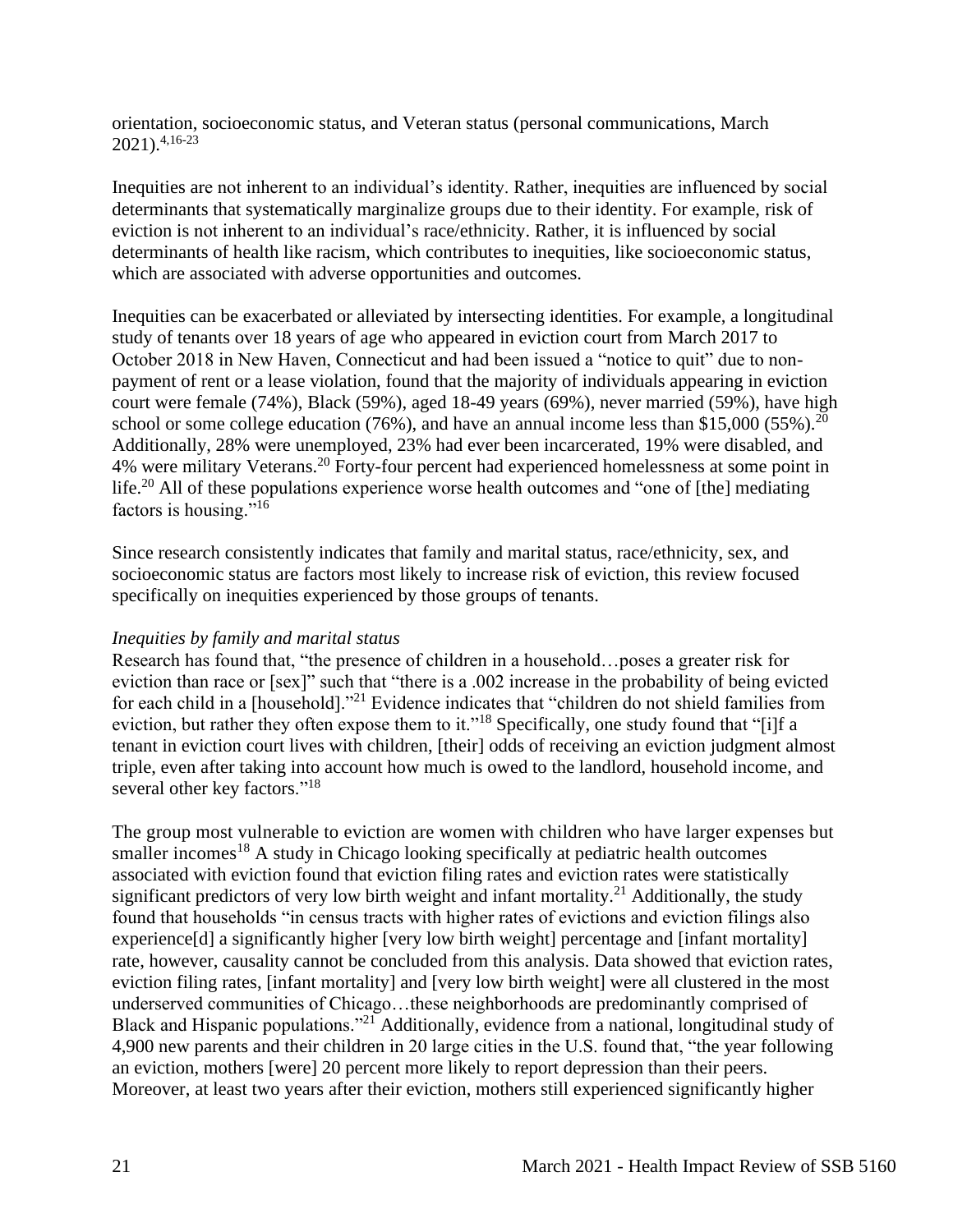rates of depression than their peers."<sup>18</sup> This evidence suggests that eviction has a disproportionate impact on the health of women with children.

### *Inequities by race/ethnicity*

Evidence shows that "decades of racial discrimination by real estate agents, banks and insurers, and the federal government made homeownership difficult to obtain for people of color, and those disadvantages have compounded over time."<sup>25</sup> For example, people of color are more likely than white people to be renters with extremely low incomes.<sup>25</sup> A nationally-representative longitudinal study of young adults found that Black young adults were also disproportionately more likely to have experienced eviction; "while Black young people comprised approximately 12 percent of the full sample, they represented approximately 23 percent of those who reported being evicted."<sup>17</sup> Similarly, an evaluation of court records of eviction cases filed between 2012 and 2016 against 4.1 million individuals in 39 states found that Black renters had the highest rates of eviction and were statistically significantly more likely to be evicted than white renters.<sup>23</sup> Nationally, Blacks made up 19.9% of all adult renters, but 32.7% of evictions.<sup>23</sup> These disparities differed by location. Of counties included in the evaluation, King County, Washington had the greatest disparity with Black tenants making up 9% of all adult renters and 28.2% of evictions.<sup>23</sup>

In Washington State, "Black adults are evicted 5.5 times more than [w]hites in King County, 6.8 times more in Pierce, and only .9 less in Whatcom […] Latinx adults are evicted 1.9 times and 1.4 times more than whites in King and Pierce and only 10% more in Whatcom. Asian adults are evicted almost half as much as [w]hites." <sup>4</sup> Additionally, "Black adults are overrepresented in the eviction process when their group's population consists of at least 5% of the county's total population."<sup>4</sup> In Pierce County, 1 in 6 Black adults experienced an eviction between 2013 and 2017 compared to 1 in 50 whites.<sup>4</sup> In King County, 1 in 11 Black adults experienced an eviction compared to 1 in 100 whites.<sup>4</sup>

Evidence from a systematic review showed that Black individuals experiencing eviction have significantly worse mental health outcomes than white individuals experiencing eviction.<sup>20</sup> In addition, it is well-documented that communities of color experience worse health outcomes than their counterparts for many health measures. A report by University of California Berkeley's Henderson Center for Social Justice stated, "overall, people of color rate their health status lower than [non-Hispanic] [w]hites...In general, people of color report less access to health care and poorer quality health care than [non-Hispanic] [w]hites."<sup>29</sup> In Washington, data indicate that American Indian and Alaska Native (AI/AN), Native Hawaiian and Other Pacific Islander, and Black residents experience a variety of health inequities compared to other groups in the state, including higher age-adjusted death rates and shorter life expectancies at birth.<sup>30-35</sup> Further, communities of color also have higher rates of tobacco use, diabetes, obesity, and poorer selfreported health and mental health.<sup>30,36-40</sup> Specifically, AI/AN people in Washington experience high rates of coronary heart disease deaths,  $31$  stroke deaths,  $35$  prevalence of diabetes,  $38$  and poor mental health than other racial and ethnic groups.<sup>41</sup>

# *Inequities by sex*

An evaluation of court records of eviction cases filed between 2012 and 2016 against 4.1 million individuals in 39 states found that female renters were more likely to be evicted than male renters.<sup>23</sup> Overall, 15.9% more female renters were evicted than male renters during the study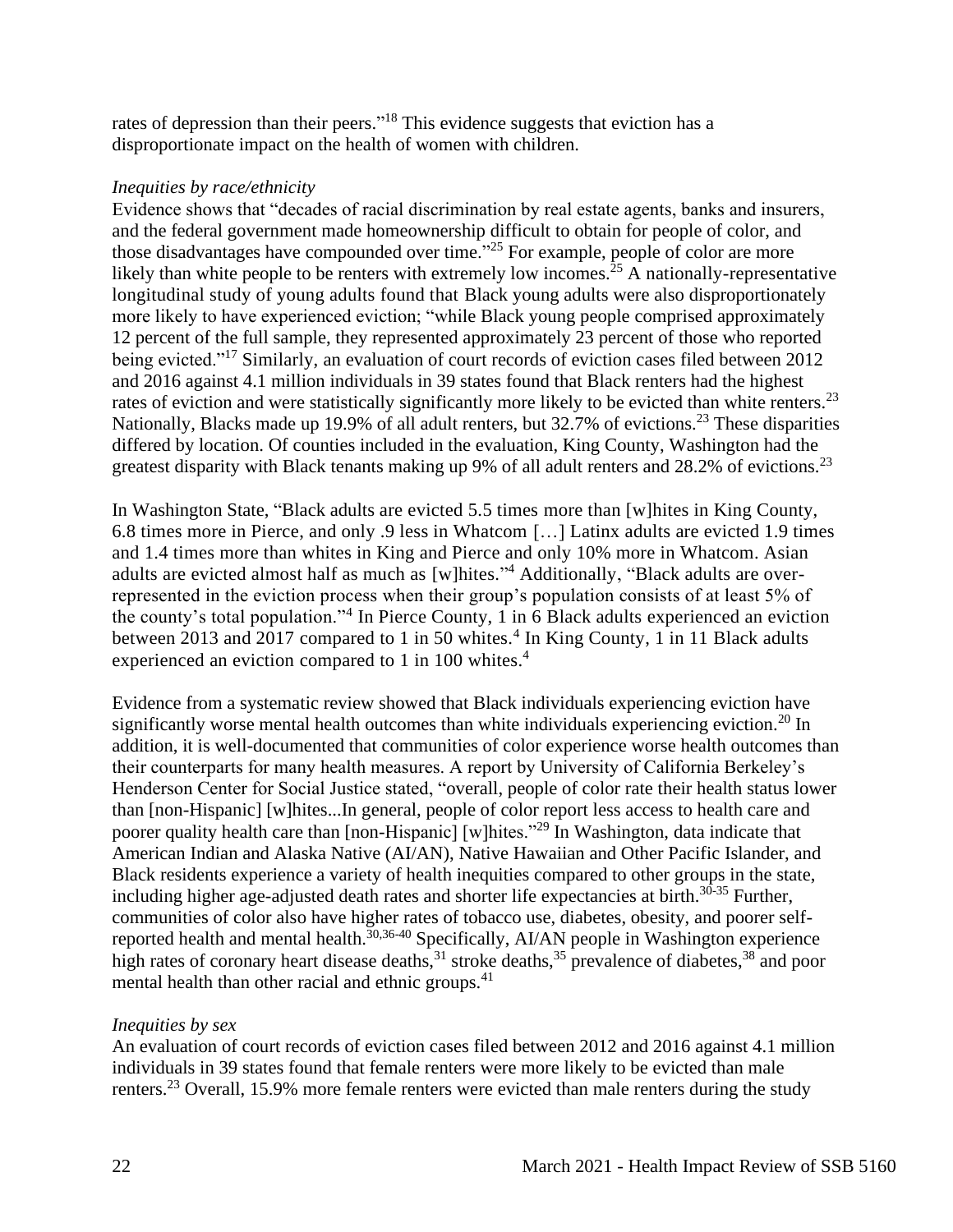period.<sup>23</sup> The authors found that, "across all renters, the median ratio of female eviction rates to male eviction rates…[indicated] that the risk of eviction was two percent higher for women than for men."<sup>23</sup> Disparities by sex were greatest for Black women (4% higher risk of eviction than Black men) and Latinx women (9% higher risk of eviction than Latinx men).<sup>23</sup>

In Seattle, women were also more likely to be evicted over small amounts of money.<sup>3</sup> For example, of 2017 single-tenant household eviction cases where a tenant owed \$100.00 or less, 81.0% were women.<sup>3</sup> Statewide females were evicted 6% more than males (189,053 females, 178.500 males, and 30,143 unknown).<sup>4</sup> Data showed Pierce, Spokane, Clark, and all "other" counties with less than 700 evictions a year ( $n=34$ ) had a higher ratio of (approximately 11%) more) eviction filings for women than men.<sup>4</sup> However, in King County and Snohomish County slightly more men were evicted than women (roughly 3% on average).<sup>4</sup>

Research examining the impacts of eviction on health have found that eviction had a stronger impact on mental and physical health for women compared to men.<sup>16</sup> However, men who experienced eviction were at greater risk of alcohol dependence and drinking compared to women. $16$ 

### *Inequities by socioeconomic status*

Research has shown that that "evictions may serve as both a cause and consequence of economic insecurity and a source of population-level socioeconomic health [inequities]."<sup>17</sup> At the household level, evictions are a function of low, stagnant wages (i.e., unchanging minimum, or just above minimum, wages) and inadequate public assistance not being able to compete with rising rents. $4$ 

Approximately 20% of Black households, 17% of American Indian or Alaska Native households, 15% of Hispanic households, and 10% of Asian households are extremely low-income renters (i.e., households with incomes at or below the poverty guideline or 30% of average median income).<sup>25</sup> Extremely low-income renters are also more likely than other renters to be seniors or people with disabilities.<sup>25</sup> In 2013, 23% of Black renting families and 25% of Hispanic renting families spent at least half of their income on housing.<sup>18</sup> In 2018, of severely housing costburdened renters 71.6% had extremely low-incomes, 20.6% had very low-incomes, and 6.5% had low-incomes.<sup>25</sup> "Households are considered to be cost burdened if they spend more than 30% of their income on housing and severely cost burdened if they spend more 50% of their income on housing."<sup>19</sup> Cost burdened households are also more likely to experience eviction and forced moves.<sup>19</sup> Households with low-incomes and households of color are at higher risk of being cost burdened. In 2013, the majority of households with low-income spent at least half their income on housing costs, and nearly one-quarter dedicated more than 70% of their income to pay for rent and electricity.<sup>18</sup> Approximately 83% of households with an annual income less than \$15,000 were cost burdened.<sup>19</sup> Black and Hispanic households were twice as likely to be cost burdened compared to white households.<sup>19</sup>

A nationally-representative longitudinal study found that individuals with low-incomes and individuals of color are more likely to experience eviction and resulting depressive symptoms.<sup>17</sup> More generally, there is a large body of robust evidence that supports the association between income, or socioeconomic status, and health. A report by the U.S. Agency for Healthcare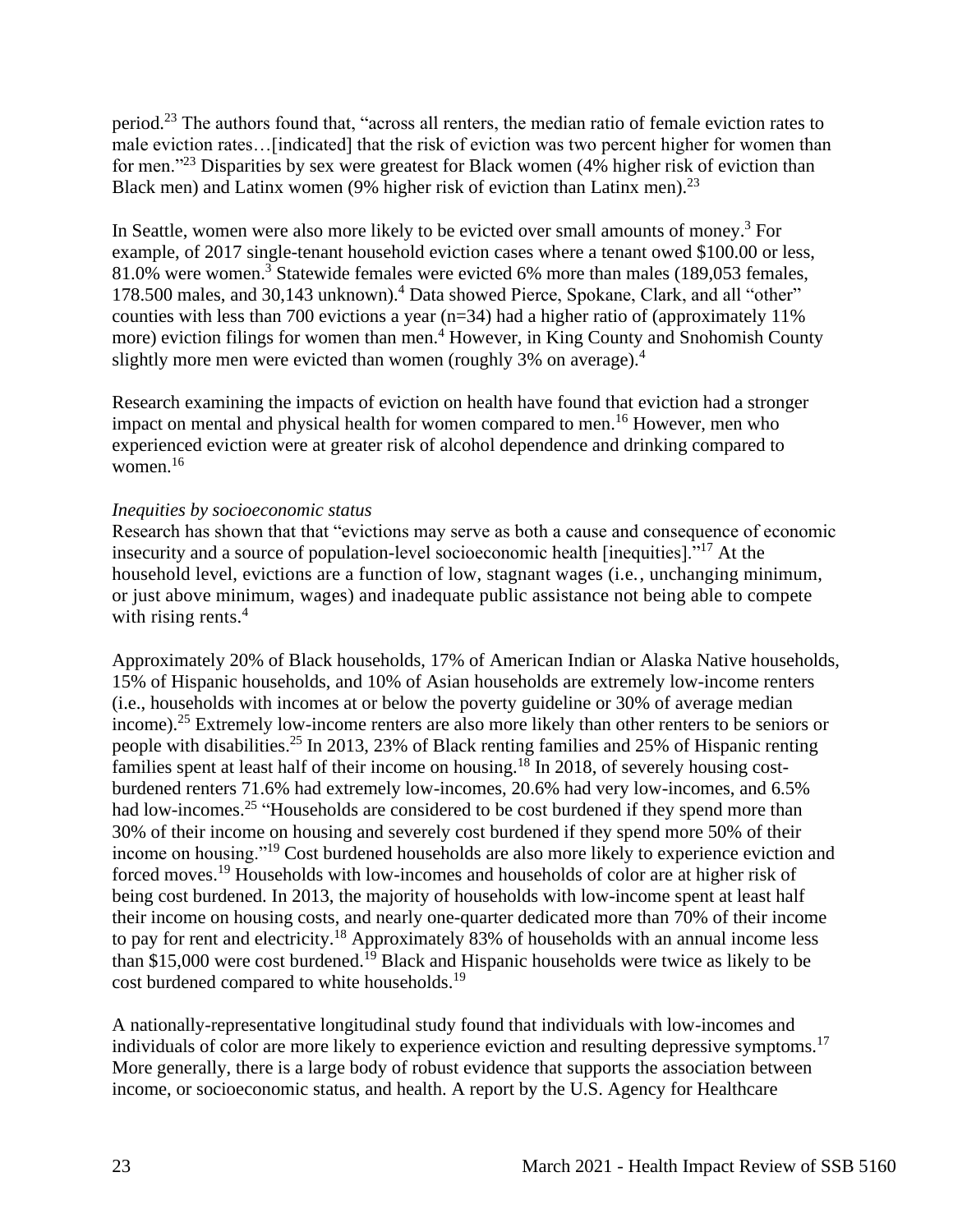Research and Quality stated, "more than half of measures show that [low-income] households have worse care than high-income households" and that "significant disparities continue for people [with low-incomes] compared with high-income people who report they were unable to get or were delayed in getting needed medical care due to financial or insurance reasons."<sup>42</sup> Significant correlations exist between lower income and a number of health indicators including worse overall self-reported health, depression, asthma, arthritis, stroke, oral health, tobacco use, women's health indicators, health screening rates, physical activity, and diabetes.<sup>43</sup> Further, 2015 data indicate that age-adjusted death rates were higher in Washington census tracks with higher poverty rates.<sup>30</sup> Household income was the strongest predictor of self-reported health status in Washington in 2016, even after accounting for age, education, and race/ethnicity.<sup>44</sup> Among children, evidence indicates that low socioeconomic status in the first five years of life has negative health outcomes in later childhood and adolescence, including activity-limiting illness, parent-reported poor health status, acute and recurrent infections, increasing body mass index (BMI), dental caries, and higher rates of hospitalization.<sup>45</sup>

Overall, there is a large body of research indicating that communities that are at higher risk of eviction also experience worse health outcomes. Therefore, there is strong evidence that improving health outcomes for these populations would decrease health inequities.

### <span id="page-23-0"></span>**Other considerations**

This Health Impact Review focused on the most direct pathways between provisions in the bill and health outcomes and health equity. Staff also explored potential pathways related to the right to counsel and long-term housing stability. These pathways were ultimately not included in the Logic Model, and evidence is discussed below.

#### *Right to counsel*

Sections 9 and 10 of SSB 5160 require the court to appoint counsel for indigent tenants at the initial hearing and at trial and for the state to pay the costs of such legal services subject to amounts appropriated. Currently, there is no federal or state guaranteed right to counsel for indigent tenants in unlawful detainer eviction cases.<sup>10</sup> Sections 9 and 10 of SSB 5160 would establish a right to counsel for indigent tenants (i.e., Residential-Landlord Tenant Act— Generally and the Manufactured/ Mobile Home Landlord-Tenant Act) provided sufficient funding is appropriated and sufficient attorney capacity is secured through contracting. As the identified implementing agency, the Office of Civil Legal Aid (OCLA) would be responsible for contracting with attorneys and agencies in each judicial district to represent indigent tenants for whom an attorney is to be appointed. Once OCLA certifies to the presiding judge that there are enough contracted attorneys available to represent indigent tenants and sufficient funds have been appropriated by the state to pay for appointed attorney services in the judicial district, then the court must appoint an attorney for an indigent tenant at any show cause hearing or scheduled trial. However, if appropriated funds are insufficient to pay for appointed attorney services, then the court's duty to appoint is suspended. The bill specifies that the court is not required to appoint attorneys at the court or county's expense. The court's duty to appoint an attorney resumes upon certification from OCLA that sufficient funding has been appropriated. Once established, the right to counsel would apply to indigent tenants facing an unlawful detainer eviction case. The bill defines someone as "indigent" if they: receive assistance from certain public and medical benefits programs; have an annual income, after taxes, at 200% or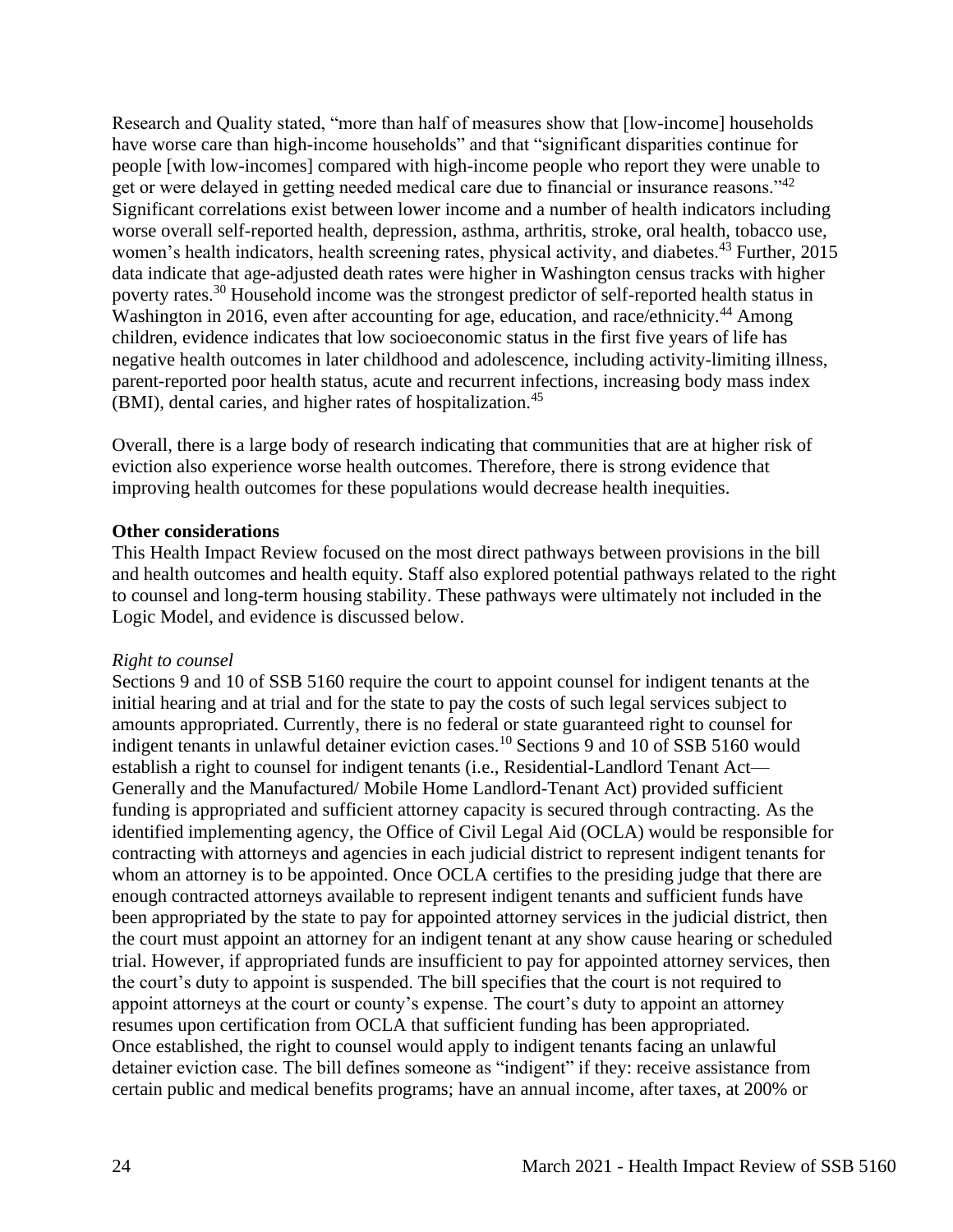below of the federal poverty level; or are unable to pay anticipated cost of counsel due to insufficient funds. This definition is "consistent with the standard set forth in [RCW] [10.101.010,](https://app.leg.wa.gov/rcw/default.aspx?cite=10.101.010) Supreme Court GR 34, and current income eligibility requirements for state-funded civil legal aid."<sup>46</sup> According to OCLA, "[f]ield service experience from programs representing tenant defendants indicates that at least 80% of tenant defendants in filed Residential Landlord Tenant Act unlawful detainer actions will meet the indigency standard."<sup>46</sup>

OCLA and other state and local entities are in early stages of discussing how to operationalize the right to counsel if enacted and funded. Provisions specifically require the court to appoint an attorney at any show cause hearing or scheduled trial. However, for judicial efficiency, OCLA would work with courts to ensure tenants receive a notice of the right to counsel for low-income renters, as outlined in the bill, when served with a summons and complaint for an unlawful detainer action. This notification would hopefully increase the proportion of eligible low-income tenants who have representation when they arrive for their show cause hearing or trial. If enacted, OCLA would also conduct outreach and education to inform communities disproportionately represented among those facing eviction for nonpayment and those experiencing default judgments about the new right to counsel (personal communication, March 2021). The agency would work with trusted organizations within the Black, Indigenous, and other communities of color, as well as Washingtonians with limited English proficiency, immigrants, and people with disabilities (personal communication, March 2021).

Based on the provisions in the bill and field experience, OCLA predicts that "courts will be required to appoint attorneys in about 60% of all filed unlawful detainer actions."<sup>46</sup> The court will not be required to appoint an attorney if the tenant defendant doesn't meet the standards for indigency (unknown percentage), in instances of unfiled case commencements (pocket-filed cases), and if the tenant defendant does not appear/respond to an Order to Show Cause (i.e., default judgment). <sup>46</sup> A large first wave of post-moratorium evictions is expected, and "OCLA anticipates between 5,000 to 7,500 tenants will receive appointed attorneys."<sup>46</sup> Following the first wave of post-moratorium evictions, "the baseline level of filed eviction will revert to 2016 levels as documented in the [Judicial Information System] data."<sup>46</sup>

Prior to the start of the COVID-19 pandemic, the University of Washington's Eviction Project found "the most common resolution for an eviction is a default judgment–a no-show to a court hearing."<sup>4</sup> While the percentage varies by county, in 2017 default judgments accounted for approximately 30% to 50% of filed unlawful detainer cases in Clark, Snohomish, Pierce, Spokane, and King Counties (counties listed in order of lowest to highest proportion of default judgments).<sup>4</sup> Collectively, the rate of default judgments among all other counties in Washington was approximately 20% in 2017.<sup>4</sup> Key informants shared that unlawful detainer cases move very quickly, and in many cases tenants who do not show up to the court hearing are unaware of their rights and are focused on moving out (OCLA, personal communication, March 2021).

The consequence of no-show/default judgments almost guarantees the tenant will face the strictest enforcement and costs of an eviction.<sup>4</sup> "In these circumstances, unlawful detainer defendants are almost guaranteed to receive the maximum penalty and fines requested by the landlord, putting them further behind than just losing their home."<sup>4</sup> A study in Seattle found the median court costs for over 1,000 unlawful detainer cases in 2017 was \$3,129.73, including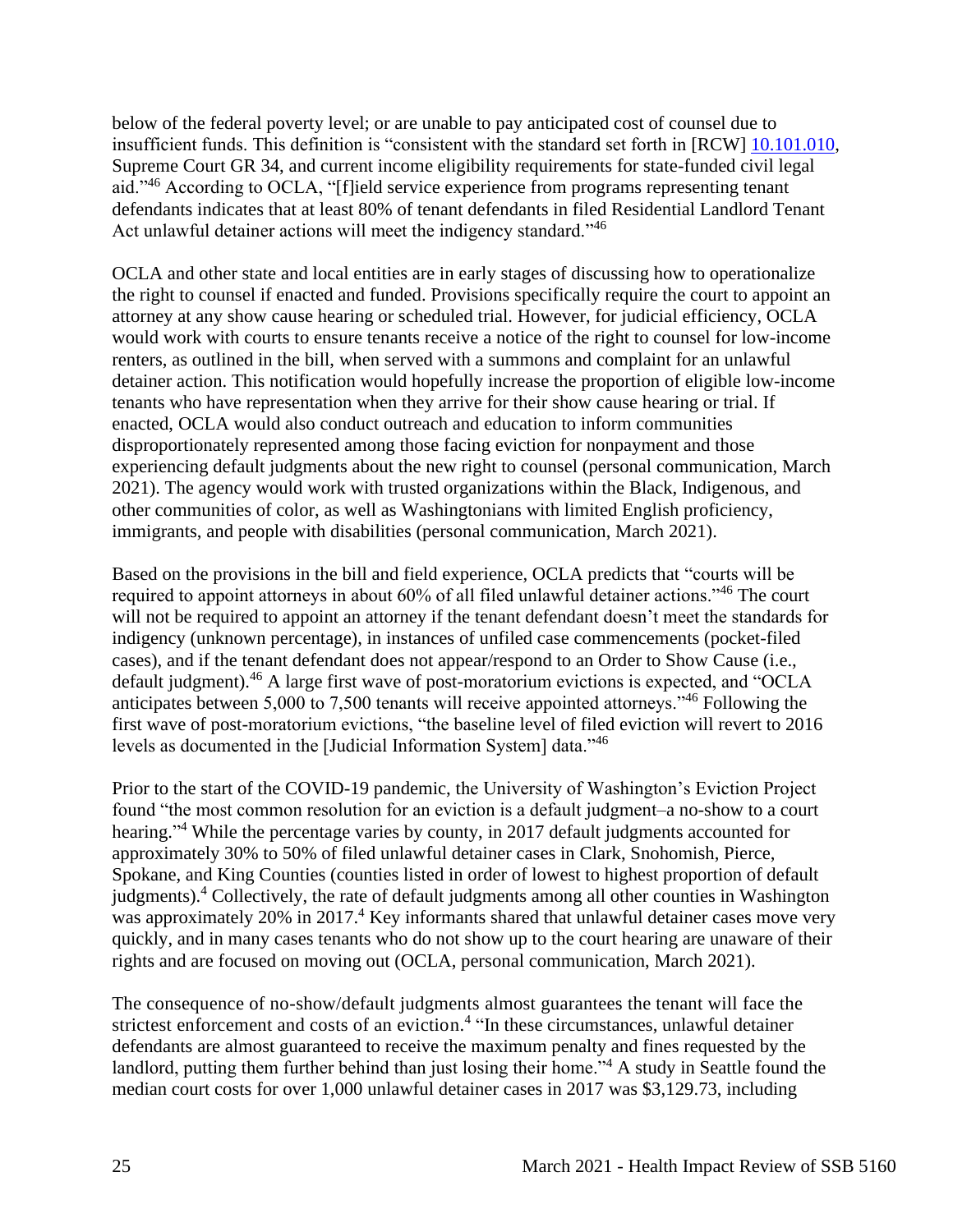owed rent, non-rent charges, and legal costs.<sup>3</sup> These costs further compound negative outcomes associated with an eviction and securing other housing.<sup>3,4</sup>

Currently, tenants that do show up to the courthouse for their unlawful detainer hearing may have access to free legal advice from a local housing justice project, but they will likely need to represent themselves (i.e., pro-se representation). However, these housing justice projects are not present in all areas of the state or at all courthouses (personal communication, March 2021). When lawyers from local housing justice projects are available, they generally meet with tenants who request free legal advice and provide limited assistance designed to enhance the tenants' ability to resolve the dispute or represent themselves in the show cause hearing (personal communication, March 2021). In limited circumstances, housing justice project attorneys will file notices of appearance and represent tenants in the unlawful detainer proceedings (personal communication, March 2021). Data indicate that less than 8% of all Washington unlawful detainer defendants had an attorney named on their behalf.<sup>4</sup> Researchers noted, "one caveat to this number is that a named attorney does not equate representation during trial, but rather, there was some attorney working on some part of the case (i.e., not necessarily present before the judge). Realistically, attorney representation at the time of trial would speculatively fall several percentage points below 8% for all defendants." <sup>4</sup> Among all 39 Washington counties, 9 counties had an average representation rate at or above 8%. <sup>4</sup> Meanwhile, evidence indicates the overwhelming majority of landlords are represented by legal counsel. $18,47$ 

Evidence from studies in Washington State and across the country indicates that tenants who have attorney representation are more likely to have the issue resolved in a manner that avoids displacement.3,48 The 2017 study in Seattle found that defendants who had legal representation were "twice as likely to stay in their homes as compared to pro-se representation."<sup>3</sup> From the court records, 23.4% of tenants with legal counsel remained housed, compared to 14.6% without counsel.<sup>3</sup> In cases in which displacement is unavoidable, attorneys are generally able to negotiate additional time before move-out and connect clients to moving assistance so that the evicted tenant does not find themselves without shelter (personal communication, March 2021).

In 2017, New York City (NYC) passed Local Law 136 of 2017, which established the right to counsel for tenants facing eviction with full implementation by 2022.<sup>47</sup> The Office of Civil Justice (OCJ) reported that in year three of implementation, the percent of tenants who appeared in Housing Court for eviction cases with representation increased from 32% at the end of Fiscal Year (FY) 2019 to 38% in the first half of FY 2020, with representation rates for tenants increasing in every borough.<sup>47</sup> In 2013, the citywide representation rate was 1% of tenants facing eviction cases.<sup>47</sup> Among Housing Court eviction and NYC Housing Authority termination cases resolved by OCJ's legal services providers from July 1, 2019 through June 30, 2020, "86% of households [4,469 cases] represented in court by lawyers were able to remain in their homes."<sup>47</sup> In the 14% of cases in which tenants were legally required to leave the residence, eviction proceedings did not typically require they vacate immediately.<sup>47</sup> Rather, "tenants may be permitted to remain for several weeks or months to allow them to obtain new housing."<sup>47</sup>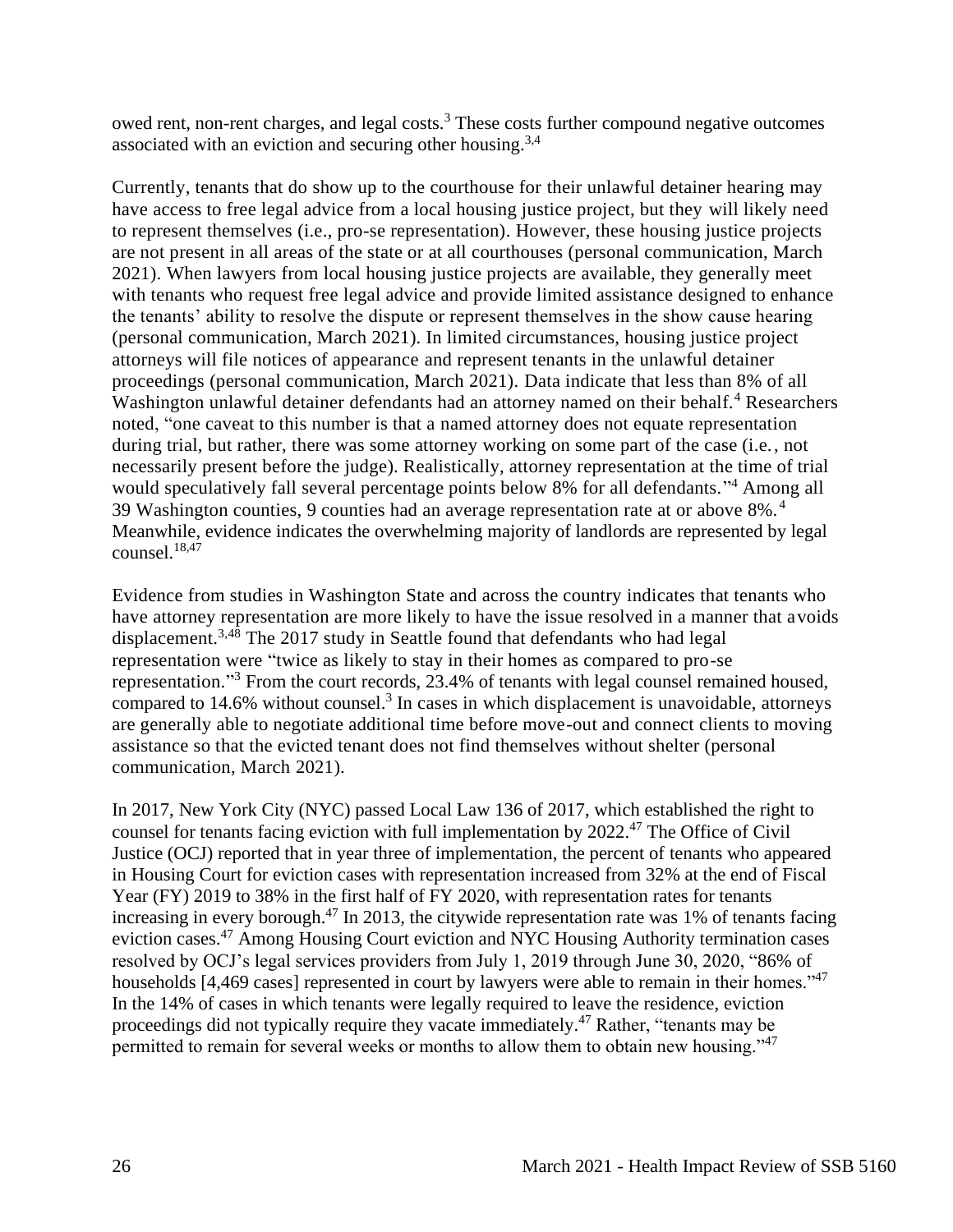In 2018, San Francisco voters passed Proposition F which established its Tenant Right to Counsel program which provides tenants facing eviction free legal counsel.<sup>49</sup> From 2018 to 2019, the city's eviction case filing decreased by 10%, and for cases there were filed, fewer resulted in tenants losing their housing.<sup>49</sup> Of the two-thirds of tenants receiving full scope representation in their eviction cases, 67% were able to stay in their homes. <sup>49</sup> Additionally, the right to counsel helped stop the displacement of African American renters: 80% of African American tenants who received an eviction notice and received legal counsel through the program ended up staying in their homes.<sup>49</sup>

As SSB 5160 specifies that the right to counsel for indigent tenants facing eviction is subject to appropriated funds, this pathway was ultimately not included in the Logic Model because it is unknown whether the budget will appropriate funds for this purpose. However, if funds are appropriated and the right to counsel is implemented, evidence indicates access to counsel could decrease evictions, which would positively impact health and equity.

#### *Long-term housing stability*

We also explored the potential impacts of eviction on housing stability in the long-term. Researchers have noted that, "the course and long-term outcomes of people who face eviction are unclear and so research is needed."<sup>20</sup> However, evidence indicates that individuals who are evicted experience ongoing housing instability and challenges renting again.<sup>19,20</sup> A longitudinal study of individuals who appeared in eviction court in Connecticut found that 54% of individuals were forced to relocate.<sup>20</sup> At follow-up, "these participants experienced significantly greater housing instability over time than those who did not have to move, underscoring the influence of the housing eviction process on housing stability for at least 9 months afterwards for those who had to move."<sup>20</sup> The authors stated that, "participants experienced significantly fewer days housed in their own place and more days homeless or unstably housed over time, from baseline to 3, 6, and 9 months."<sup>20</sup> Additionally, "after eviction court, many participants experienced increased homelessness and housing instability over time. In fact, participants reported that they were either homeless or unstably housed over one-fifth of the time after eviction court."<sup>20</sup> Lastly approximately 67% of participants had an eviction recorded in their public record and "an eviction record is public and can negatively affect future applications for rental housing as many landlords are reluctant to rent to applicants with eviction records."<sup>20</sup>

Provisions in SSB 5160 stipulate that eviction records would automatically receive limited dissemination status in certain circumstance, which could improve future rental decisions and housing stability in the future (personal communication, March 2021). However, as there is little published research examining the long-term outcomes of eviction, this pathway was ultimately not included in the Logic Model.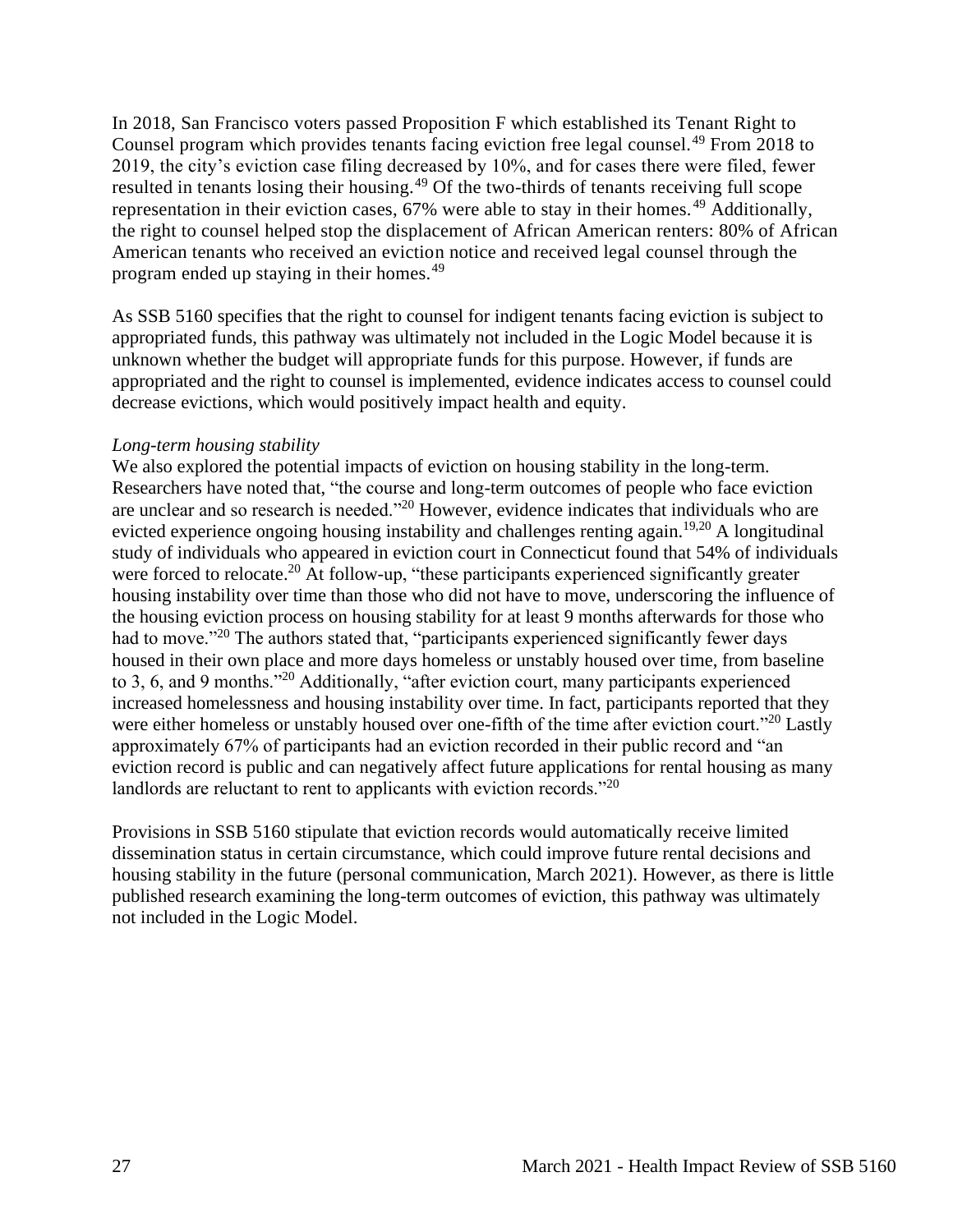#### **Annotated References**

### 1. **Benfer E.A., Robinson D.B., Butler S., et al. The COVID-19 Eviction Crisis: An Estimated 30-40 Million People in America Are at Risk. 7 August 2020 2020.**

Benfer et al. aggregate existing research related to the COVID-19 housing crisis, including estimated potential upcoming eviction filings, unemployment data, and housing insecurity.

# 2. **Cuellar J. . Effect of "Just Cause" Eviction Ordinances on Eviction in Four California Cities.** *Journal of Public & International Affairs.*

This article by Cuellar was published in the Journal of Public and International Affairs (JPIA), a student-run journal of policy studies. It is a joint publication of the Association of Professional Schools of International Affairs (APSIA) and the School of Public and International Affairs at Princeton University. Cuellar analyzes the relationship between just cause eviction ordinances and eviction rates and eviction filings in four California cities using data from the Eviction Lab. This analysis uses data from the Eviction Lab at Princeton University. "The Eviction Lab has collected, cleaned, and geocoded all recorded court-ordered evictions that occurred between 2000 and 2016 in the United States. The complete dataset consists of 82,935,981 court records from formal eviction records in 48 states and the District of Columbia. It is the most comprehensive dataset of evictions in the United States." The author uses a difference-indifferences matched case model to compare eviction rates and eviction filings before and after the passage of just cause eviction ordinances. Treatment/control cities include East Palo Alto (Just Cause Eviction Ordinance Passed in 2010) / Ashland, Imperial Beach, Lawndale, Marina, Seaside; Glendale (2002) / Chula Vista; Oakland (2003) / Long Beach; and San Diego (2004) / San Jose. Control cities were matched to treatment cities by mean population, mean poverty, mean percent renter occupied, mean median gross rent, mean median household income, mean median property value, and mean rent burden from 2000-2016. Results suggest that "there is a statistically significant ( $p < 0.01$ ), negative difference between eviction rates before and after the passage of just cause eviction ordinances in the four treatment cities compared with the difference in eviction rates in the same period in matched control cities." Specifically, there is a - 0.808% "difference between eviction rates before and after the passage of just cause eviction ordinances in the treatment cities, as compared to the difference in eviction rates in matched control cities before and after the passage of just cause eviction ordinances in treatment cities. Given that the eviction rates in treatment and matched control cities range from 0.07 to 4.32 percent, the magnitude of this difference is remarkable." Additionally, "The difference between eviction filing rates before and after the passage of just cause eviction ordinances in the treatment cities, compared to the difference in filing rates in matched control cities during the same time period is also statistically significant ( $p < 0.01$ ), but of a smaller magnitude,  $-0.780$ percentage points." However, analysis of the overall trend shows "no significant drop in eviction rates in the treatment cities after the passage of the just cause eviction ordinance, except in the case of Glendale, nor do the trends among treatment and control cities change dramatically." Study limitations related to data include differences between the Eviction Lab's data and that of local organizations that have gethered data on evictions; and informal evictions are not accounted for in th dataset or the analysis. The Eviction Lab estimates that informal evictions are more common than court-ordered evictions.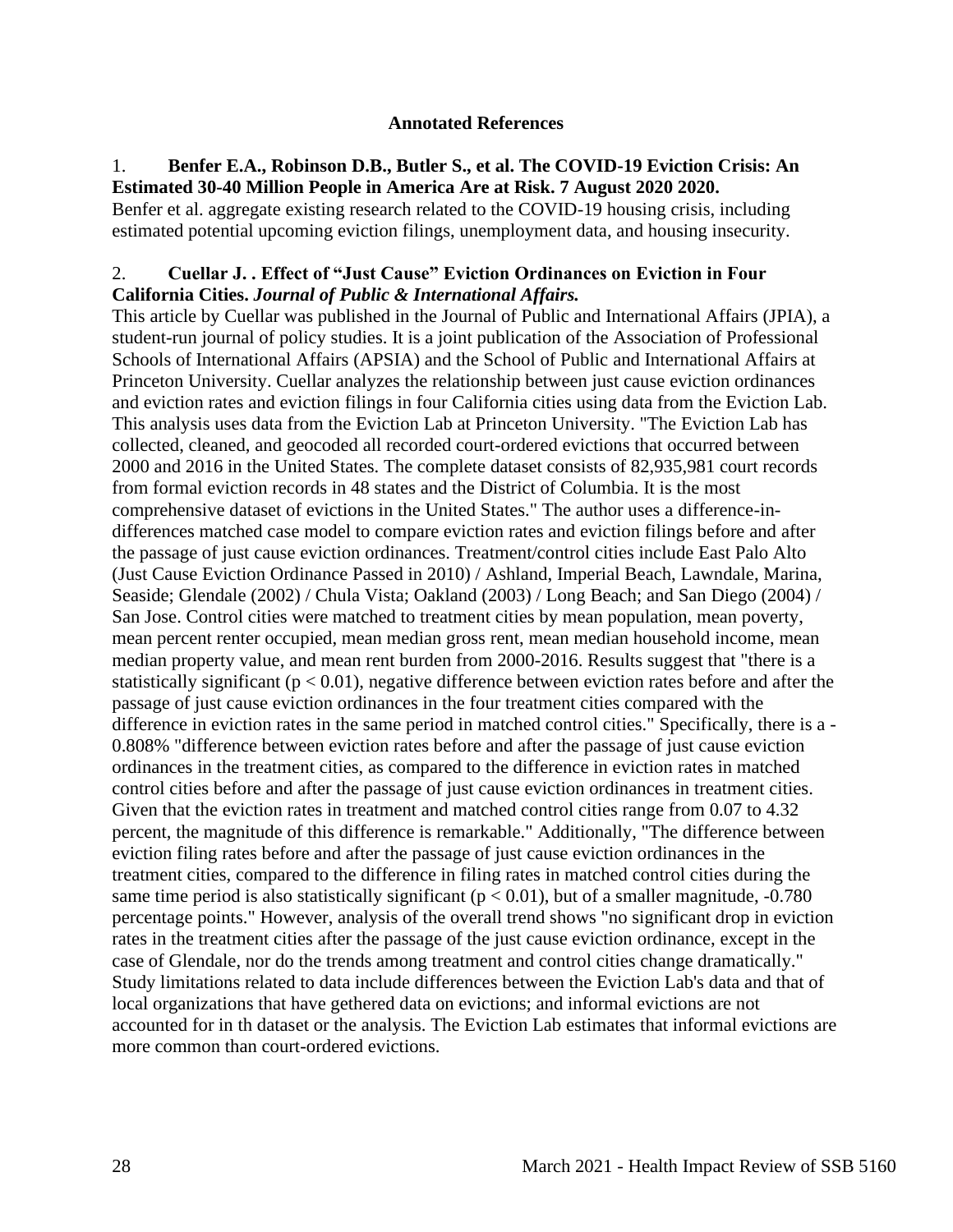### 3. **Cookson T. , Diddams M. , Maykovich X., et al. Losing Home: The Human Cost of Eviction in Seattle.Seattle, WA: Seattle Women's Commission; King County Bar Association's Housing Justice Project; September 2018 2018.**

This report authored by the Seattle Women's Commission (SWC) and the King County Bar Association's Housing Justice Project (HJP) analyzes eviction causes, process, and outcomes in Seattle to determine how eviction contributes to teh homelessness crisis, which has disproportionately impacted marginalized communities (e.g., women, people of color, and people with low-incomes). It "investigates how current policies and the practices of courts, landlords, attorneys, and other private actors facilitate the mass eviction of low-income tenants in Seattle." Additionally, "it assesses eviction factors like the amount of unpaid rent that trigger evictions, how much debt tenants accumulate as a result of eviction rulings, how evictions affect tenant and family health, and where tenants go after eviction." Authors identified 1,218 unlawful detainer cases filed against residential households, affecting a total of 1,473 tenants, within Seattle city limits in 2017 and gathered data related to demographics, reasons for eviction, financial costs, and tenant experiences. Results of the analysis showed: women were more likely to be evicted over small amounts of money (e.g., of single-tenant household cases where a tenant owed \$100.00 or less, 81.0% were women); "51.7% of tenants in eviction filings were people of color; 31.2% were Black tenants, experiencing eviction at a rate 4.5 times what would be expected based on their demographics in Seattle"; "86.5% of eviction filings were for nonpayment of rent and of these, 52.3% were for one month or less in rent"; "Tenants face steep financial costs resulting from eviction: the median court judgment was \$3,129.73, including rent owed, nonrent charges, and legal costs"; "Tenants were required to pay attorney's fees (90.6% of cases with a median charge of \$416.19) and court costs (92.2% of cases with a median charge of \$358.98) in the majority of cases"; and From the court records, 23.4% of tenants with legal counsel remained housed, compared to 14.6% without counsel", among others.

# 4. **University of Washington. The State of Evictions: Results from the University of Washington Evictions Project. 2019; Available at: [https://evictions.study/washington/.](https://evictions.study/washington/) Accessed 2 March 2021, 2021.**

Formed in the Summer of 2018, University of Washington's Eviction Project aim was "to measure and analyze the issue of evictions using court records, census data, and housing market trends across the state." Evictions are defined as "the count of unlawful detainer court records in the State of Washington." Researchers combine advance data science techniques with demographic, urban sociology, and economic theory to understand how rent, changing neighborhoods, homelessness, and evictions related to housing insecurity. Results are presented online as a living document to inform the public and policymakers and provide tools to address the issue of affordable housing and homelessness.

# 5. **Engrossed Substitute Senate Bill 5600, An Act Relating to residential tenant protections, Chapter 356, Laws of 2019 Revised Code of Washington(2019).**

Among other provisions, this Washington State law extended the pay or vacate period from 3 days to 14 days.

# 6. **Just cause eviction, Auburn Municipal Codes.**

Section 5.23.070 of the Auburn Municipal Code details the city's just cause eviction ordinance.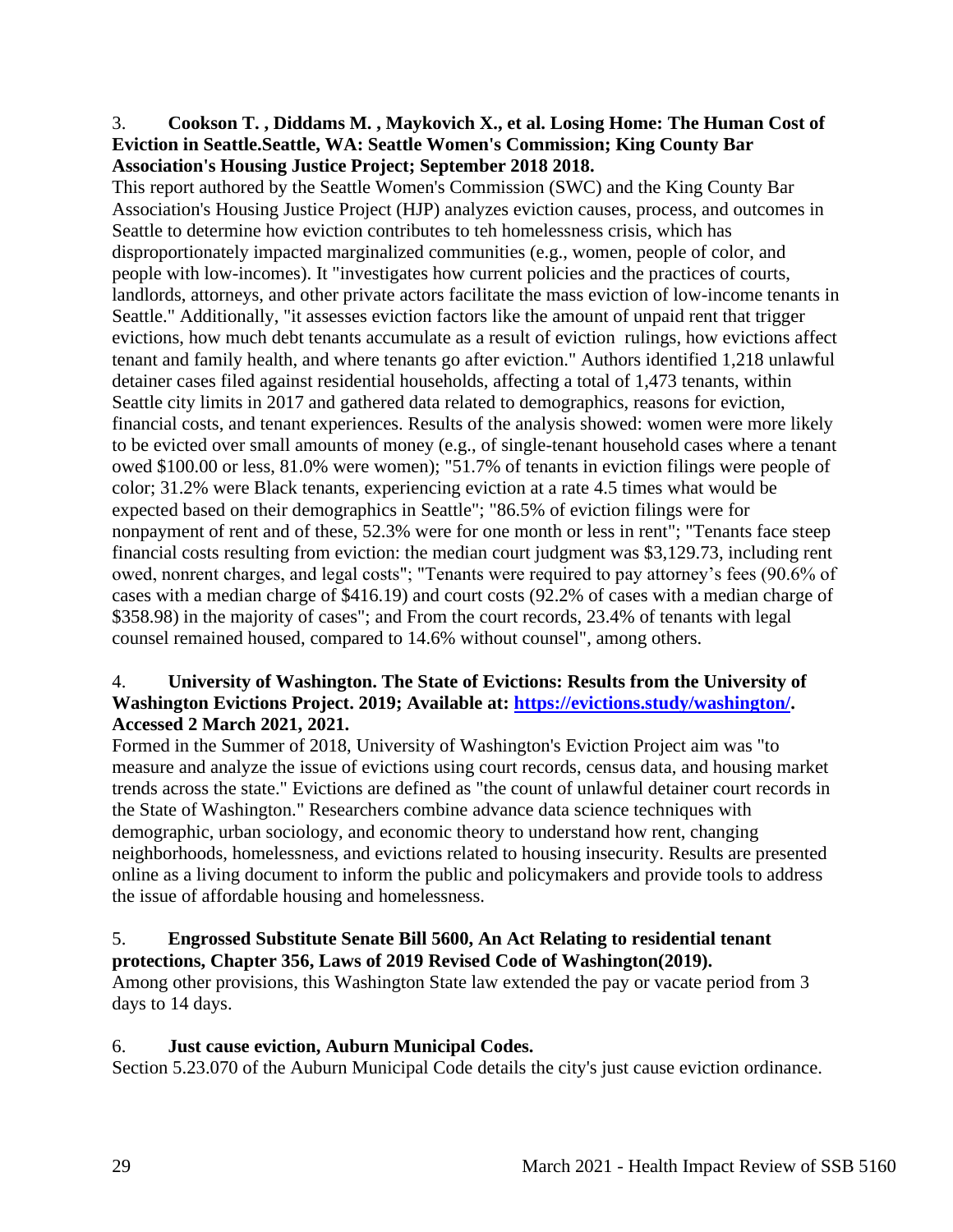# 7. **Just cause eviction, Burien Municipal Code(2021).**

Section 5.63.070 within Burien's Chapter on rental housing policy prohibits landlords from evicting or attempting to evict any tenant unless they can prove in a court of law that just cause exists.

# 8. **Federal Way Good Cause Eviction Ordinance, Federal Way Revised Code(2019).**

Title 20 Citizen Initiatives Chapter 20.05 details the city's Good Cause Eviction Ordinance, which was approved by voters at the November 2019 election.

# 9. **Duties of owners, Ordinance Seattle, Washington - Municipal Code.**

Title 22 Building and Construction Codes, Subtitle II - Housing Code, Chapter 22.206 Habitable Buildings, Subchapter VI - Duties of Owners and Tenants, 22.206.160 Duties of Owners Section C details Seattle's Just Cause Eviction Ordinance.

# 10. **Senate Bill Report SB 5160. Senate Committee on Housing & Local Government; 2021.**

This Senate Bill Report from the Senate Committee on Housing & Local Government describes the First Substitute Bill and relevant background information.

# 11. **Centers for Disease Control and Prevention. Order Under section 361 of the Public Health Service Act (42 U.S.C. 264) and 42 Code of Federal Regulations 70.2 Temporary Hault in Residential Evictions to Prevent the Further Spread of COVID-19. In: Services USDoHaH, ed. Atlanta, GA2021.**

This Order from the Director of the Centers for Disease Control and Prevention extends the temporary halt in residential evictions in the U.S. for failure to pay rent during the period of the Order in an effort to limit the spread of COVID-19 and protect public health.

# 12. **Prevention Centers for Disease Control and. Temporary Halt in Residential Evictions To Prevent the Further Spread of COVID-19. In: Services DtHaH, ed***.* **Vol 85. Washington, D.C. : Federal Register; 2020:55292-55297.**

This Order from the CDC was effective September 4, 2020 through December 31, 2020. "Under this Order, a landlord, owner of a residential property, or other person [3] with a legal right to pursue eviction or possessory action, shall not evict any covered person from any residential property in any jurisdiction to which this Order applies during the effective period of the Order. [...] This Order is a temporary eviction moratorium to prevent the further spread of COVID-19. This Order does not relieve any individual of any obligation to pay rent, make a housing payment, or comply with any other obligation that the individual may have under a tenancy, lease, or similar contract."

# 13. **Prevention Centers for Disease Control and. HHS/CDC Temporary Halt in Residential Evictions to Prevent the Further Spread of COVID-19 | Frequently Asked Questions. Atlanta, GA: Centers for Disease Control and Prevention.**

This guidance document summarizes the views of the Centers for Disease Control and Prevention (CDC), U.S. Department of Health and Human Services (HHS), U.S. Department of Housing and Urban Development (HUD), and U.S. Department of Justice (DOJ) on frequently asked questions related to the CDC Order, *Temporary Halt in Residential Evictions to Prevent*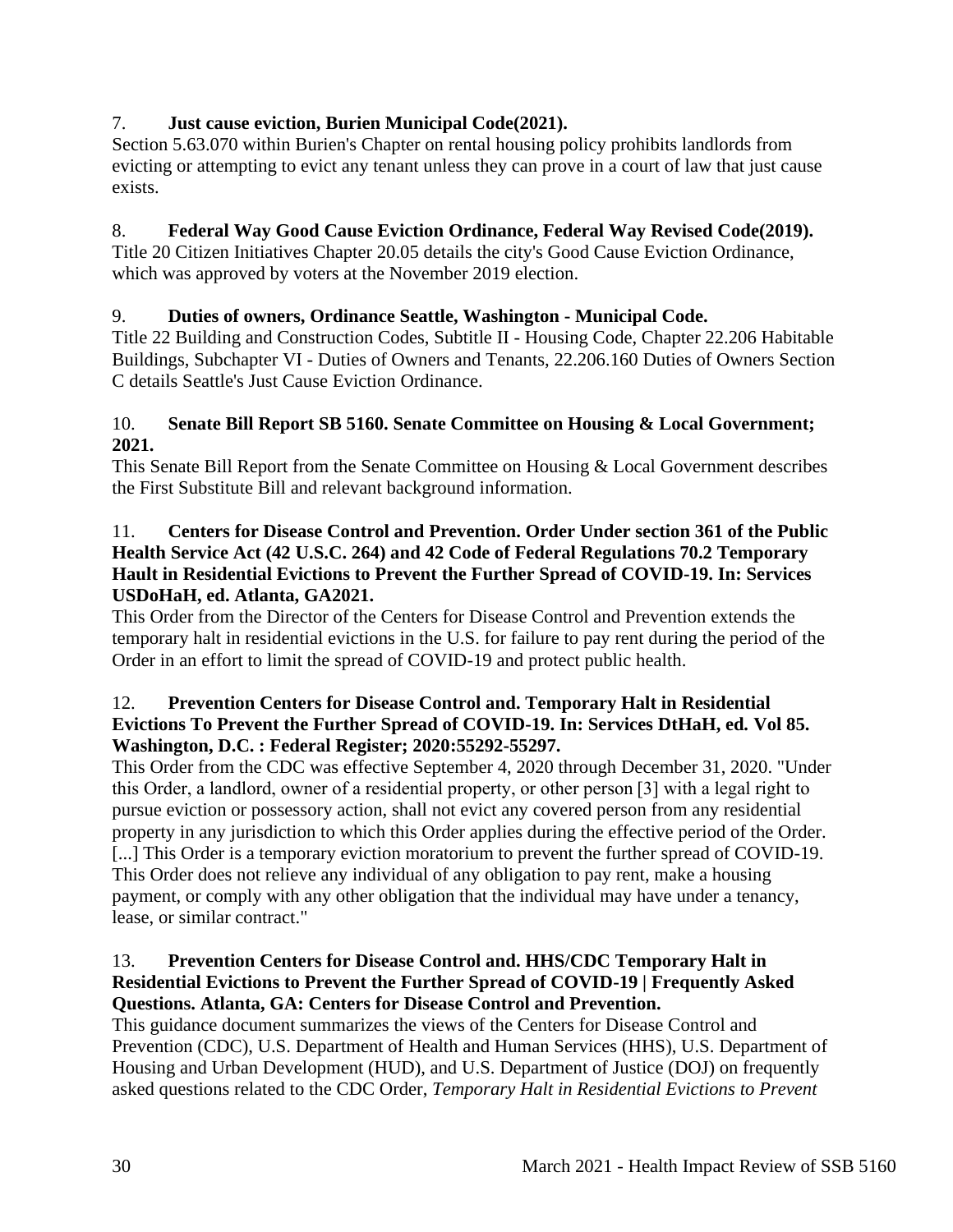*the Further Spread of COVID-19,* 85 Fed. Reg. 55, 292 (Sept. 4, 2020), which temporarily halts residential evictions for nonpayment. It defines "eviction" as "any action by a landlord, owner of a residential property, or other person with a legal right to pursue eviction or a possessory action, to remove or cause the removal of a covered person from a residential property." A "covered person" refers to a tenant, lessee, or resident of a residential property" who provides the property owner a "declaration under penalty of perjury that: 1) The individual has used best efforts to obtain all available government assistance for rent or housing; 2) The individual either (i) expects to earn no more than \$99,000 in annual income for Calendar Year 2020-2021 (or no more than \$198,000 if filing a joint tax return), (ii) was not required to report any income in 2019 to the U.S. Internal Revenue Service, or (iii) received an Economic Impact Payment (stimulus check) pursuant to Section 2201 of the CARES Act; 3) the individual is unable to pay the full rent or make a full housing payment due to substantial loss of household income, loss of compensable hours of work or wages, a lay-off, or extraordinary out-of-pocket medical expenses; 4) The individual is using best efforts to make timely partial payments that are as close to the full payment as the individual's circumstances may permit, taking into account other nondiscretionary expenses; and 5) Eviction would likely render the individual homeless— or force the individual to move into and live in close quarters in a new congregate or shared living setting—because the individual has no other available housing options." The document describes how a covered person can provide documentation; explains that unpaid rent and any resulting fees, penalties, or interest is still ultimately owed to the landlord when the Order is lifted; directs people to rental assistance options; and outlines the public health rationale for temporarily halting evictions.

### 14. **Leifheit K.M., Linton S.L., Raifman J., et al. Expiring eviction moratoriums and COVID-19 incidence and mortality. Pending peer review.**

In this article pending peer-review for publication, Leifheit et al. presented findings from a natural experiment evaluating whether lifting the moratorium on evictions impacts COVID-19 incidence and mortality. In March 2020, CDC issued a national order to temporarily halt evictions during the COVID-19 pandemic and 43 states and the District of Columbia instituted a moratorium. During the Summer 2020, 27 states lifted their statewide eviction moratorium. Leifheit et al. evaluated daily, state-level counts of confirmed COVID-19 cases and deaths in states that lifted the eviction moratorium compared to states that did not. They found that the incidence of COVID-19 "was [statistically] significantly increased in states that lifted their moratoriums starting 10 weeks after lifting, with 1.6 times the incidence…of states that maintained their moratoriums." Additionally, "COVID-19 mortality was [statistically] significantly increased after seven weeks, with 1.6 times higher mortality" compared to states that did not lift their moratoriums. These differences increased over time, and after 16 weeks the incidence of COVID-19 was 2.1 times higher and mortality was 5.4 times higher than in states that did not lift their moratorium. The authors noted, "although increases in mortality reached statistical significance earlier than increases in incidence, this appears to be an artifact of less precision in our incidence estimates, rather than a true lag in incidence." Overall, the authors estimated that lifting statewide moratoriums over the course of the study period (March to September 2020) resulted in over 433,000 cases of COVID-19 and 10,700 excess deaths from COVID-19.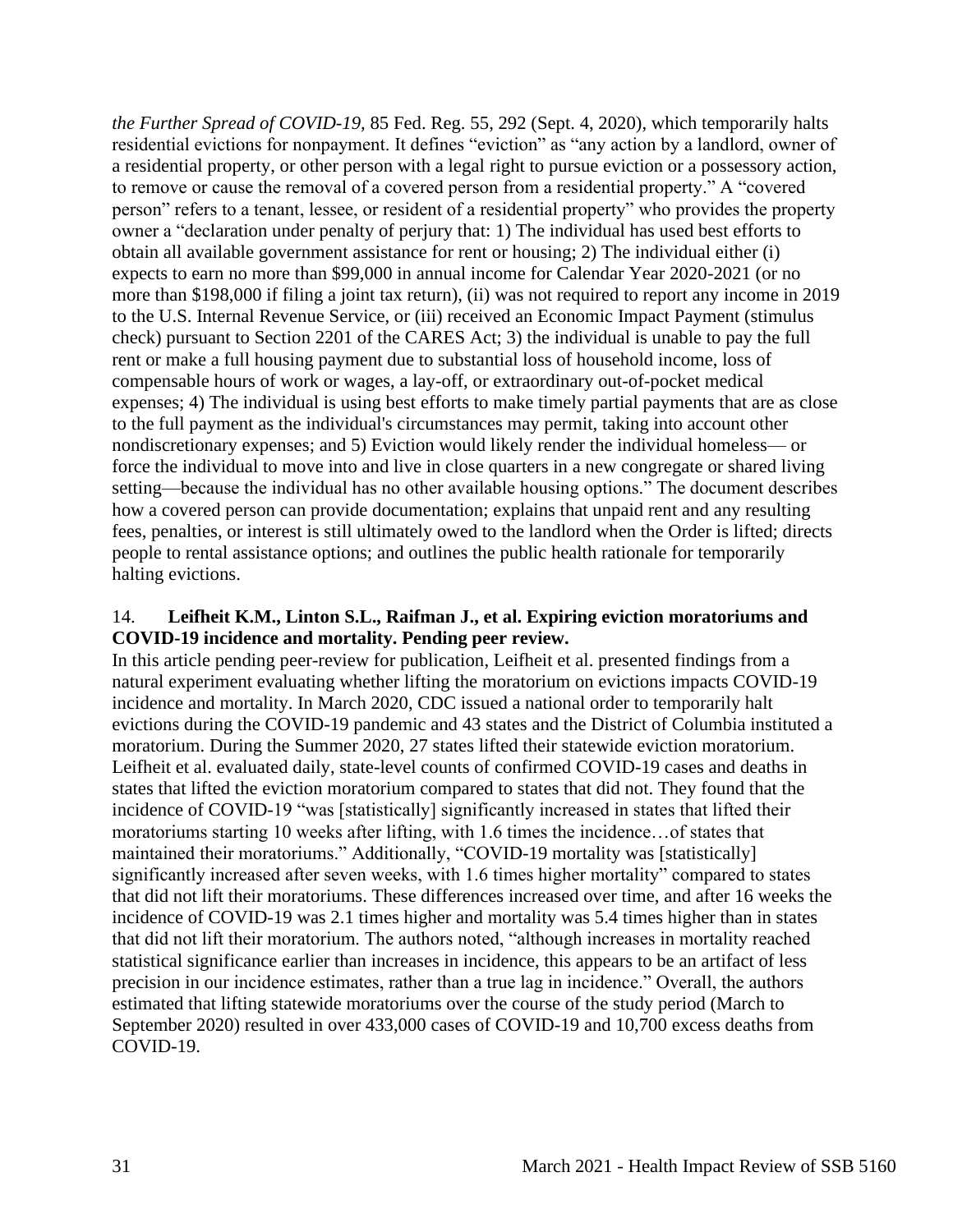15. **AN ACT Relating to addressing landlord-tenant relations by providing certain tenant protections during and after public health emergencies, providing for legal representation in eviction cases, establishing an eviction resolution pilot program for nonpayment of rent cases, and authorizing landlord access to state rental assistance programs. Kuderer, trans.** *Revised Code of Washington.* **Vol 2021 Regular Session. 67th Legislature ed2021.**

The text of Substitute Senate Bill 5160 is available on the Washington State Legislature's website.

# 16. **Vasquez-Vera H., Palencia L., Magna I., et al. The threat of home eviction and its effects on health through the equity lens: A systematic review.** *Soc Sci Med.* **2017;175:199- 208.**

Vasquez-Vera et. al. conducted a systematic review of 47 articles published through March 2016 to determine the impacts of threat of eviction on health outcomes. The majority of studies (77%) occurred in the U.S. Specifically, they evaluated the threat of eviction (i.e. mortgage or rent arrears, foreclosure, eviction) on mental health, physical health, and health-related behaviors. The study authors noted, "of all scenarios that can be described as housing insecurity, risk of losing one's dwelling or being evicted is one of the most important." Overall, they found a "general consensus that individuals under threat of eviction present negative health outcomes, both mental (e.g. depression, anxiety, psychological distress, and suicides) and physical (poor self-reported health, high blood pressure and child maltreatment)." One study stated that, "threat of eviction can directly affect health in two ways: through psychological changes resulting in poor mental health, and by adopting unhealthy habits that constitute risk factors for several diseases." They found that being evicted is related to higher risk of depression and anxiety, psychological distress, and death by suicide. Individuals who experienced eviction were also at greater risk for substance use (e.g. alcohol, tobacco, other drugs) and food insecurity. Additionally, "some qualitative studies reported that [threats of eviction] are experienced by individuals as a personal failure and as a concealable stigma, leading to feelings of insecurity, embarrassment, isolation, and having a lack of control of key aspects of daily living." They noted that these feelings can lead to anxiety, depression, and suicide ideation. The studies also revealed inequities by sex, age, race/ethnicity, geography, level of education, employment status, and socioeconomic status. The review notes that these populations experience worse health outcomes and "one of [the] mediating factors is housing." Eviction had a strong impact on mental and physical health for women compared to men. However, men who experienced eviction were at greater risk of alcohol dependence and drinking compared to women. Risk of death by suicide "among people nearing retirement was twice that among those aged 3-45 years." Studies also showed that Black individuals experience significantly worse mental health outcomes than white individuals experiencing eviction. Five studies evaluating whether living in areas with higher rates of evictions and foreclosures impacted health outcomes found, "significant associations with health outcomes such as high blood pressure, depressive symptoms, and higher frequencies of mentally unhealthy days. This is relevant because the threat of eviction is not only an individual-level risk factor, but also a contextual-level determinant of health" impacting "the wider community through various mechanisms, including declining local property values, degradation of the neighbourhood environment, changes in safety levels, changes in retail and built environments, and other factors yet to be explored (spillover effects)."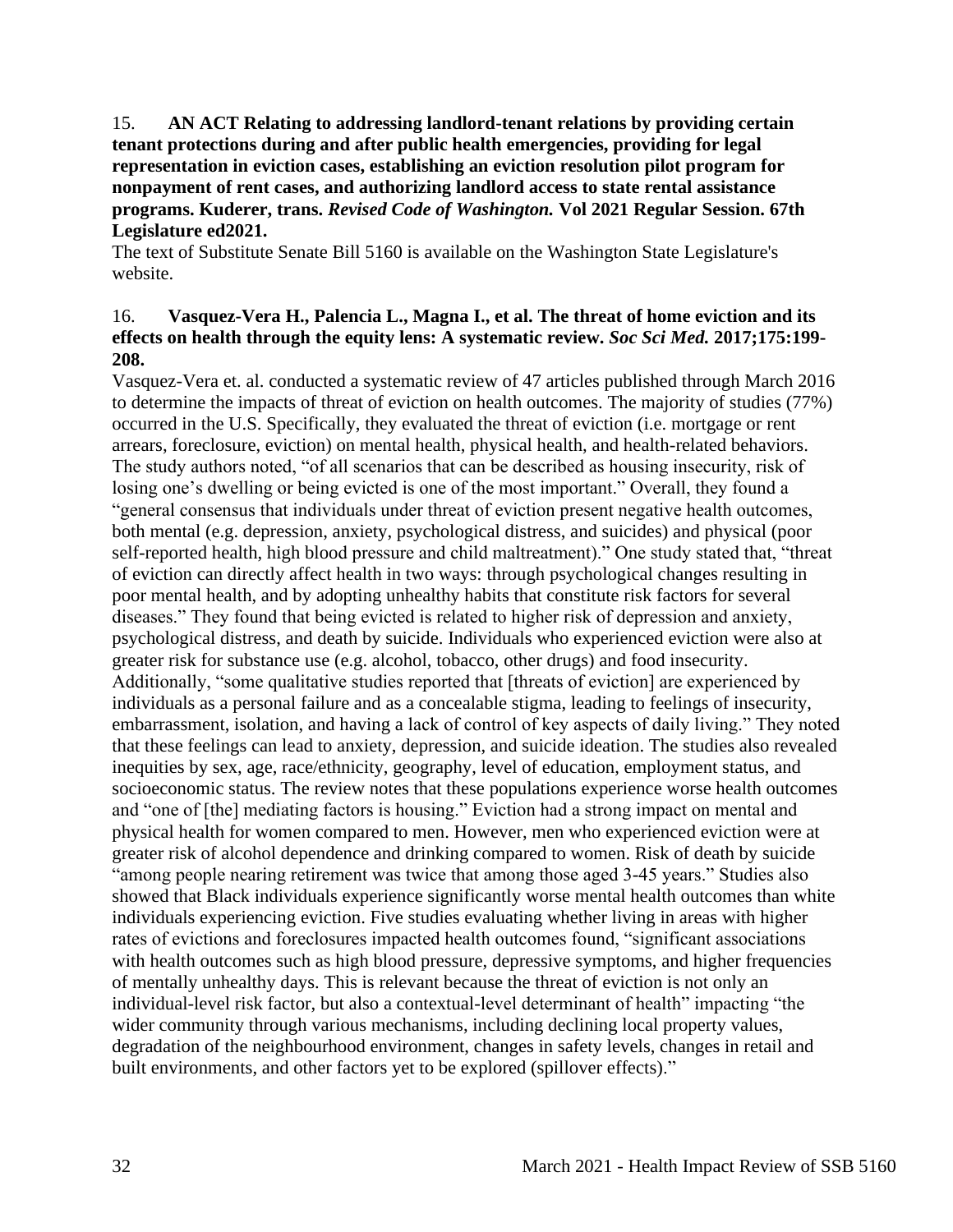#### 17. **Hoke M. K., Boen C. E. The health impacts of eviction: Evidence from the national longitudinal study of adolescent to adult health.** *Soc Sci Med.* **2021;273:113742.**

Hoke and Boen conducted a longitudinal study of the health impacts of eviction for young adults. Using nationally-representative data from the 1994-2008 National Longitudinal Study of Adolescent to Adult Health, the authors evaluated the impacts of eviction on depression and selfrated health over time. Approximately 1.6% of young adults reported experiencing eviction. Overall, the authors found a positive association between eviction history and depressive risk, such that young adults who experienced eviction had statistically significantly more depressive symptoms than young adults who were not evicted. This relationship persisted over time and "the longitudinal associations between changes in eviction and changes in depressive risk persisted after adjusting for other markers of household and neighborhood socioeconomic conditions as well as measures of housing and financial insecurity, which would suggest that eviction serves as a particular salient health risk among young adults." The authors also found a strong positive association between eviction history and self-reported health, and individuals experiencing eviction were more likely to report poor or fair health compared to those that did not experience eviction. In addition, individuals with low-incomes and individuals of color are more likely to experience eviction and resulting depressive symptoms. Black young adults were disproportionately more likely to have experienced eviction and "while Black young people comprised approximately 12 percent of the full sample, they represented approximately 23 percent of those who reported being evicted." The study also found that "evictions may serve as both a cause and consequence of economic insecurity and a source of population-level socioeconomic health inequality." The authors found that psychosocial stress may mediate the relationship between eviction and depressive symptoms and self-reported health. The authors summarize literature identifying three primary pathways between eviction and health, including 1) psychosocial stress; 2) environmental exposures related to substandard housing; and 3) increased disease exposure. The authors state that the threat or loss of housing due to eviction can "lead to increased rumination, hopelessness, anxiety, depression, and risk of suicide. This stress can be compounded by the experience of social stigma associated with eviction and housing loss." Stigma can increase mental health impacts, as well as result in disrupted sleep quality, hormonal changes, and reduced immune function. Increased environmental exposures results from increased "likelihood of being exposure to substandard housing or becoming homeless" as a result of eviction. In the third pathway, "eviction can directly increase one's exposure to infectious disease risks. Upon experiencing eviction, individuals and families may seek shelter in crowded, unsafe situations. This can include homeless shelters, doubling up (moving in with friends or family), or seeking alternative accommodations in one's vehicle or on the street. Any of these options can lead to increased exposure to those infectious diseases that continue to disproportionately affect homeless populations such as HIV, Hepatitis B, Hepatitis C, and tuberculosis" as well as COVID-19. The authors also cited background research showing that housing instability has been linked to mental health outcomes (i.e. depression, anxiety, stress, psychological health, mental health strain, suicide ideation, and death by suicide), substance use (i.e. alcohol use, drug use, high-risk behaviors like syringe sharing) and general and physical health outcomes (i.e. poor self-reported health, high blood pressure, weight gain, chronic health concerns [e.g. diabetes]), and death (i.e. cardiovascular disease-related mortality, all-cause mortality). Housing instability has also been associated with negative health outcomes in children (i.e. physical abuse, hospitalization, poor diet, high cortisol levels). While eviction is included in the definition of housing instability, studies "generally support the idea of forced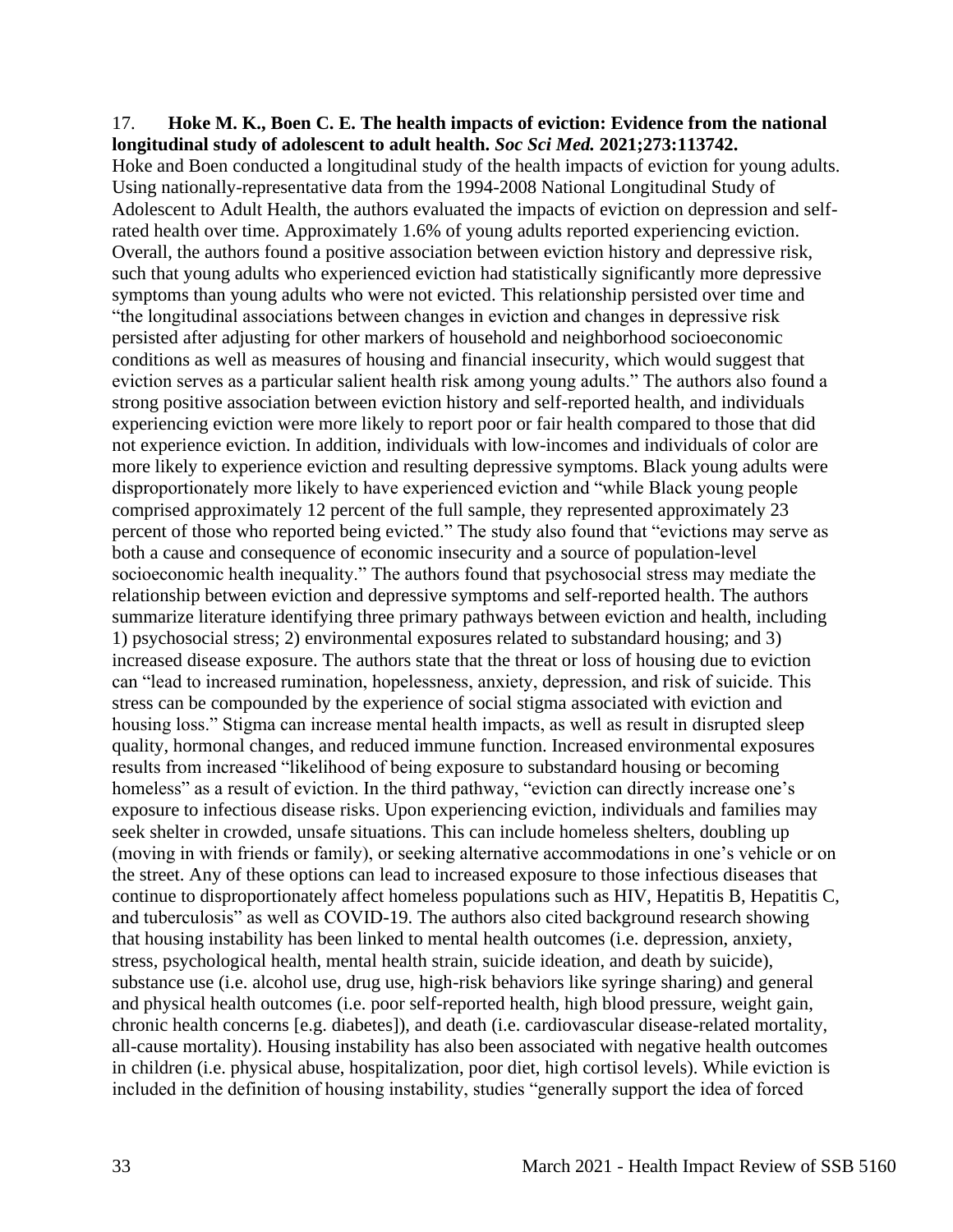housing loss as a unique stressor that affects physical and physiological functioning." Eviction has been associated with increased rates of sexually transmitted infections, increased viral load in individuals with HIV, low birthweight, infant mortality, food insecurity, medication use, sleep disturbances, and worse chronic disease outcomes.

# 18. **Desmond M. Unaffordable America: Poverty, housing, and eviction.** *Fast Focus.* **Vol 22. Madison, WI: Institute for Research on Poverty, University of Wisconsin-Madison; 2015.**

Desmond provides an overveiw of the crisis faced by low-income families "in finding and maintaining affordable housing." He describes trends that have contributed to the current situation: "rising housing costs, stagnant or falling incomes among the poor, and a shortfall of federal housing assistance." Low-income single mothers with children, particularly African Americans, are at greatest risk of eviction. Desmond cites evidence that "From 2001 to 2010, median rents increased by roughly 21[%] in Midwestern and Western

regions" in 2015 U.S. dollars. In 2013, 67% of low-income renters did not benefit from federal housing programs. At the same time, 1 in 8 low-income renting families in the U.S. could not pay all of their rent, and a similar number thought it was likely they would be evicted soon. A study of Milwaukee area renters (2009-2011) found "neighborhoods with a greater proportion of children have more evictions, even after controlling for their poverty rate, racial composition, percentage of female-headed households, and a number of other factors. Eviction is the leading cause of homelessness, particularly among families with children. "Residential instability often brings about other forms of instability—in families, schools, communities—compromising the life chances of adults and children." Furthermore, involuntary displacement is linked to substandard housing conditions, which can negatively affect children's health. Evidence also indicates that "experiencing an eviction is associated with over a third of a standard deviation increase in neighborhood poverty and crime rates, relative to voluntary moves." Another consequence of eviction can be job loss due to time required and stress induced by an eviction (e.g., missed word, mistakes on the job). Eviction can also result in a longer commute that can increase the likeliness of tardiness and absenteeism. The Milwaukee Area Renters study found that "workers who involuntarily lost their housing were roughly 20 percent more likely subsequently lose their jobs, compared to similar workers who did not." He also cites evidence that eviction can negatively impact health (e.g., maternal depression).

# 19. **Healthy People 2020: Housing Instability. 2020; Available at:**

# **[https://www.healthypeople.gov/2020/topics-objectives/topic/social-determinants](https://www.healthypeople.gov/2020/topics-objectives/topic/social-determinants-health/interventions-resources/housing-instability)[health/interventions-resources/housing-instability.](https://www.healthypeople.gov/2020/topics-objectives/topic/social-determinants-health/interventions-resources/housing-instability) Accessed 3/4/2020.**

Healthy People 2020 recognizes housing instability as a key social determinant of health. Housing instability linked to cost of housing, substandard housing, and forced evictions "may negatively affect physical health and make it harder to access health care." Healthy People 2020 states that there is no standard definition of housing instability and that it "encompasses a number of challenges, such as having trouble paying rent, overcrowding, moving frequently, staying with relatives, or spending the bulk of household income on housing." They note, "households are considered to be cost burdened if they spend more than 30% of their income on housing and severely cost burdened if they spend than 50% of their income on housing." Households with low-incomes and households of color are at higher risk of being cost burdened. Approximately 83% of households with an annual income less than \$15,000 were cost burdened.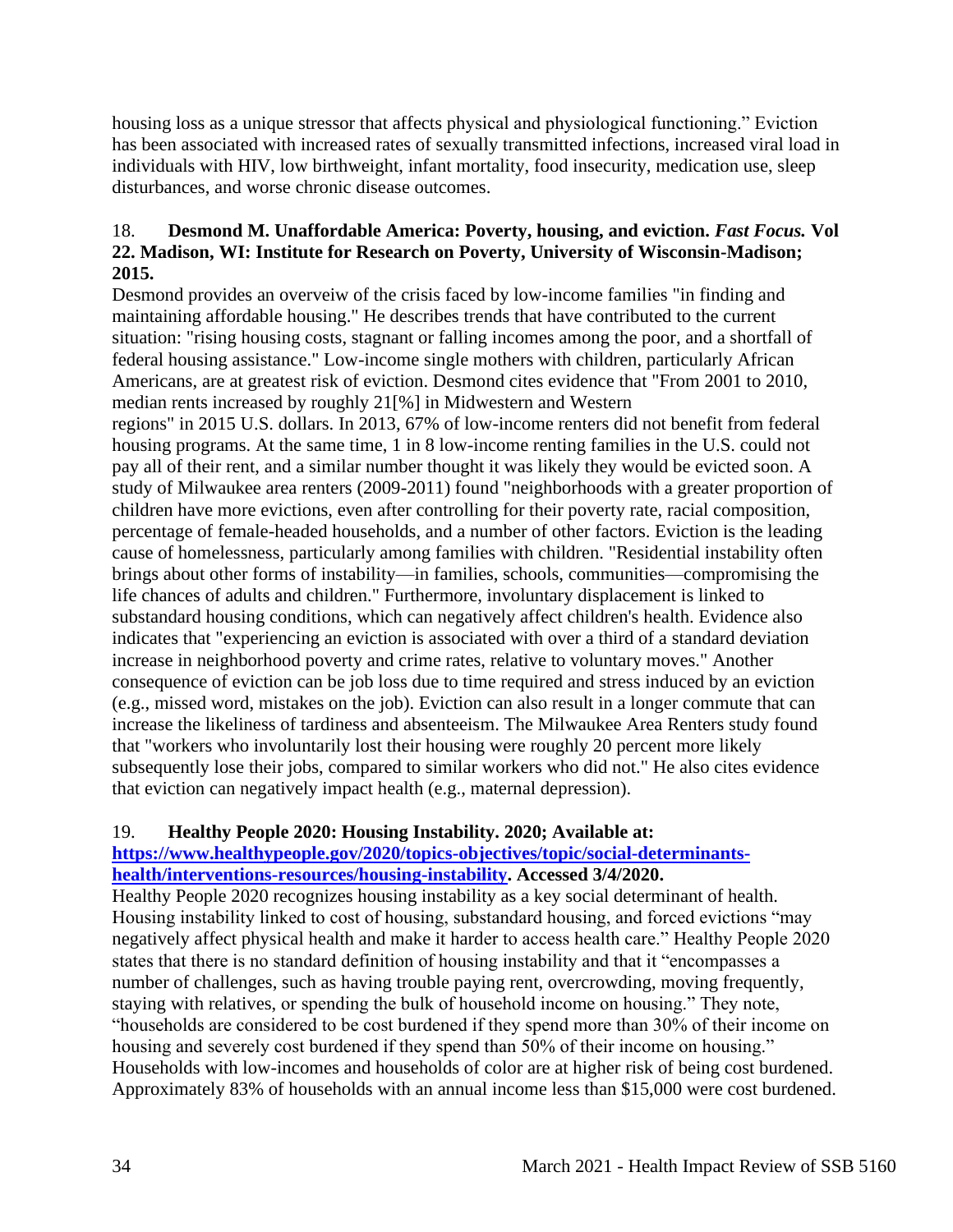Black and Hispanic households were twice as likely to be cost burdened compared to white households. Cost burdened households are also more likely to experience eviction and forced moves. Healthy People 2020 noted that, "research has shown that renters who are forced to move are more likely to relocated to poorer and higher-crime neighborhoods compared to those who move voluntarily. Evictions may be especially traumatizing to residents due to short relocation notices." Children who experience housing instability are more likely to have chronic health conditions, poor physical health, and lack access to health insurance. Healthy People 2020 also acknowledges that "homelessness is housing deprivation in its most severe form." It is welldocumented that individuals who experience homelessness have worse health outcomes than their housed peers, including higher rates of chronic disease, mental health concerns, and premature death.

### 20. **Tsai J., Jones N., Szymkowiak D., et al. Longitudinal study of the housing and mental health outcomes of tenants appearing in eviction court.** *Social Psychiatry and Psychiatric Epidemiology.* **2020.**

Tsai et al. conducted a longitudinal study of tenants over 18 years of age who appeared in eviction court from March 2017 to October 2018 in New Haven, Connecticut and had been issued a "notice to quit" due to non-payment of rent or a lease violation. The purpose of the study was to determine the impact of eviction on mental health outcomes. They recruited 121 tenants and collected information about their housing status, mental health, and psychosocial status at baseline (appearance in eviction court) and at 1, 3, 6, and 9 months following their appearance in court. Housing status and previous history of evictions were assessed. Mental health status and psychosocial status was assessed using validated survey instruments. The authors cited previous research that "mental health and psychosocial problems can be both causes and consequences of eviction" and noted that individuals with severe mental illness are often evicted for their disability status. The authors stated, "the course and long-term outcomes of people who face eviction are unclear and so research is needed." At baseline, the majority of individuals appearing in eviction court were female (74%), Black (59%), aged 18-49 years (69%), never married (59%), with high school or some education (76%), and with an annual income less than \$15,000 (55%). Additionally, about 28% were unemployed, 19% were disabled, 23% had ever been incarcerated, and 4% were military Veterans. About 42% of individuals had ever appeared in eviction court, with about 28% having experienced a previous eviction. Forty-four percent had ever experienced homelessness. At 1 month after eviction court, only 4.4% had lost their case and were evicted and only 3% had won their case and did not have to move. The majority of cases were referred to some type of mediation/stipulation process, with 48% of cases having to move. Overall, 54% of individuals who appeared in eviction court were forced to relocate and "these participants experienced significantly greater housing instability over time than those who did not have to move, underscoring the influence of the housing eviction process on housing stability for at least 9 months afterwards for those who had to move." The authors stated that, "participants experienced significantly fewer days housed in their own place and more days homeless or unstably housed over time, from baseline to 3, 6, and 9 months." And, "after eviction court, many participants experienced increased homelessness and housing instability over time. In fact, participants reported that they were either homeless or unstably housed over one-fifth of the time after eviction court." The study also found that "onethird of participants screened positive for major depressive disorder and over one-third screened positive for PTSD and/or generalized anxiety disorder at baseline; while these rates did decrease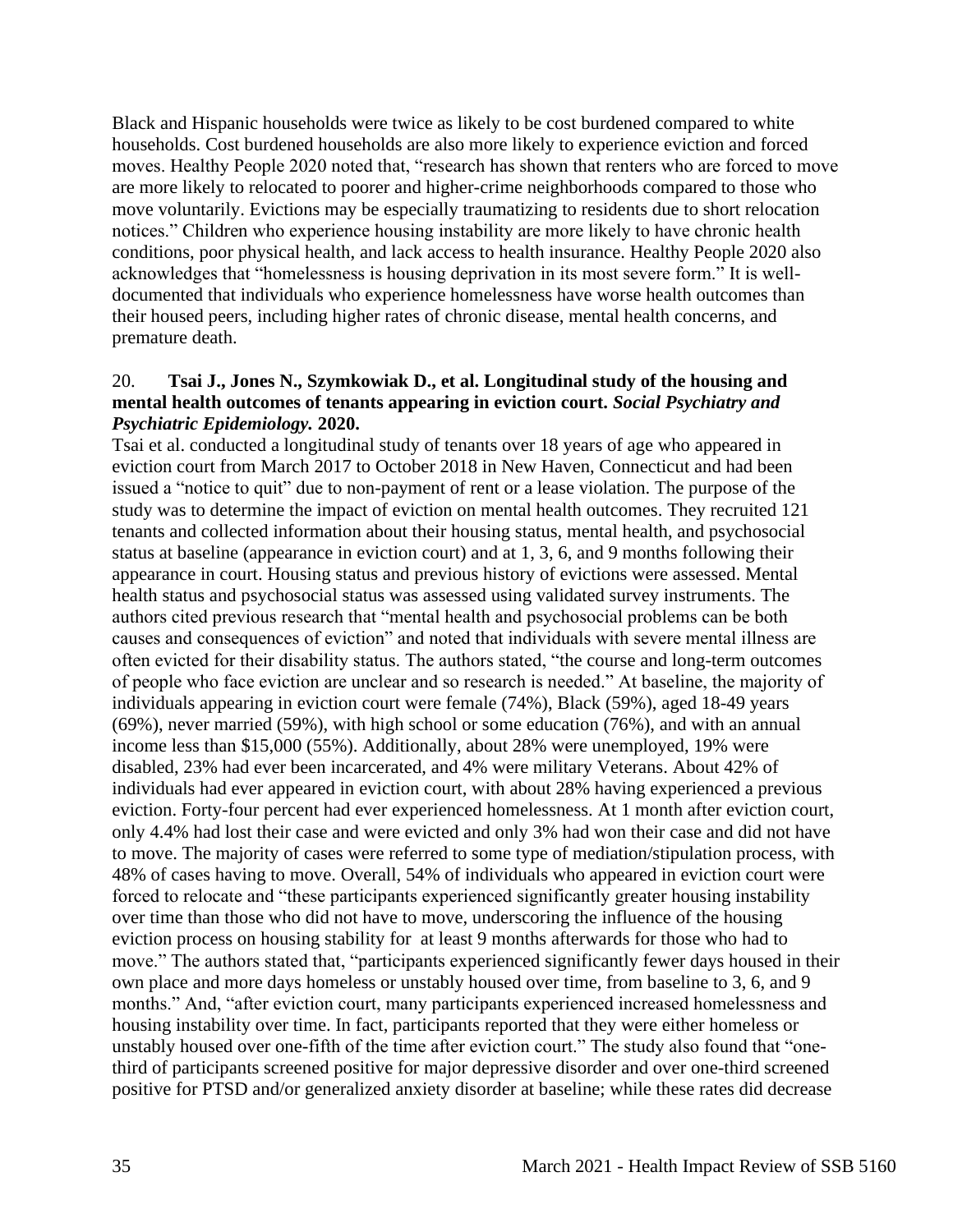over time, many participants continued to report problems (15–19% screened positive for at least one of these disorders at 9 months)." Seventeen percent of participants reported suicide ideation at baseline and "evictions have [been] found to be a precipitating factor for suicide." Individuals reported ongoing mental health problems over time, but only 17-22% sought mental health treatment and only 1-11% sought substance use treatment over time. They found that, "compared to participants who did not have to move, participants who did have to move experienced significantly greater increases in days unstably housed from baseline to 1 and 3 months, and decrease in number of days they spent in their own place during those time periods. There were no significant changes in mental health symptoms or utilization of mental health or substance [use] treatment services between groups over time." The authors state that this suggests, "participants are already very distressed with high rates of mental health problems during presentation to eviction court." Lastly, approximately 67% of participants had an eviction recorded in their public record and "an eviction record is public and can negatively affect future applications for rental housing as many landlords are reluctant to rent to applicants with eviction records." The authors noted that study findings may not be generalizable to individuals who are evicted, but do not appear in eviction court.

### 21. **Hazekamp C., Yousuf S., Day K., et al. Eviction and Pediatric Health Outcomes in Chicago.** *Journal of Community Health.* **2020;45:891-899.**

Hazekamp et al. evaluated the impact of eviction on pediatric health outcomes in Chicago. They used data from Chicago Department of Public Health, the Eviction Lab, and the American Community Survey. The authors noted, "the presence of children in a household…poses a greater risk for eviction than race or gender" such that "there is a .002 increase in the probability of being evicted for each child in a [household]." Single mothers and households with low incomes are at higher risk of eviction. Therefore, they controlled for sex, household income, educational attainment, marital status, and race/ethnicity. They stated that "previous research has shown that eviction disproportionately affects low-income neighborhoods and contributes to the cyclic nature of poverty." Overall, they found that both eviction filing rates and eviction rates were statistically significant predictors of very low birth weight and infant mortality. They found that households "in census tracts with higher rates of evictions and eviction filings also experience a significantly higher [very low birth weight] percentage and [infant mortality] rate, however, causality cannot be concluded from this analysis. Data showed that eviction rate, eviction filing rates, [infant mortality] and [very low birth weight] were all clustered in the most underserved communities of Chicago…these neighborhoods are predominantly comprised of Black and Hispanic populations…"

### 22. **Hunter L.A., Bagal III G.R., Battle J., et al. Intersecting Injustice: A National Call to Action, Addressing LGBTQ Poverty and Economic Justice for All. Social Justice Sexuality Project, Graduate Center, City University of New York;2018.**

This report discusses economic inequities experienced by the LGBTQ community. Among other inequities, individuals who identify as LGBTQ are disproportionately more likely to experience housing instability and homelessness. The report notes that, "exiting housing instability may be particularly difficult for LGBTQ people, who lack nondiscrimination protections in housing in many states" though public housing is prohibiting from discriminating on the basis of sex (including sexual orientation and gender identity).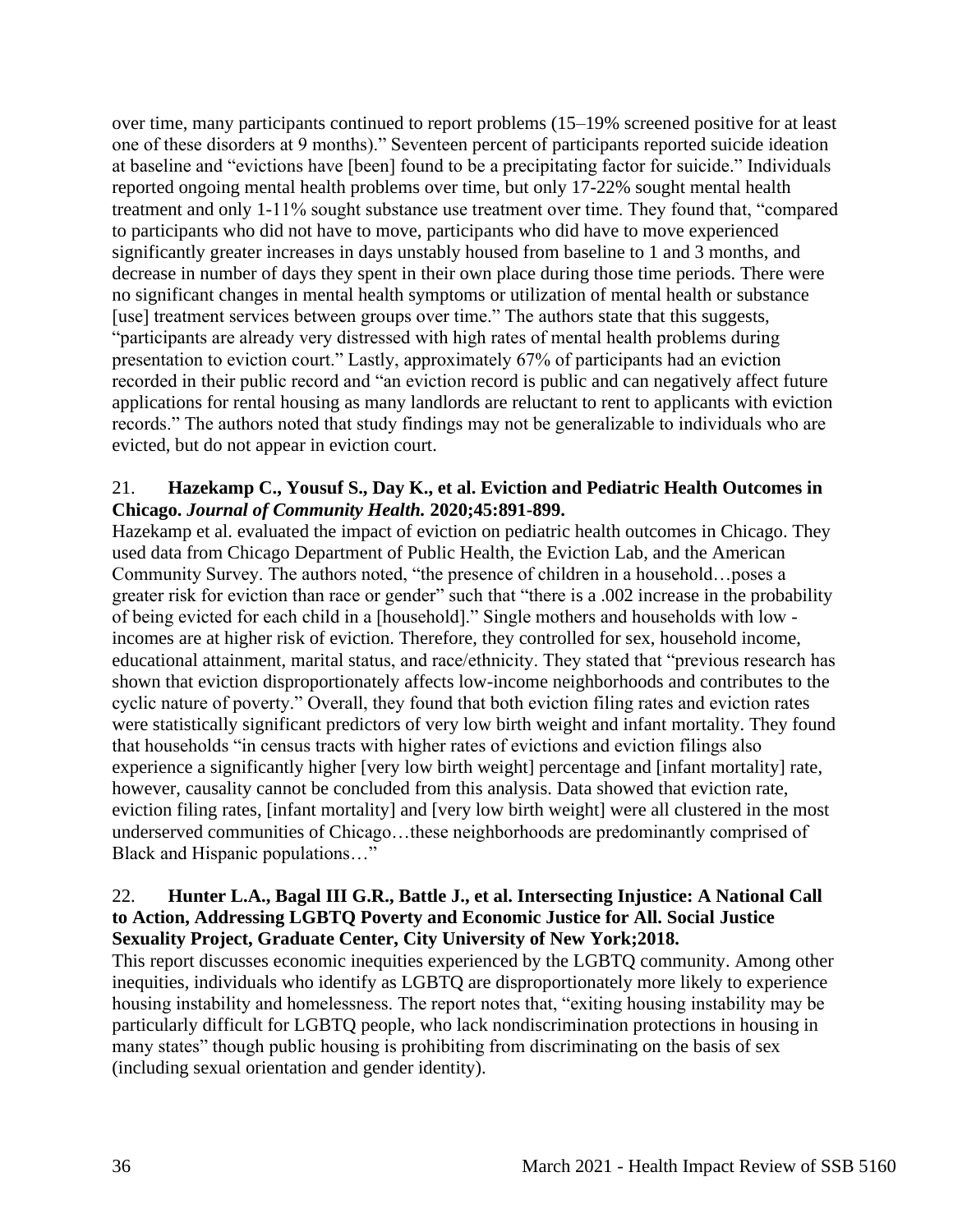### 23. **Hepburn P., Louis R., Desmond M. Racial and Gender Disparities among Evicted Americans.** *Sociological Science.* **2020;7:649-662.**

Hepburn et al. evaluated court records of eviction cases filed between 2012 and 2016 against 4.1 million individuals in 39 states. Since demographic information is not always available through court records, they used algorithms to predict the probability of each individual's sex and race/ethnicity. Their findings "represent the most comprehensive investigation to date of racial and [sex] disparities among evicted renters in the [U.S.]." Overall, they found that Black renters had the highest rates of eviction and were statistically significantly more likely to be evicted than white renters. Blacks made up 19.9% of all adult renters, but 32.7% of evictions. This differed by geography. For example, King County, Washington had the greatest disparity, with Blacks making up 9% of all adult renters and 28.2% of evictions. Black and Latinx renters were also more likely to experience serial eviction filings at the same address. Female renters were also more likely to be evicted than male renters. Overall, 15.9% more female renters were evicted than male renters. The authors found that, "across all renters, the median ratio of female eviction rates to male eviction rates…[indicated] that the risk of eviction was two percent higher for women than for men." Disparities by sex were greatest for Black women (4% higher risk of eviction than Black men) and Latinx women (9% higher risk of eviction than Latinx men).

### 24. **Desmond Matthew, Gershenson Carl. Housing and Employment Insecurity among the Working Poor.** *Social Problems.* **2016;63(1):46-67.**

In this study Desmond and Gershenson investigate whether low-income workers who were involuntarily removed from their

homes (i.e., by eviction, landlord foreclosure, or housing condemnation) subsequently experienced an involuntary dismissal from their jobs. Authors hypothesized that eviction "temporarily diminishes the ability of many low-wage workers to perform at their jobs" due to two imporant contextual points. First, many low-wage workers' jobs do not offer paid leave, advanced scheduling notice, or many protections from termination, which make it difficult to respond to life disruptions without it affecting workplace performance. Second, involuntary displacement from housing is also a drawn-out process that can involve multiple court appearances followed by a period of homelessness or temporary shelter, during which time "workers are expected to perform adequately in an environment that leaves little room for error. Researchers used data from the *Milwaukee Areas Renters Study* (MARS) and applied "matching techniques as well as discrete hazard models to novel survey data of low-income Milwaukee renters". Results showed forced removal to be "a strong and robust predictor of job loss." Specifically, "matching models show the likelihood of experiencing job loss to be between 11[%] and 22[%] higher for workers who experienced a preceding forced move." Authors also ran models in the reverse to determine the effect of job los on housing loss. While results were also statistically significant, they were only 1/10th of the estimated size of the effect of housing loos on job loss. Therefore, "the weight of the evidence suggests that the disruptive effects of housing loss on job loss are considerably greater than the reverse." This is the first study to identify housing insecurity as an important source of employment insecurity among low-income workers.

# 25. **Coalition National Low Income Housing. The Gap A Shortage of Affordable Homes.Washington, DC2020.**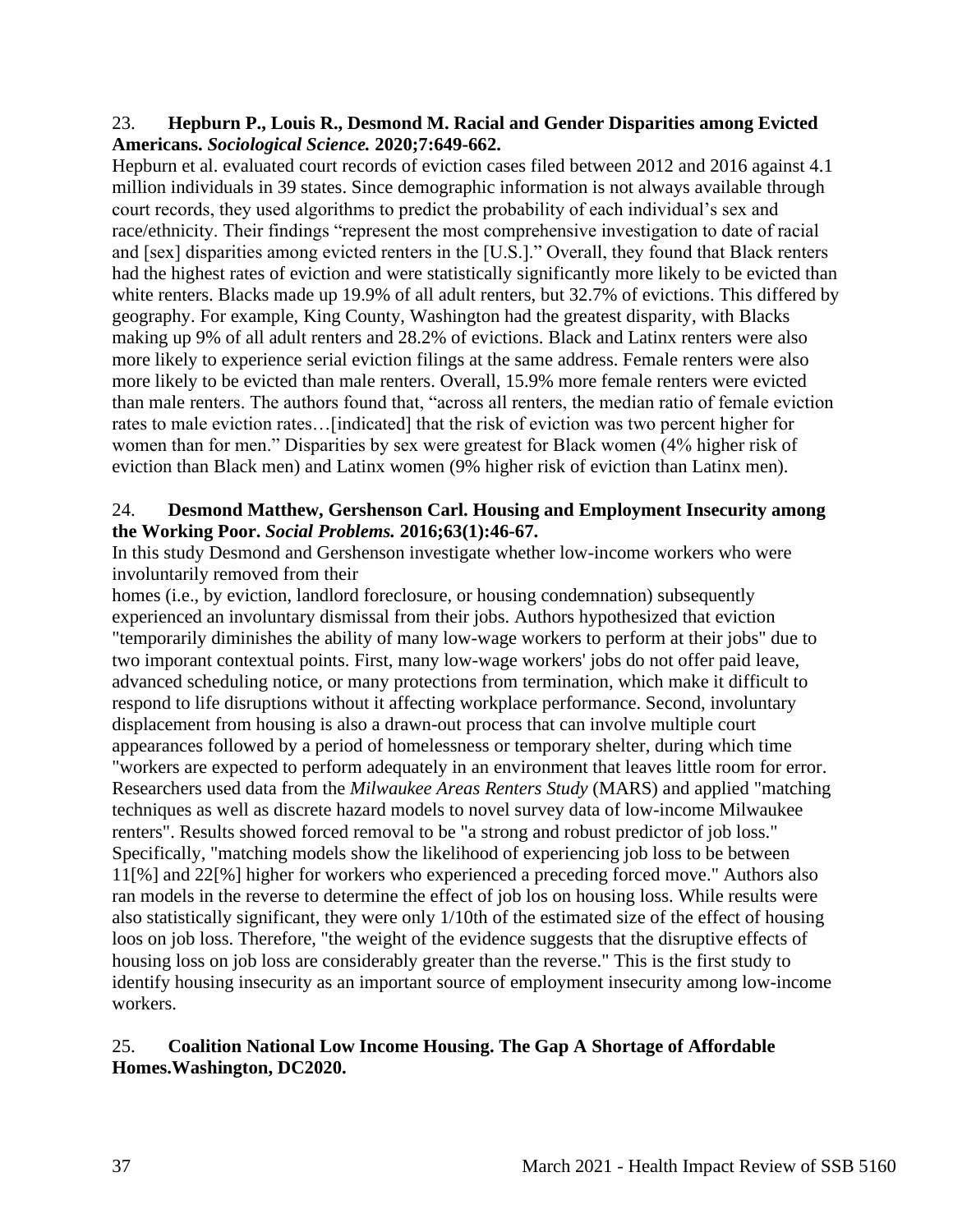The National Low Income Housing Coalition (NLIHC) is an advocacy organization "dedicated to achieving socially just public policy that ensure people with the lowest incomes in the United States have affordable and decent housing." It conducts an annual report examining the American Community Survey to determine the availability of rental homes affordable to households with extremely low-income (i.e., those with incomes at or below the federal poverty line or 30% of the area median income, whichever is greater). This March 2020 report found that renters with extremely low incomes comprise 25% of all renter households and 8% of all U.S. households. Nationally, they estimate there are 36 affordable and available homes for every 100 extremely low-income renter households. Seventy-one percent of the country's extremely lowincome renter households spend more than half of their income on rent and utilities. "Extremely low-income renters are more likely than other renters to be seniors or people with disabilities. Forty-six percent of extremely low-income renter households are seniors or disabled, and another 44% are in the labor force, in school, or single-adult caregivers." Additionally, evidence shows people of color are more likely than white people to be extremely low-income renters. Where 6% of white non-Hispanic households have extremely low-income, 22% of Black households, 17% of American Indian or Alaska Native households, 15% of Hispanic households, and 10% of Asian households have extremely low-income). The report provides additional context as to the historical and current policies that have led to the current gap in affordable housing.

# 26. **U.S. Census Bureau. Household Pulse Survey Data Tables. Household Pulse Survey (COVID-19) 2021; Available at: [https://www.census.gov/programs-surveys/household](https://www.census.gov/programs-surveys/household-pulse-survey/data.html#phase3)[pulse-survey/data.html#phase3.](https://www.census.gov/programs-surveys/household-pulse-survey/data.html#phase3) Accessed 6 March 2021, 2021.**

The U.S. Census Bureau launched the Household Pulse Survey, a 20-minute online survey, to study how the coronavirus (COVID-19) pandemic is impacting households across the country from a social and economic perspective. "The survey asks questions about how education, employment, food security, health, housing, social security benefits, household spending, consumer spending associated with stimulus payments, intention to receive a COVID-19 vaccination, and transportation have been affected by the ongoing crisis." Data collection for Phase 3 of the Survey began on October 28, 2020 and ran until December 21, 2020 and then resumed on January 6, 2021 and will run through March 1, 2021. Links provided on the webpage allow users to access downloadable tables in XLS for each release period. Data collection for Phase 2 of the Household Pulse Survey ran from August 19, 2020 through October 26, 2020, and Phase 1 data collection ran from April 23, 2020 through July 21, 2020. Analysts reviewed Washington data from the most recent week (Week 24) of Phase 3 data collection. Data presented are from the Housing Table 1.b Last Month's Payment Status for Renter-Occupied Housing Units, by Select Characteristics: Washington. U.S. Census Bureau Household Pulse Survey, Week 24. February 3-15, 2021.

# 27. **City of Seattle. Just Cause Eviction Ordinance. Available at:**

# **[https://www.seattle.gov/rentinginseattle/renters/moving-out/just-cause-eviction-ordinance.](https://www.seattle.gov/rentinginseattle/renters/moving-out/just-cause-eviction-ordinance) Accessed 6 March 2021, 2021.**

This Mayor of Seattle City Webpage provides and overview of the Just Cause Eviction Ordinance and details the 16 causes a landlord is allowed to use to end a tenant's month-bymonth rental agreement.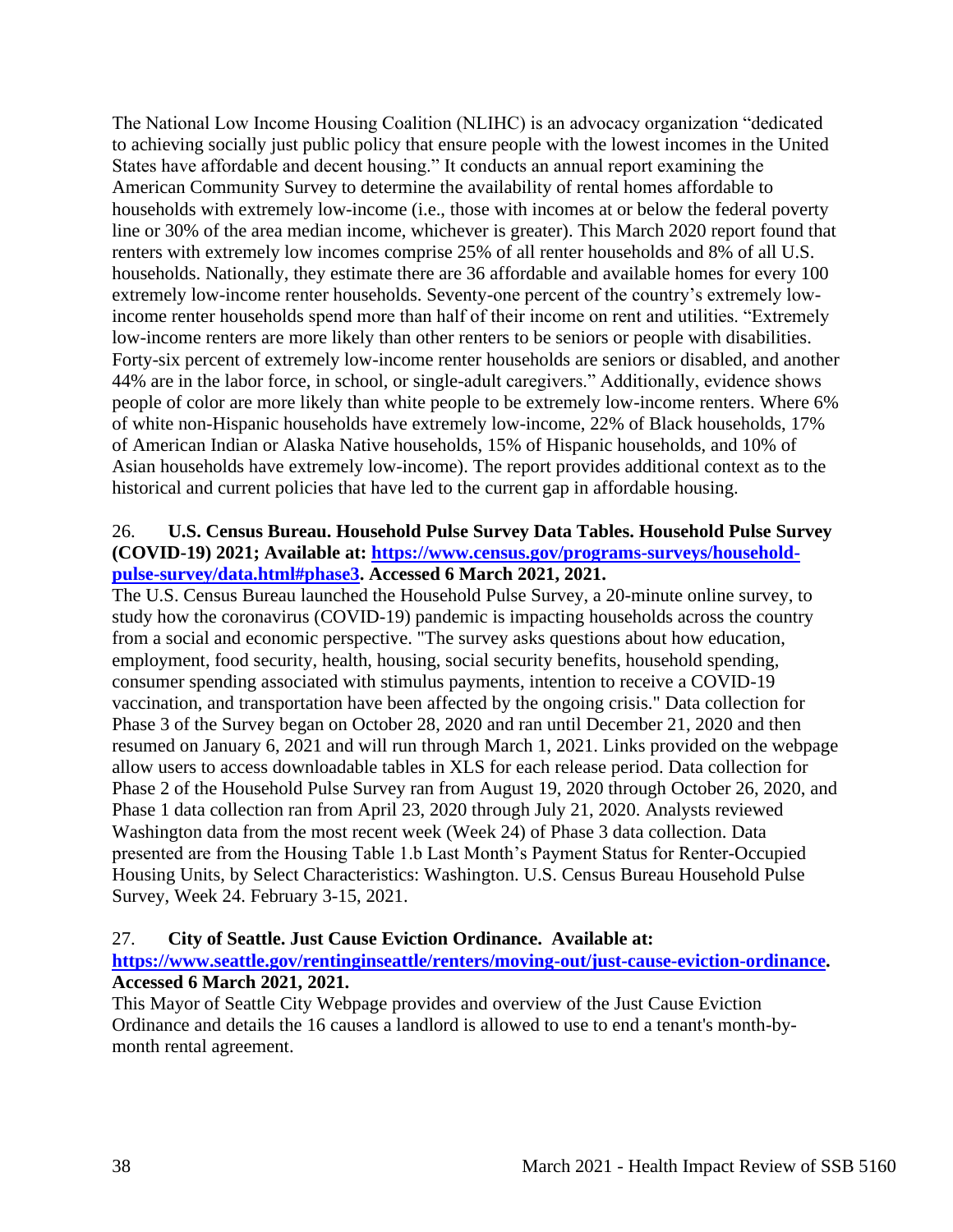# 28. **Taylor L.A. Housing and Health: An Overview of the Literature.** *Health Affairs.*  **2018.**

In this Health Policy Brief, Taylor states that, "there is strong evidence characterizing housing's relationship to health" and "housing is one of the best-researched social determinants of health." There are four primary pathways from housing to health, including housing stability, safety and quality of housing, housing affordability, and neighborhoods. Overall, individuals who experience housing instability are more likely to experience worse health outcomes compared to their stably housed peers.

29. **The Henderson Center for Social Justice Berkeley Law. Equal opportunity: The Evidence- a summary of key ideas , current research, and relevant information for those who aim to promote and protect equal opportunity. University of California Berkeley;2012.** University of California Berkeley's Henderson Center for Social Justice provided an overview and history of equal opportunity efforts in the U.S. They use the term "equal opportunity" to include both affirmative action and equal opportunity efforts. Affirmative action and equal opportunity programs began as a result of the Kennedy Administration's Executive Order 10925, which required government contractors to "take affirmative action to ensure that applicants are employed, and that employees are treated during employment, without regard to their race, creed, color, or national origin." This report summarizes information related to contracting, education, wealth, homeownership, and other factors. It stated that "overall, people of color rate their health status lower than Whites ([non-Hispanic]). The life expectancy at birth for African Americans is five years less than for Whites...In general, people of color report less access to health care and poorer quality health care than Whites ([non-Hispanic])." The report found that, "although the effect of [state affirmative action] bans are complicated to assess, there is a recurring pattern of decreased diversity." The report presents some research on Washington State. For contracting, transportation contracts awarded to minority-owned and women-owned businesses increased under affirmative action and decreased sharply after I-200 passed in 1998. Similarly, applications and enrollment by people of color decreased at University of Washington, and to a lesser degree at other public universities. For public employment, the authors note that, "in Washington, the diversity of state employees before and after the passage of the anti-equal opportunity Initiative 200 in 1998 has not been tracked." They noted that Washington State began tracking this information in 2006, and that the current state workforce is similar in diversity to the private sector, though people of color were slightly less represented.

# 30. **Poel A. Health of Washington State Report: Mortality and Life Expectancy. Data Update 2015. Washington State Department of Health;2015.**

Poel presents Washington state data on mortality and life expectancy. The data show that ageadjusted death rates were higher in Washington census tracks with higher poverty rates. The state data also show that American Indian/Alaska Natives, Native Hawaiian/Other Pacific Islanders, and black residents had the highest age-adjusted death rate and shortest life expectancy at birth compared to other groups in the state. Children 1-4 and 5-14 experience the lowest mortality rates, with no difference between sexes. However, in each of the remaining age groups, death rates among men are higher than death rates for women, including among those aged 85 or older.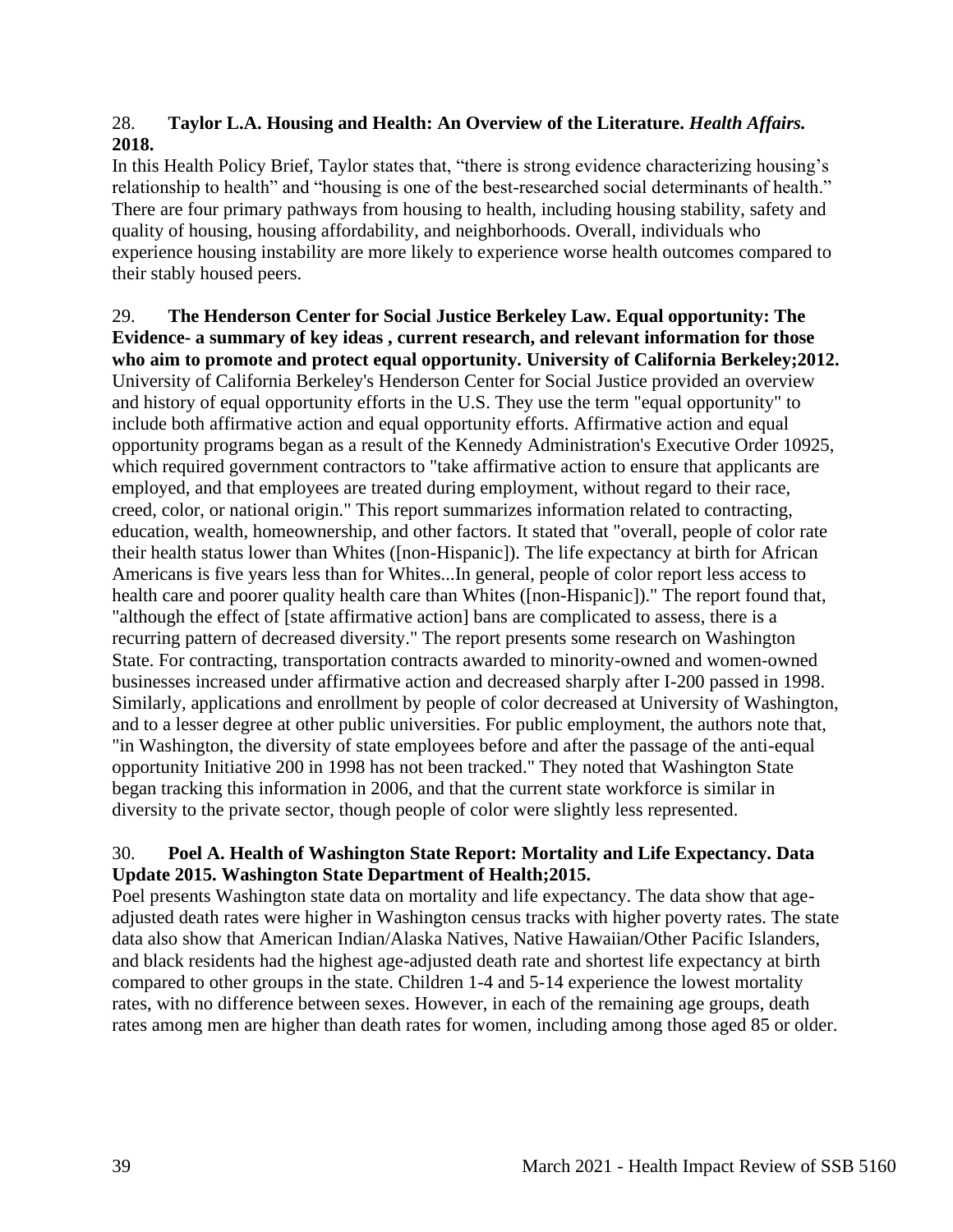# 31. **Kemple Angela. Health of Washington State Report: Coronary Heart Disease.Tumwater, Washington: Washington State Department of Health; 17 February 2016 2016.**

Kemple presents data from Washington regarding coronary heart disease in the state. Washington data from the Behavioral Risk Factor Surveillance System (BRFSS) from 2012- 2014 combined, age-adjusted coronary heart disease death rates were 1.7 times higher for Washington residents in census tracts where less than 15% of the population were college graduates compared to rates in census tracts where 45% or more of the population were college graduates. Further, BRFSS data also show that age-adjusted diabetes prevalence is highest among Native Hawaiians and Other Pacific Islanders, American Indian/Alaska Native, and Blacks. The numbers and rates of coronary heart disease deaths in Washington increase with age. In each age group, men have higher rates than women

# 32. **Health Washington State Department of. 2018 Washington State Health Assessment. March 2018 2018.**

The *State Health Assessment* provides an overview of health and well-being of Washington residents. It outlines the changing population trends --increasing in number, becoming more racially and ethnically diverse, and aging. It also discusses disparate health outcomes experienced by various populations within Washington.

# 33. **Prather Cynthia, Fuller Taleria R., Marshall Khiya J., et al. The Impact of Racism on the Sexual and Reproductive Health of African American Women.** *Journal of Womens Health (Larchmt).* **2016;25(7):664-671.**

Prather et al. use the socioecological model to describe racism and its effect on African American women's sexual and reproductive health. Authors examine the historical context of racism (e.g., medical experimentation) as well as institutional racism (society), personally mediated racism (neighborhood/community), and internalized racism (family/interpersonal supports and individual). Authors concluded, "[i]n both historical and contemporary contexts, race-based mistreatment has been shown to place African American women at increased risk for HIV/STIs, pregnancy-related complications, and early mortality."

# 34. **Eichelberger Kacey Y., Doll Kemi, Ekpo Geraldine E., et al. Black Lives Matter: Claiming a Space for Evidence-Based Outrage in Obstetrics and Gynecology.** *American Journal of Public Health.* **2016;106(10):1771-1772.**

This AJPH perspective provides an overview of why authors believe the phrase "Black Lives Matter" should inform obstetric and gynecological care.

# 35. **Kemple Angela. Health of Washington State Report: Stroke.Tumwater, Washington: Washington State Department of Health;2016.**

Kemple presents data from Washington regarding stroke in the state. Washington data from the Behavioral Risk Factor Surveillance System (BRFSS) from 2012-2014 show that among adults, the percentage of persons with stroke increased as household income decreased. This relationship was also true for education. Further, BRFSS data also show that age-adjusted diabetes prevalence is highest among those who are black and American Indian/Alaska Native. The rate for Native Hawaiian and other Pacific Islander residents is also high (81 deaths per 100,000 people), but subject to greater random variation than rates for other groups because of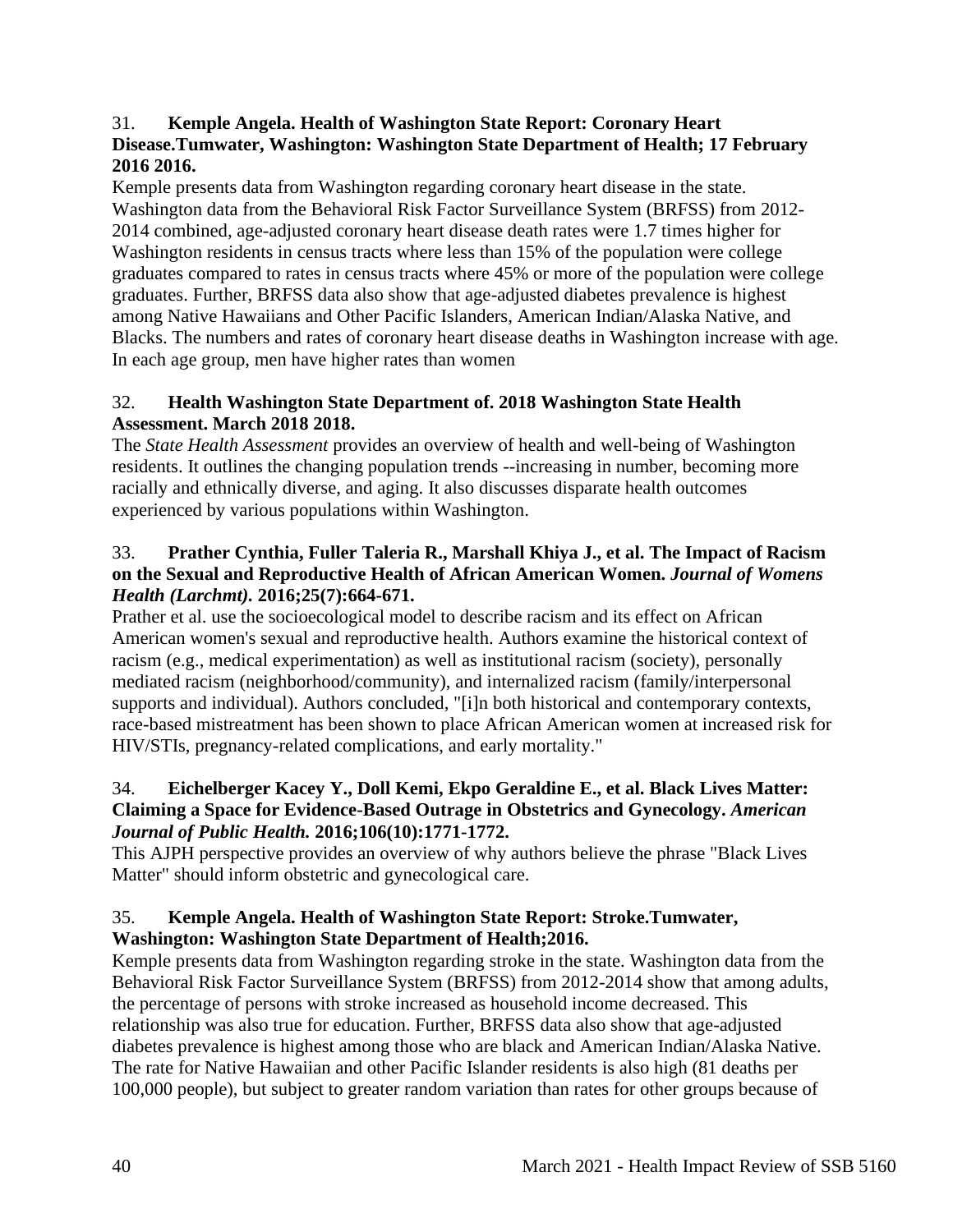small numbers. Men ages 45–74 have higher stroke death rates than women, and women ages 85 and older have higher stroke death rates than men.

# 36. **Health of Washington State: Mental Health. Washington State Department of Health;2008.**

Washington Behavioral Risk Factor Surveillance System (BRFSS) data from 2004-2006 indicate that American Indians/Alaska Natives and non-Hispanic Black individuals reported significantly higher rates of poor mental health compared to other groups. These relationships persisted after adjusting for additional factors such as age, income, and education. Washington BRFSS data also show an association between lower annual household income and poor mental health, a relationship that was also shown with education. It is well understood that mental health is also closely related to other areas such as employment opportunities, physical health, and substance abuse. This report also highlights a Washington State study from 2002 that reveal that 16% of individuals in the state who were receiving publicly funded mental health services had at least one felony conviction, a rate over twice that of the general population.

# 37. **Christensen Trevor, Weisser Justin. Health of Washington State Report: Tobacco Use. Washington State Department of Health;2015.**

Christensen et al. report Washington state Behavioral Risk Factor Surveillance System (BRFSS) data from 2012 to 2014 indicate that prevalence of smoking decreases as income and levels of education increase. Further, American Indians and Alaska Natives (AI/AN) and Native Hawaiian/Other Pacific Islander populations have significantly higher smoking rates than white, black, Hispanic, and Asian populations.

# 38. **Kemple Angela. Health of Washington State Report: Diabetes. Washington State Department of Health;2016.**

Kemple presents data from Washington regarding diabetes in the state. Washington data from the Behavioral Risk Factor Surveillance System (BRFSS) from 2012-2014 show that among adults, the percentage of persons with diabetes increased as household income decreased. This relationship was also true for education. Further, BRFSS data also show that age-adjusted diabetes prevalence is highest among those who are Hispanic, American Indian/Alaska Native, and black.

# 39. **VanEenwyk J. Health of Washington State Report: Socioeconomic Position in Washington. Washington State Department of Health;2016.**

VanEenwyk presents data about socioeconomic position in Washington State including differences within the state as well as statewide differences compared to national data. Data indicate that compared to the United States as a whole, fewer Washington residents are living in poverty and a higher percentage of residents ages 25 and older have college degrees. However, these economic resources are not evenly distributed among all Washington residents. Females in Washington were more likely to be living in poverty than males and were also more likely to have lower wages. Further, American Indian and Alaska Native, Hispanic, and black residents had higher percentages of living in poverty and lower median household incomes compared to other groups. Data also indicated that counties in eastern Washington were more likely to have high poverty rates and high rates of unemployment than counties in western Washington.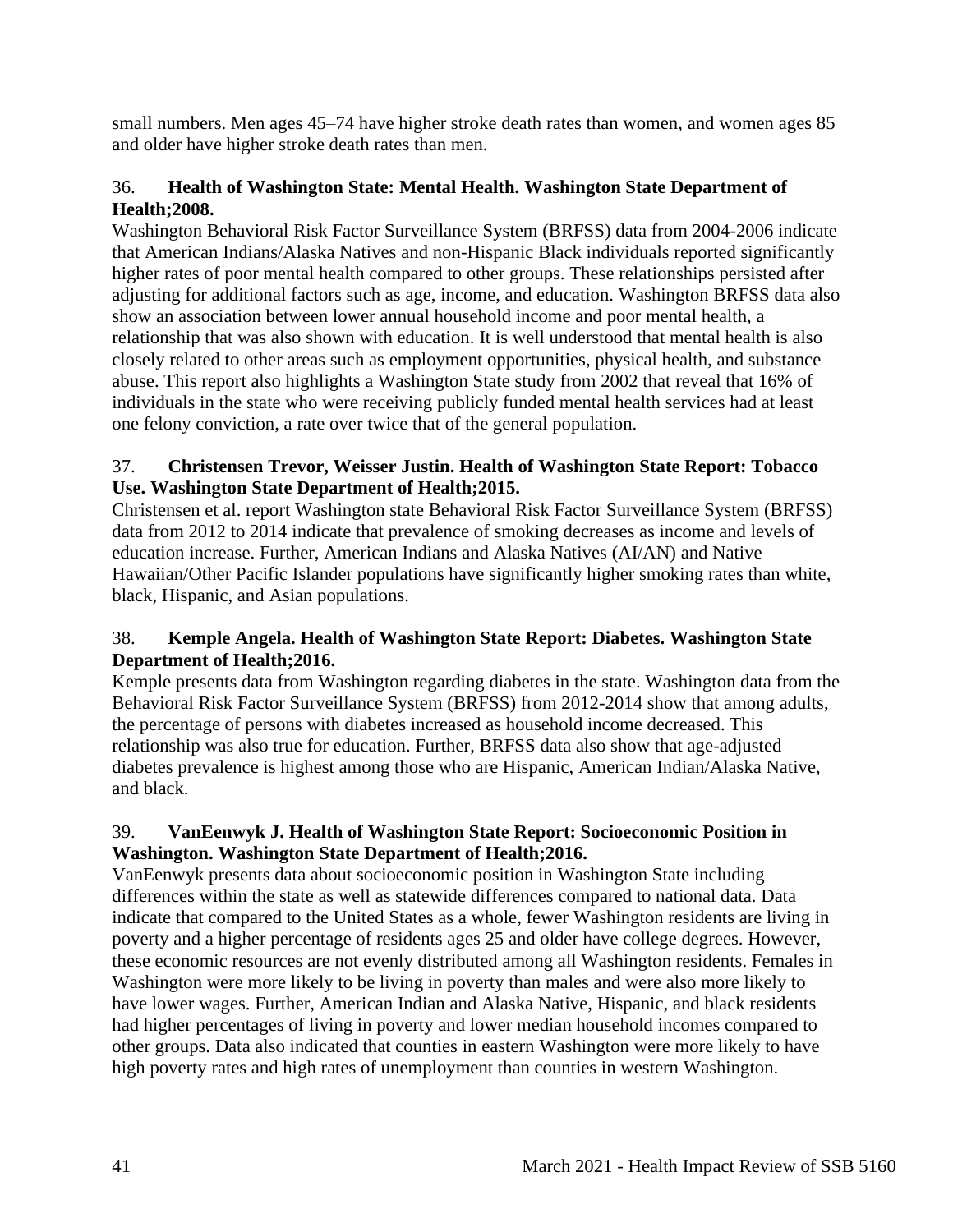# 40. **Ellings Amy. Health of Washington State Report: Obesity and Overweight. Washington State Department of Health;2015.**

Ellings reports Washington state Behavioral Risk Factor Surveillance System (BRFSS) data from 2002-2014, which shows that obesity rates are the highest among low income families and that as income increases, rates of obesity decrease. Further, individuals that graduated college or attended some college had lower rates of obesity than those who had a high school education or less. Black, American Indian and Alaska Native, and Hispanic Washington residents had higher rates of obesity even after accounting for gender, income, education, and age.

# 41. **Health of Washington State Report: Mental Health.Tumwater, Washington: Washington State Department of Health;2007.**

This document presents data from Washington regarding poor mental health in the state. Washington data from the Behavioral Risk Factor Surveillance System (BRFSS) 2004-2006 show that among adults, the percentage of adults who report 14 or more days of poor mental health in the previous month increased as household income decreased. The relationship of mental health and education is similar to that of mental health and income. American Indians and Alaska Natives reported significantly higher rates of poor mental health (19%  $\pm$ 4%) than other racial and ethnic groups.

# 42. **Quality Agency for Healthcare Research and. 2016 National Healthcare Quality and Disparities Report.Rockville, MD: U.S. Department of Health and Human Services;2017.**

The National Healthcare Quality and Disparities Report is mandated by Congress and has been published every year since 2003. The intent of the report is to summarize the quality of healthcare recieved by people in the United States, and to identify disparities in care and access to care by priority populations. It evalutes quality of healthcare in six core areas: person-centered care, patient safety, healthy living, effective treatment, care coordination, and care affordability. The report uses four main measures for access to care: having health insurance, having a usual source of care, encoutering difficulties when seeking care, and recieving care as soon as wanted. Over time, the report has found disparities in access to care based on race and ethnicity, socioeconomic status, age, sex, disability status, sexual orientation, gender identity, and residential location. The 2016 report concluded that, while disparities in health insurance status decreased since 2014, about 70% of care affordability measures have not changed since 2010 and disparities in care persisted for poor and uninsured populations in all priority areas. The report stated, "poor people experienced worse access to care compared with high income people for all access measures except one" and "more than half of measures show that poor and lowincome households have worse care than high-income households." Further, the report concluded that "significant disparities continue for poor people compared with high-income people who report they were unable to get or were delayed in getting need medical care due to financial or insurance reasons."

# 43. **Centers for Disease Control and Prevention. Behavioral Risk Factor Surveillance System Prevalence And Trends Data: Washington-2014. 2014; Available at: [http://apps.nccd.cdc.gov/brfss/page.asp?cat=XX&yr=2014&state=WA#XX.](http://apps.nccd.cdc.gov/brfss/page.asp?cat=XX&yr=2014&state=WA#XX) Accessed**

# **August 16, 2016.**

Behavioral Risk Factor Surveillance System (BRFSS) 2014 data from Washington state show significant correlations between lower income and a number of health indicators including: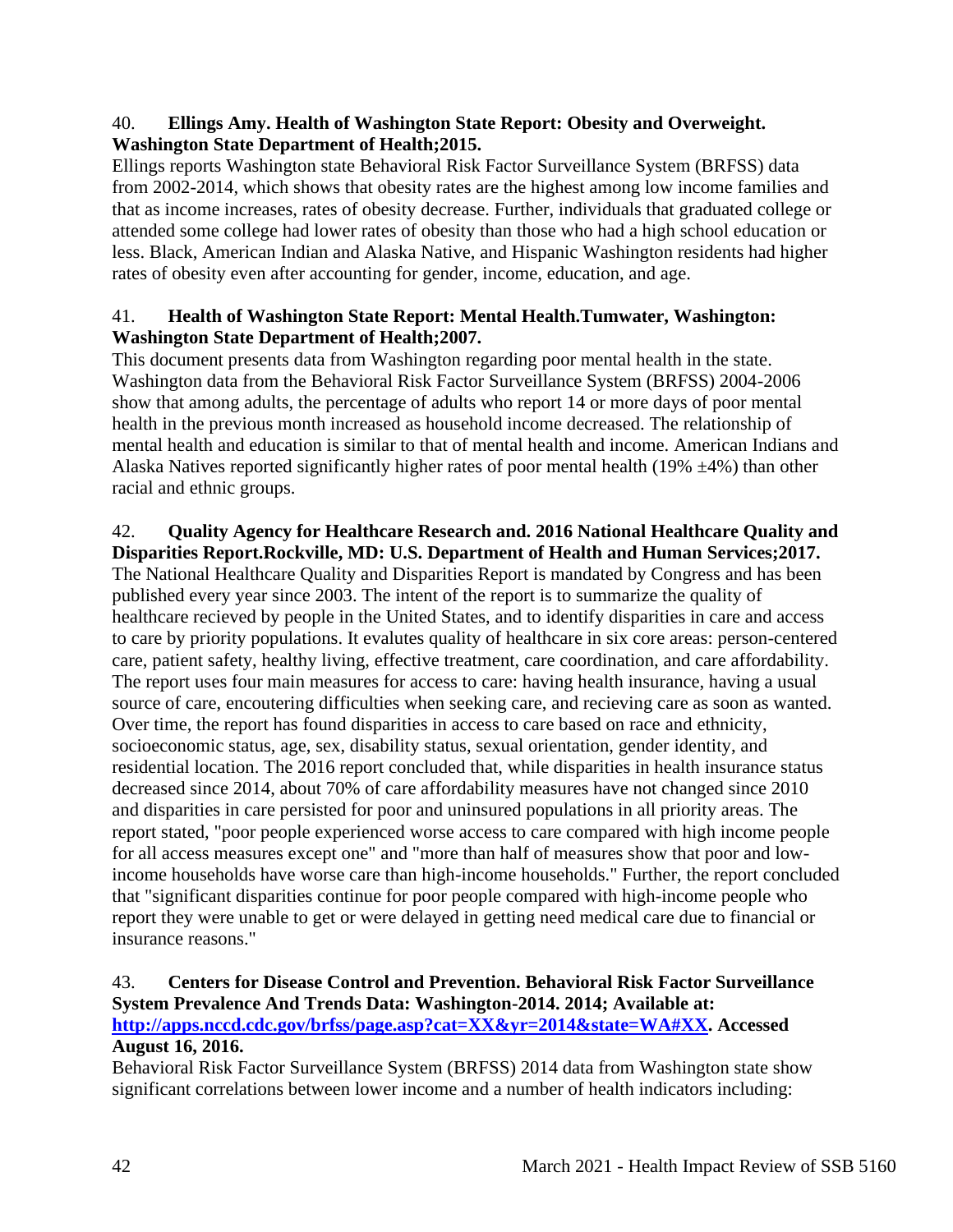worse overall self-reported health, depression, asthma, arthritis, stroke, oral health, tobacco use, women's health indicators, health screening rates, physical activity, and diabetes.

# 44. **Serafin M. Health of Washington State Report: Self-reported Health Status. Data Update 2016. Washington State Department of Health;2016.**

Serafin presents data from Washington state on self-reported health status. The data show that after accounting for age, education, race and ethnicity, household income was a strong predictor of self-reported health status. Health status varied by race and ethnicity, with close to 20% of Native Hawaiian/Other Pacific Islander reporting fair or poor health.

# 45. **Spencer N., Thanh T. M., Louise S. Low income/socio-economic status in early childhood and physical health in later childhood/adolescence: a systematic review.**  *Maternal and child health journal.* **2013;17(3):424-431.**

Spencer et al. conducted a meta-analysis of studies examining the relationship between low socioeconomic status in the first five years of life and physical health outcomes in later childhood and adolescence. Nine studies met the researchers' strict inclusion criteria. The studies indicated significant associations between early childhood low-income status and a number of adverse health outcomes including: activity-limiting illness, parent-reported poor health status, acute and recurrent infections, increasing body mass index (BMI), dental caries, and higher rates of hospitalization.

# 46. **Bamberger J. . Individual State Agency Fiscal Note SSB 5160 Landlord-tenant relations. Olympia, WA: Washington State Office of Civil Legal Aid; 2021.**

This Office of Civil Legal Aid (OCLA) fiscal note outlines the agency's assumptions, actions, and costs associated with the implementation of SSB 5160. Sections 9 and 10 of the bill establish a right to counsel for indigent tenants and direct OCLA to contract with attorneys and agencies to represent tenants eligible for a court-appointed attorney.

# 47. **Administration NYCHR.Universal Access to Legal Services | A Report on Year Three of Implementation in New York City.New York, New York: Office of Civil Justice;2020.**

In 2017, New York City passed Local Law 136 of 2017, also known as the right-to-counsel or Universal Access law, which tasked the Office of Civil Justice (OCJ) of the New York City Human Resources Administration (HRA) with fully implementing the law by 2022. This report assessed year three of implementation. OCJ reported "38% of tenants who appeared in Housing Court for eviction cases in the first half of FY2020 were represented by attorneys in court, up from roughly 32% at the end of FY2019, with representation rates for tenants increasing in every borough. These results reflect a substantial increase in the availability of legal representation for New York City tenants compared to 2013, when the citywide representation rate was 1% as reported by the State Office of Court Administration."

# 48. **Counsel National Coalition for a Civil Right to. Effectiveness of right to counsel for tenants facing eviction. 2021.**

This document from the National Coalition for a Civil Right to Counsel lists a variety of studies that have studied the affects of tenant access to legal counsel on results of eviction cases.